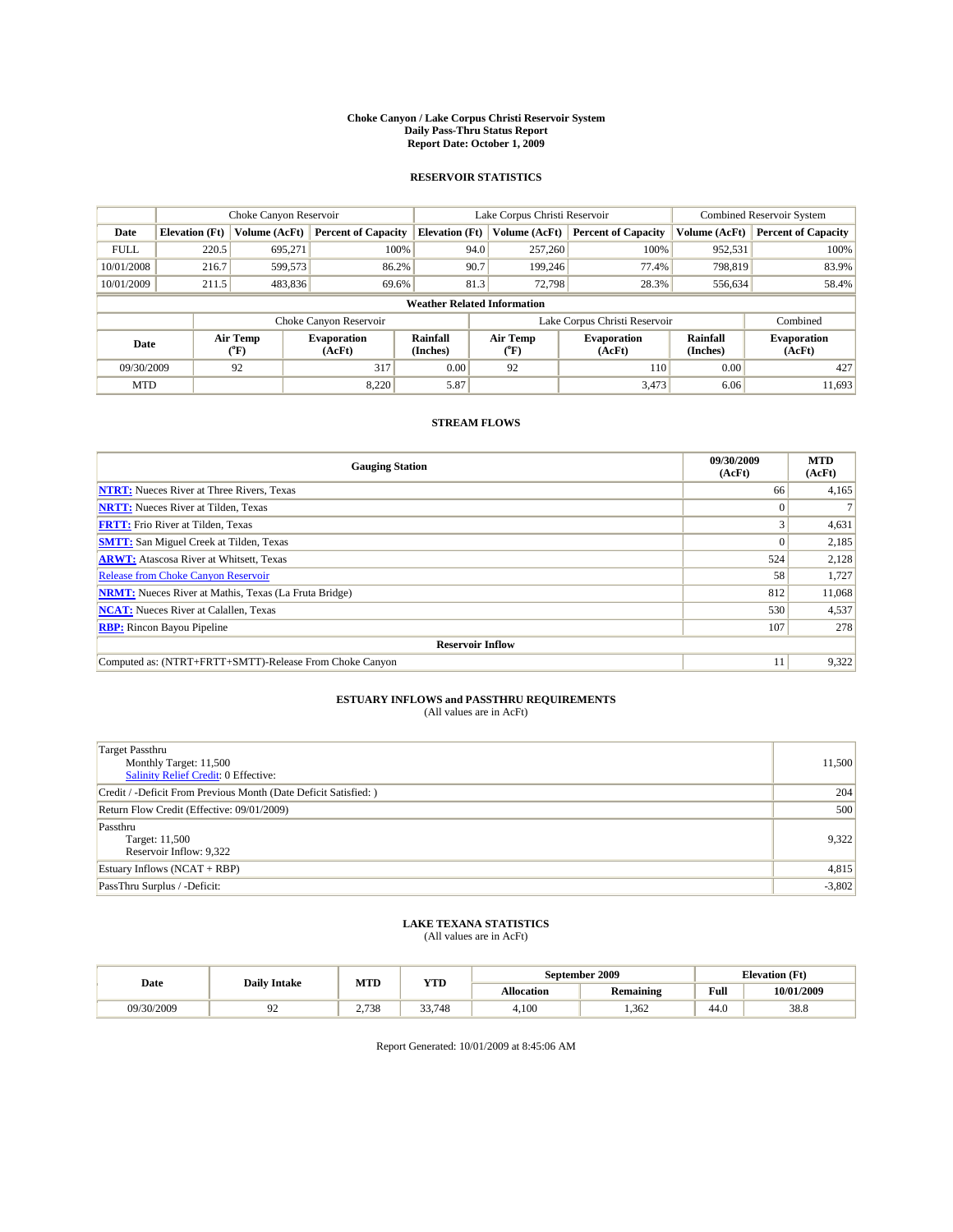#### **Choke Canyon / Lake Corpus Christi Reservoir System Daily Pass-Thru Status Report Report Date: October 2, 2009**

### **RESERVOIR STATISTICS**

|             |                                    | Choke Canyon Reservoir |                            |                       | Lake Corpus Christi Reservoir | Combined Reservoir System     |                      |                              |  |
|-------------|------------------------------------|------------------------|----------------------------|-----------------------|-------------------------------|-------------------------------|----------------------|------------------------------|--|
| Date        | <b>Elevation</b> (Ft)              | Volume (AcFt)          | <b>Percent of Capacity</b> | <b>Elevation</b> (Ft) | Volume (AcFt)                 | <b>Percent of Capacity</b>    | Volume (AcFt)        | <b>Percent of Capacity</b>   |  |
| <b>FULL</b> | 220.5                              | 695,271                | 100%                       | 94.0                  | 257,260                       | 100%                          | 952,531              | 100%                         |  |
| 10/02/2008  | 216.6                              | 599,096                | 86.2%                      | 90.7                  | 198,567                       | 77.2%                         | 797,663              | 83.7%                        |  |
| 10/02/2009  | 211.4                              | 482.792                | 69.4%                      | 81.3                  | 72.986                        | 28.4%                         | 555,778              | 58.3%                        |  |
|             | <b>Weather Related Information</b> |                        |                            |                       |                               |                               |                      |                              |  |
|             |                                    |                        | Choke Canyon Reservoir     |                       |                               | Lake Corpus Christi Reservoir |                      | Combined                     |  |
| Date        |                                    | Air Temp<br>(°F)       | Evaporation<br>(AcFt)      | Rainfall<br>(Inches)  | Air Temp<br>("F)              | <b>Evaporation</b><br>(AcFt)  | Rainfall<br>(Inches) | <b>Evaporation</b><br>(AcFt) |  |
| 10/01/2009  |                                    | 92                     | 328                        | 0.00                  | 94                            | 270                           | 0.00                 | 598                          |  |
| <b>MTD</b>  |                                    |                        | 328                        | 0.00                  |                               | 270                           | 0.00                 | 598                          |  |

### **STREAM FLOWS**

| <b>Gauging Station</b>                                       | 10/01/2009<br>(AcFt) | <b>MTD</b><br>(AcFt) |  |  |  |  |
|--------------------------------------------------------------|----------------------|----------------------|--|--|--|--|
| <b>NTRT:</b> Nueces River at Three Rivers, Texas             | 510                  | 510                  |  |  |  |  |
| <b>NRTT:</b> Nueces River at Tilden, Texas                   |                      | $\Omega$             |  |  |  |  |
| <b>FRTT:</b> Frio River at Tilden, Texas                     |                      |                      |  |  |  |  |
| <b>SMTT:</b> San Miguel Creek at Tilden, Texas               |                      | $\vert 0 \vert$      |  |  |  |  |
| <b>ARWT:</b> Atascosa River at Whitsett, Texas               | 266                  | 266                  |  |  |  |  |
| Release from Choke Canyon Reservoir                          | 58                   | 58                   |  |  |  |  |
| <b>NRMT:</b> Nueces River at Mathis, Texas (La Fruta Bridge) | 802                  | 802                  |  |  |  |  |
| <b>NCAT:</b> Nueces River at Calallen, Texas                 | 1,032                | 1,032                |  |  |  |  |
| <b>RBP:</b> Rincon Bayou Pipeline                            | 107                  | 107                  |  |  |  |  |
| <b>Reservoir Inflow</b>                                      |                      |                      |  |  |  |  |
| Computed as: (NTRT+FRTT+SMTT)-Release From Choke Canyon      | 455                  | 455                  |  |  |  |  |

# **ESTUARY INFLOWS and PASSTHRU REQUIREMENTS**<br>(All values are in AcFt)

| <b>Target Passthru</b><br>Monthly Target: 9,000<br>Salinity Relief Credit: 0 Effective: | 9,000    |
|-----------------------------------------------------------------------------------------|----------|
| Credit / -Deficit From Previous Month (Date Deficit Satisfied: )                        | $-3,802$ |
| Return Flow Credit (Effective: )                                                        | 0        |
| Passthru<br>Target: 9,000<br>Reservoir Inflow: 455                                      | 455      |
| Estuary Inflows $(NCAT + RBP)$                                                          | 1,139    |
| PassThru Surplus / -Deficit:                                                            | $-3,118$ |

## **LAKE TEXANA STATISTICS** (All values are in AcFt)

|            | <b>Daily Intake</b> | MTD | <b>YTD</b> |                   | October 2009     | <b>Elevation</b> (Ft)                       |            |
|------------|---------------------|-----|------------|-------------------|------------------|---------------------------------------------|------------|
| Date       |                     |     |            | <b>Allocation</b> | <b>Remaining</b> | Full<br>the contract of the contract of the | 10/02/2009 |
| 10/01/2009 |                     |     | 33,840     | 3,050             | 2,958            | 44.0                                        | 40.0       |

Report Generated: 10/02/2009 at 9:13:26 AM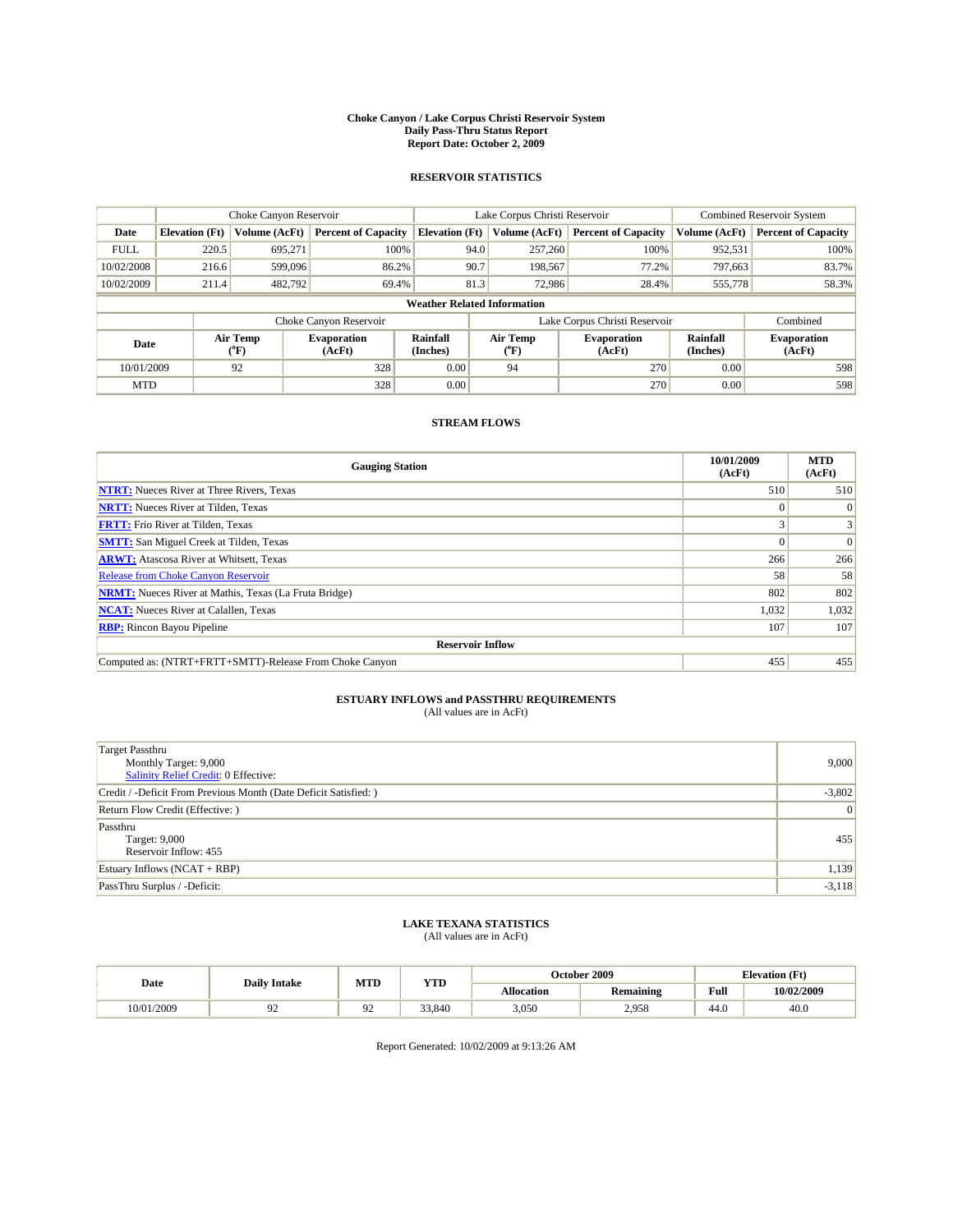#### **Choke Canyon / Lake Corpus Christi Reservoir System Daily Pass-Thru Status Report Report Date: October 3, 2009**

### **RESERVOIR STATISTICS**

|             |                                    | Choke Canyon Reservoir |                              |                             | Lake Corpus Christi Reservoir | <b>Combined Reservoir System</b> |                      |                              |  |  |
|-------------|------------------------------------|------------------------|------------------------------|-----------------------------|-------------------------------|----------------------------------|----------------------|------------------------------|--|--|
| Date        | <b>Elevation</b> (Ft)              | Volume (AcFt)          | <b>Percent of Capacity</b>   | <b>Elevation</b> (Ft)       | Volume (AcFt)                 | <b>Percent of Capacity</b>       | Volume (AcFt)        | <b>Percent of Capacity</b>   |  |  |
| <b>FULL</b> | 220.5                              | 695,271                | 100%                         | 94.0                        | 257,260                       | 100%                             | 952,531              | 100%                         |  |  |
| 10/03/2008  | 216.6                              | 598,380                | 86.1%                        | 90.6                        | 197.548                       | 76.8%                            | 795,928              | 83.6%                        |  |  |
| 10/03/2009  | 211.5                              | 484,463                | 69.7%                        | 81.3                        | 72,610                        | 28.2%                            | 557,073              | 58.5%                        |  |  |
|             | <b>Weather Related Information</b> |                        |                              |                             |                               |                                  |                      |                              |  |  |
|             |                                    |                        | Choke Canyon Reservoir       |                             |                               | Lake Corpus Christi Reservoir    |                      | Combined                     |  |  |
| Date        |                                    | Air Temp<br>(°F)       | <b>Evaporation</b><br>(AcFt) | <b>Rainfall</b><br>(Inches) | Air Temp<br>(°F)              | <b>Evaporation</b><br>(AcFt)     | Rainfall<br>(Inches) | <b>Evaporation</b><br>(AcFt) |  |  |
| 10/02/2009  |                                    | 83                     | 329                          | 0.01                        | 84                            | 109                              | 0.00                 | 438                          |  |  |
| <b>MTD</b>  |                                    |                        | 657                          | 0.01                        |                               | 379                              | 0.00                 | 1,036                        |  |  |

### **STREAM FLOWS**

| <b>Gauging Station</b>                                       | 10/02/2009<br>(AcFt) | <b>MTD</b><br>(AcFt) |
|--------------------------------------------------------------|----------------------|----------------------|
| <b>NTRT:</b> Nueces River at Three Rivers, Texas             | 187                  | 697                  |
| <b>NRTT:</b> Nueces River at Tilden, Texas                   | $\Omega$             |                      |
| <b>FRTT:</b> Frio River at Tilden, Texas                     | $\sim$               |                      |
| <b>SMTT:</b> San Miguel Creek at Tilden, Texas               |                      | $\Omega$             |
| <b>ARWT:</b> Atascosa River at Whitsett, Texas               | 58                   | 324                  |
| <b>Release from Choke Canyon Reservoir</b>                   | 58                   | 115                  |
| <b>NRMT:</b> Nueces River at Mathis, Texas (La Fruta Bridge) | 282                  | 1,084                |
| <b>NCAT:</b> Nueces River at Calallen, Texas                 | 736                  | 1,769                |
| <b>RBP:</b> Rincon Bayou Pipeline                            | 103                  | 210                  |
| <b>Reservoir Inflow</b>                                      |                      |                      |
| Computed as: (NTRT+FRTT+SMTT)-Release From Choke Canyon      | 131                  | 587                  |

# **ESTUARY INFLOWS and PASSTHRU REQUIREMENTS**<br>(All values are in AcFt)

| <b>Target Passthru</b><br>Monthly Target: 9,000<br>Salinity Relief Credit: 0 Effective: | 9,000    |
|-----------------------------------------------------------------------------------------|----------|
| Credit / -Deficit From Previous Month (Date Deficit Satisfied: )                        | $-3,802$ |
| Return Flow Credit (Effective:)                                                         | 0        |
| Passthru<br>Target: 9,000<br>Reservoir Inflow: 587                                      | 587      |
| Estuary Inflows $(NCAT + RBP)$                                                          | 1,979    |
| PassThru Surplus / -Deficit:                                                            | $-2,410$ |

## **LAKE TEXANA STATISTICS** (All values are in AcFt)

|            | <b>Daily Intake</b> | MTD | <b>YTD</b> |                   | October 2009     | <b>Elevation</b> (Ft)                       |            |
|------------|---------------------|-----|------------|-------------------|------------------|---------------------------------------------|------------|
| Date       |                     |     |            | <b>Allocation</b> | <b>Remaining</b> | Full<br>the contract of the contract of the | 10/03/2009 |
| 10/02/2009 | , <u>,</u>          | 185 | 33.933     | 3,050             | 2.865            | 44.0                                        | 39.1       |

Report Generated: 10/03/2009 at 8:03:53 AM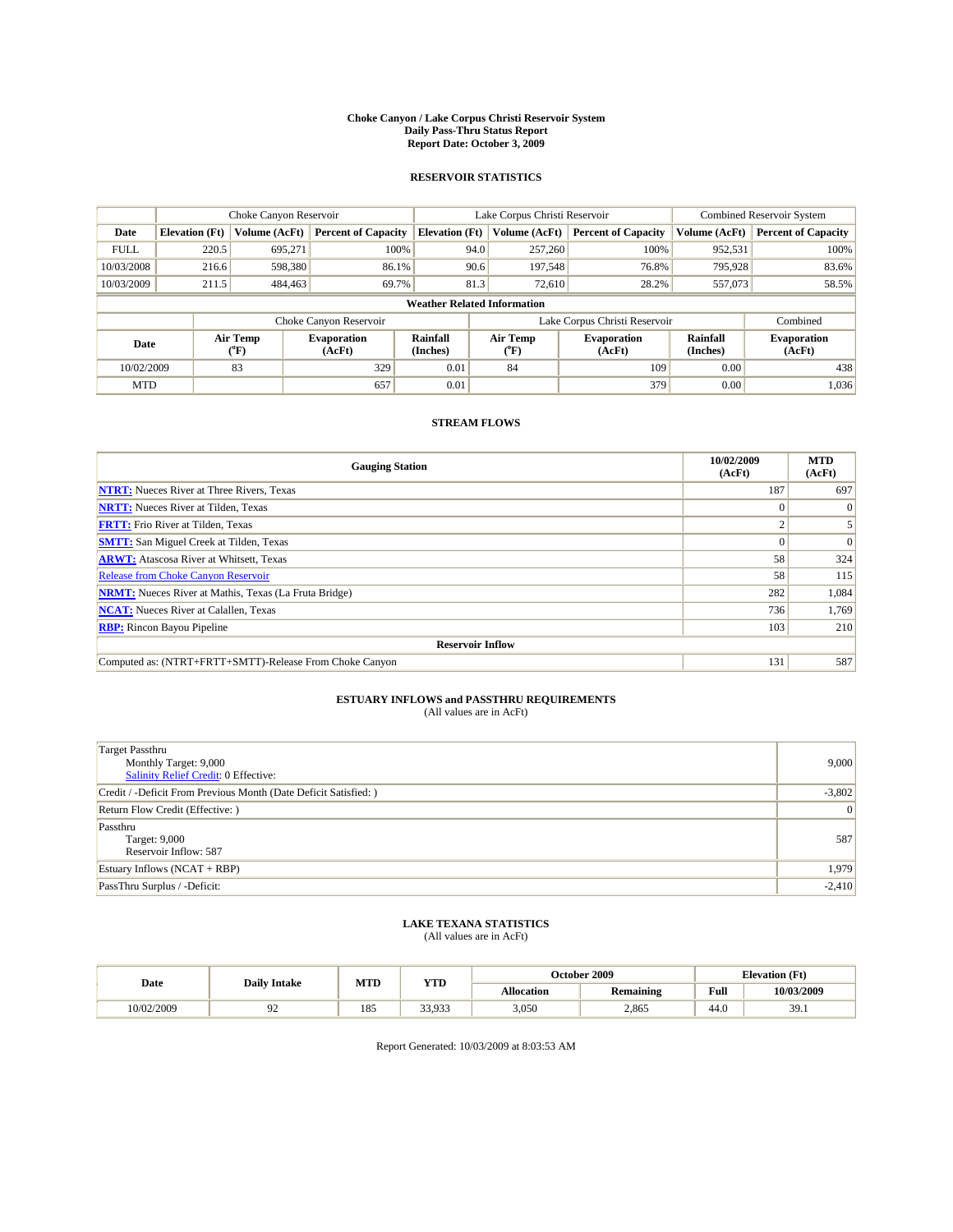#### **Choke Canyon / Lake Corpus Christi Reservoir System Daily Pass-Thru Status Report Report Date: October 4, 2009**

### **RESERVOIR STATISTICS**

|             | Choke Canyon Reservoir             |                  |                              |                             | Lake Corpus Christi Reservoir | <b>Combined Reservoir System</b> |                      |                              |  |
|-------------|------------------------------------|------------------|------------------------------|-----------------------------|-------------------------------|----------------------------------|----------------------|------------------------------|--|
| Date        | <b>Elevation</b> (Ft)              | Volume (AcFt)    | <b>Percent of Capacity</b>   | <b>Elevation</b> (Ft)       | Volume (AcFt)                 | <b>Percent of Capacity</b>       | Volume (AcFt)        | <b>Percent of Capacity</b>   |  |
| <b>FULL</b> | 220.5                              | 695,271          | 100%                         | 94.0                        | 257,260                       | 100%                             | 952,531              | 100%                         |  |
| 10/04/2008  | 216.6                              | 597,663          | 86.0%                        | 90.6                        | 197,040                       | 76.6%                            | 794.703              | 83.4%                        |  |
| 10/04/2009  | 211.5                              | 483,627          | 69.6%                        | 81.5                        | 74,895                        | 29.1%                            | 558,522              | 58.6%                        |  |
|             | <b>Weather Related Information</b> |                  |                              |                             |                               |                                  |                      |                              |  |
|             |                                    |                  | Choke Canyon Reservoir       |                             |                               | Lake Corpus Christi Reservoir    |                      | Combined                     |  |
| Date        |                                    | Air Temp<br>(°F) | <b>Evaporation</b><br>(AcFt) | <b>Rainfall</b><br>(Inches) | Air Temp<br>(°F)              | <b>Evaporation</b><br>(AcFt)     | Rainfall<br>(Inches) | <b>Evaporation</b><br>(AcFt) |  |
| 10/03/2009  |                                    | 87               | 219                          | 0.38                        | 90                            | 101                              | 0.32                 | 320                          |  |
| <b>MTD</b>  |                                    |                  | 876                          | 0.39                        |                               | 480                              | 0.32                 | 1,356                        |  |

### **STREAM FLOWS**

| <b>Gauging Station</b>                                       | 10/03/2009<br>(AcFt) | <b>MTD</b><br>(AcFt) |  |  |  |  |  |
|--------------------------------------------------------------|----------------------|----------------------|--|--|--|--|--|
| <b>NTRT:</b> Nueces River at Three Rivers, Texas             | 97                   | 794                  |  |  |  |  |  |
| <b>NRTT:</b> Nueces River at Tilden, Texas                   | 71                   | 71                   |  |  |  |  |  |
| <b>FRTT:</b> Frio River at Tilden, Texas                     | $\sqrt{2}$           |                      |  |  |  |  |  |
| <b>SMTT:</b> San Miguel Creek at Tilden, Texas               |                      | $\Omega$             |  |  |  |  |  |
| <b>ARWT:</b> Atascosa River at Whitsett, Texas               | 30                   | 353                  |  |  |  |  |  |
| <b>Release from Choke Canyon Reservoir</b>                   | 58                   | 173                  |  |  |  |  |  |
| <b>NRMT:</b> Nueces River at Mathis, Texas (La Fruta Bridge) | 280                  | 1,364                |  |  |  |  |  |
| <b>NCAT:</b> Nueces River at Calallen, Texas                 | 181                  | 1,949                |  |  |  |  |  |
| <b>RBP:</b> Rincon Bayou Pipeline                            | 117                  | 328                  |  |  |  |  |  |
| <b>Reservoir Inflow</b>                                      |                      |                      |  |  |  |  |  |
| Computed as: (NTRT+FRTT+SMTT)-Release From Choke Canyon      | 42                   | 629                  |  |  |  |  |  |

# **ESTUARY INFLOWS and PASSTHRU REQUIREMENTS**<br>(All values are in AcFt)

| <b>Target Passthru</b><br>Monthly Target: 9,000<br>Salinity Relief Credit: 0 Effective: | 9,000    |
|-----------------------------------------------------------------------------------------|----------|
| Credit / -Deficit From Previous Month (Date Deficit Satisfied: )                        | $-3,802$ |
| Return Flow Credit (Effective: )                                                        | 0        |
| Passthru<br>Target: 9,000<br>Reservoir Inflow: 629                                      | 629      |
| Estuary Inflows $(NCAT + RBP)$                                                          | 2,277    |
| PassThru Surplus / -Deficit:                                                            | $-2,154$ |

## **LAKE TEXANA STATISTICS** (All values are in AcFt)

| Date       | <b>Daily Intake</b> | MTD           | <b>YTD</b> |                   | October 2009        | <b>Elevation</b> (Ft) |               |
|------------|---------------------|---------------|------------|-------------------|---------------------|-----------------------|---------------|
|            |                     |               |            | <b>Allocation</b> | <b>Remaining</b>    | Full                  | 10/04/2009    |
| 10/03/2009 | ╯                   | $\sim$<br>. . | 34.025     | 3.050             | $- - -$<br><u>.</u> | 44.0                  | 30<br><i></i> |

Report Generated: 10/04/2009 at 8:15:47 AM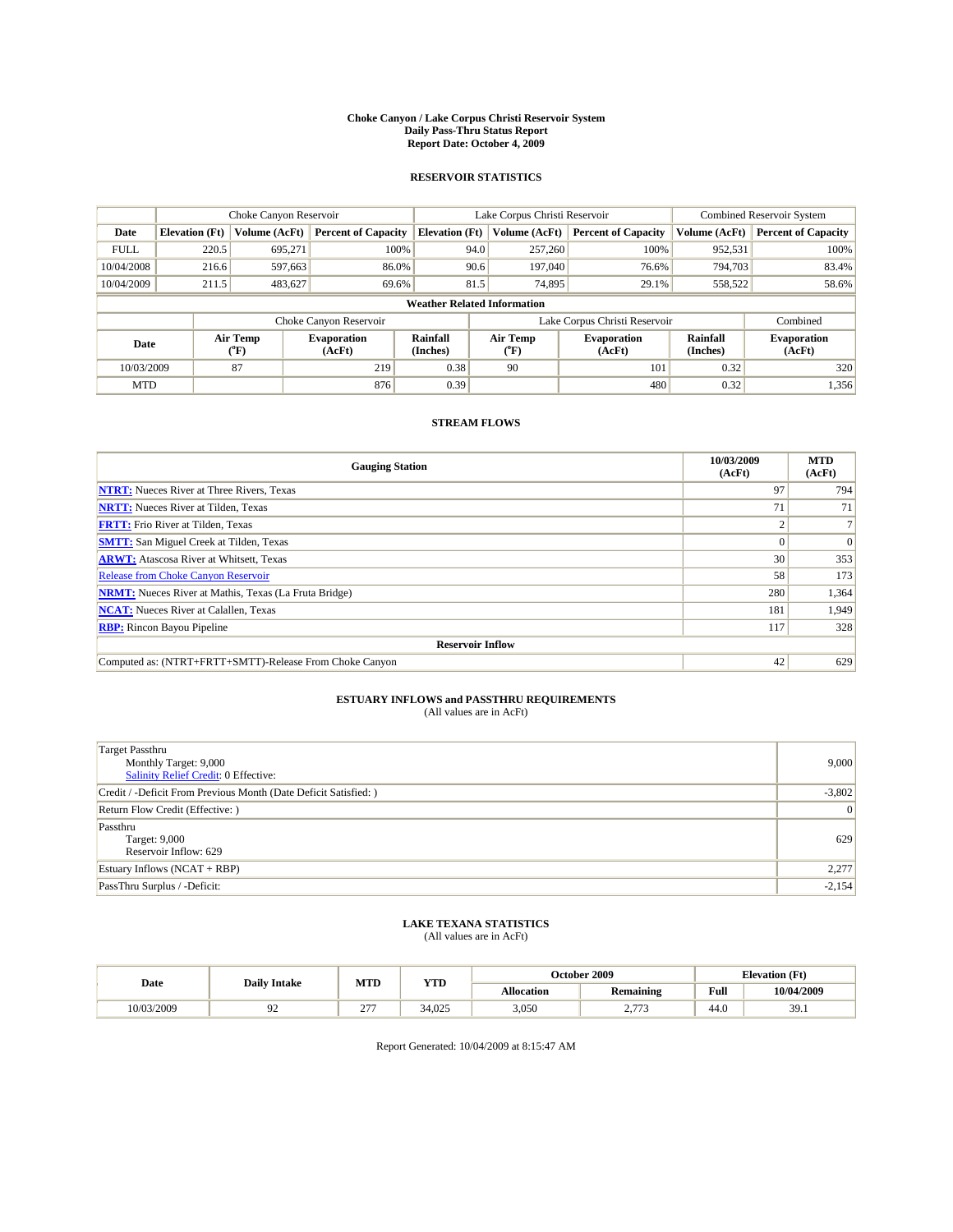#### **Choke Canyon / Lake Corpus Christi Reservoir System Daily Pass-Thru Status Report Report Date: October 5, 2009**

### **RESERVOIR STATISTICS**

|             | Choke Canyon Reservoir             |                  |                              |                             | Lake Corpus Christi Reservoir | <b>Combined Reservoir System</b> |                      |                              |  |
|-------------|------------------------------------|------------------|------------------------------|-----------------------------|-------------------------------|----------------------------------|----------------------|------------------------------|--|
| Date        | <b>Elevation</b> (Ft)              | Volume (AcFt)    | <b>Percent of Capacity</b>   | <b>Elevation</b> (Ft)       | Volume (AcFt)                 | <b>Percent of Capacity</b>       | Volume (AcFt)        | <b>Percent of Capacity</b>   |  |
| <b>FULL</b> | 220.5                              | 695,271          | 100%                         | 94.0                        | 257,260                       | 100%                             | 952,531              | 100%                         |  |
| 10/05/2008  | 216.6                              | 597,186          | 85.9%                        | 90.5                        | 196.193                       | 76.3%                            | 793,379              | 83.3%                        |  |
| 10/05/2009  | 211.5                              | 484,672          | 69.7%                        | 81.5                        | 74,703                        | 29.0%                            | 559,375              | 58.7%                        |  |
|             | <b>Weather Related Information</b> |                  |                              |                             |                               |                                  |                      |                              |  |
|             |                                    |                  | Choke Canyon Reservoir       |                             |                               | Lake Corpus Christi Reservoir    |                      | Combined                     |  |
| Date        |                                    | Air Temp<br>(°F) | <b>Evaporation</b><br>(AcFt) | <b>Rainfall</b><br>(Inches) | Air Temp<br>(°F)              | <b>Evaporation</b><br>(AcFt)     | Rainfall<br>(Inches) | <b>Evaporation</b><br>(AcFt) |  |
| 10/04/2009  |                                    | 89               | 183                          | 0.40                        | 90                            | 73                               | 0.02                 | 256                          |  |
| <b>MTD</b>  |                                    |                  | 1.059                        | 0.79                        |                               | 553                              | 0.34                 | 1,612                        |  |

### **STREAM FLOWS**

| <b>Gauging Station</b>                                       | 10/04/2009<br>(AcFt) | <b>MTD</b><br>(AcFt) |  |  |  |  |
|--------------------------------------------------------------|----------------------|----------------------|--|--|--|--|
| <b>NTRT:</b> Nueces River at Three Rivers, Texas             | 93                   | 887                  |  |  |  |  |
| <b>NRTT:</b> Nueces River at Tilden, Texas                   | 123                  | 195                  |  |  |  |  |
| <b>FRTT:</b> Frio River at Tilden, Texas                     |                      | 12                   |  |  |  |  |
| <b>SMTT:</b> San Miguel Creek at Tilden, Texas               | 12                   | 12                   |  |  |  |  |
| <b>ARWT:</b> Atascosa River at Whitsett, Texas               | 36                   | 389                  |  |  |  |  |
| <b>Release from Choke Canyon Reservoir</b>                   | 58                   | 230                  |  |  |  |  |
| <b>NRMT:</b> Nueces River at Mathis, Texas (La Fruta Bridge) | 341                  | 1,705                |  |  |  |  |
| <b>NCAT:</b> Nueces River at Calallen, Texas                 | 107                  | 2,056                |  |  |  |  |
| <b>RBP:</b> Rincon Bayou Pipeline                            | 113                  | 441                  |  |  |  |  |
| <b>Reservoir Inflow</b>                                      |                      |                      |  |  |  |  |
| Computed as: (NTRT+FRTT+SMTT)-Release From Choke Canyon      | 52                   | 681                  |  |  |  |  |

# **ESTUARY INFLOWS and PASSTHRU REQUIREMENTS**<br>(All values are in AcFt)

| <b>Target Passthru</b><br>Monthly Target: 9,000<br>Salinity Relief Credit: 0 Effective: | 9,000    |
|-----------------------------------------------------------------------------------------|----------|
| Credit / -Deficit From Previous Month (Date Deficit Satisfied: )                        | $-3,802$ |
| Return Flow Credit (Effective: )                                                        | 0        |
| Passthru<br>Target: 9,000<br>Reservoir Inflow: 681                                      | 681      |
| Estuary Inflows $(NCAT + RBP)$                                                          | 2,497    |
| PassThru Surplus / -Deficit:                                                            | $-1,986$ |

## **LAKE TEXANA STATISTICS** (All values are in AcFt)

| Date       | <b>Daily Intake</b> | MTD | <b>YTD</b>                          |                   | October 2009     | <b>Elevation</b> (Ft) |               |
|------------|---------------------|-----|-------------------------------------|-------------------|------------------|-----------------------|---------------|
|            |                     |     |                                     | <b>Allocation</b> | <b>Remaining</b> | Full                  | 10/05/2009    |
| 10/04/2009 | ╯                   | 369 | $\sim$ $\lambda$<br>$\sim$<br>34.11 | 3.050             | 2,681            | 44.0                  | 30<br><i></i> |

Report Generated: 10/05/2009 at 9:23:23 AM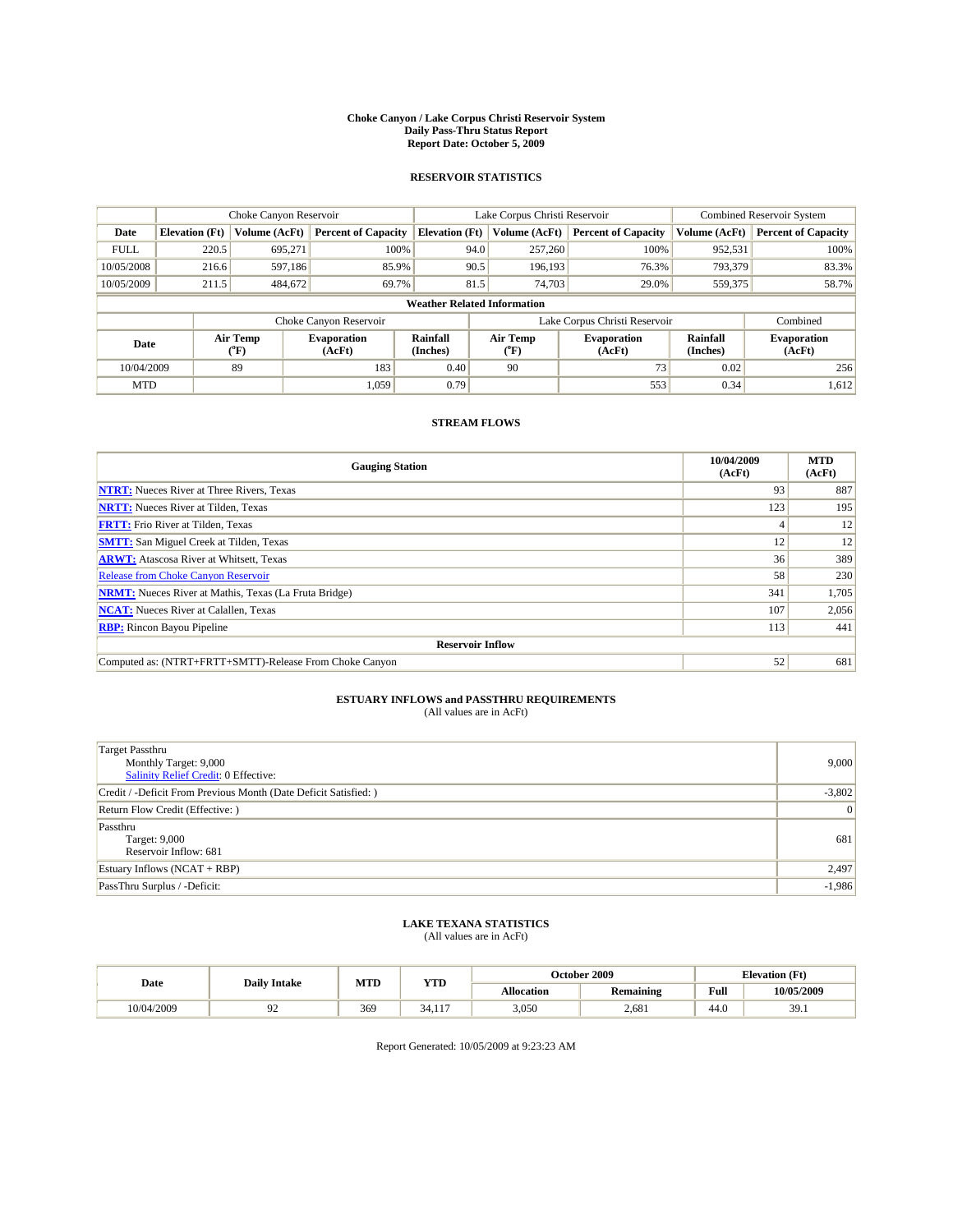#### **Choke Canyon / Lake Corpus Christi Reservoir System Daily Pass-Thru Status Report Report Date: October 6, 2009**

### **RESERVOIR STATISTICS**

|                                    | Choke Canyon Reservoir |                  |                              |                             | Lake Corpus Christi Reservoir | <b>Combined Reservoir System</b> |                      |                              |
|------------------------------------|------------------------|------------------|------------------------------|-----------------------------|-------------------------------|----------------------------------|----------------------|------------------------------|
| Date                               | <b>Elevation</b> (Ft)  | Volume (AcFt)    | <b>Percent of Capacity</b>   | <b>Elevation</b> (Ft)       | Volume (AcFt)                 | <b>Percent of Capacity</b>       | Volume (AcFt)        | <b>Percent of Capacity</b>   |
| <b>FULL</b>                        | 220.5                  | 695,271          | 100%                         | 94.0                        | 257,260                       | 100%                             | 952,531              | 100%                         |
| 10/06/2008                         | 216.5                  | 596,469          | 85.8%                        | 90.5                        | 195,854                       | 76.1%                            | 792,323              | 83.2%                        |
| 10/06/2009                         | 211.5                  | 483,836          | 69.6%                        | 81.5                        | 74,223                        | 28.9%                            | 558,059              | 58.6%                        |
| <b>Weather Related Information</b> |                        |                  |                              |                             |                               |                                  |                      |                              |
|                                    |                        |                  | Choke Canyon Reservoir       |                             |                               | Lake Corpus Christi Reservoir    |                      | Combined                     |
| Date                               |                        | Air Temp<br>(°F) | <b>Evaporation</b><br>(AcFt) | <b>Rainfall</b><br>(Inches) | Air Temp<br>(°F)              | <b>Evaporation</b><br>(AcFt)     | Rainfall<br>(Inches) | <b>Evaporation</b><br>(AcFt) |
| 10/05/2009                         |                        | 92               | 231                          | 0.00                        | 91                            | 117                              | 0.00                 | 348                          |
| <b>MTD</b>                         |                        |                  | 1.290                        | 0.79                        |                               | 670                              | 0.34                 | 1.960                        |

### **STREAM FLOWS**

| <b>Gauging Station</b>                                       | 10/05/2009<br>(AcFt) | <b>MTD</b><br>(AcFt) |
|--------------------------------------------------------------|----------------------|----------------------|
| <b>NTRT:</b> Nueces River at Three Rivers, Texas             | 177                  | 1,064                |
| <b>NRTT:</b> Nueces River at Tilden, Texas                   | 34                   | 228                  |
| <b>FRTT:</b> Frio River at Tilden, Texas                     |                      | 15                   |
| <b>SMTT:</b> San Miguel Creek at Tilden, Texas               |                      | 15                   |
| <b>ARWT:</b> Atascosa River at Whitsett, Texas               | 1,312                | 1,701                |
| <b>Release from Choke Canyon Reservoir</b>                   | 58                   | 288                  |
| <b>NRMT:</b> Nueces River at Mathis, Texas (La Fruta Bridge) | 331                  | 2,037                |
| <b>NCAT:</b> Nueces River at Calallen, Texas                 | 181                  | 2,237                |
| <b>RBP:</b> Rincon Bayou Pipeline                            | 135                  | 576                  |
| <b>Reservoir Inflow</b>                                      |                      |                      |
| Computed as: (NTRT+FRTT+SMTT)-Release From Choke Canyon      | 125                  | 806                  |

# **ESTUARY INFLOWS and PASSTHRU REQUIREMENTS**<br>(All values are in AcFt)

| <b>Target Passthru</b><br>Monthly Target: 9,000<br>Salinity Relief Credit: 0 Effective: | 9,000    |
|-----------------------------------------------------------------------------------------|----------|
| Credit / -Deficit From Previous Month (Date Deficit Satisfied: )                        | $-3,802$ |
| Return Flow Credit (Effective: )                                                        | 0        |
| Passthru<br>Target: 9,000<br>Reservoir Inflow: 806                                      | 806      |
| Estuary Inflows $(NCAT + RBP)$                                                          | 2,813    |
| PassThru Surplus / -Deficit:                                                            | $-1,796$ |

## **LAKE TEXANA STATISTICS** (All values are in AcFt)

|            | <b>Daily Intake</b> | MTD | <b>YTD</b> |                   | October 2009     | <b>Elevation</b> (Ft)                       |            |
|------------|---------------------|-----|------------|-------------------|------------------|---------------------------------------------|------------|
| Date       |                     |     |            | <b>Allocation</b> | <b>Remaining</b> | Full<br>the contract of the contract of the | 10/06/2009 |
| 10/05/2009 |                     | 462 | 34.210     | 3,050             | 2,588            | 44.0                                        | 41.1       |

Report Generated: 10/06/2009 at 9:47:40 AM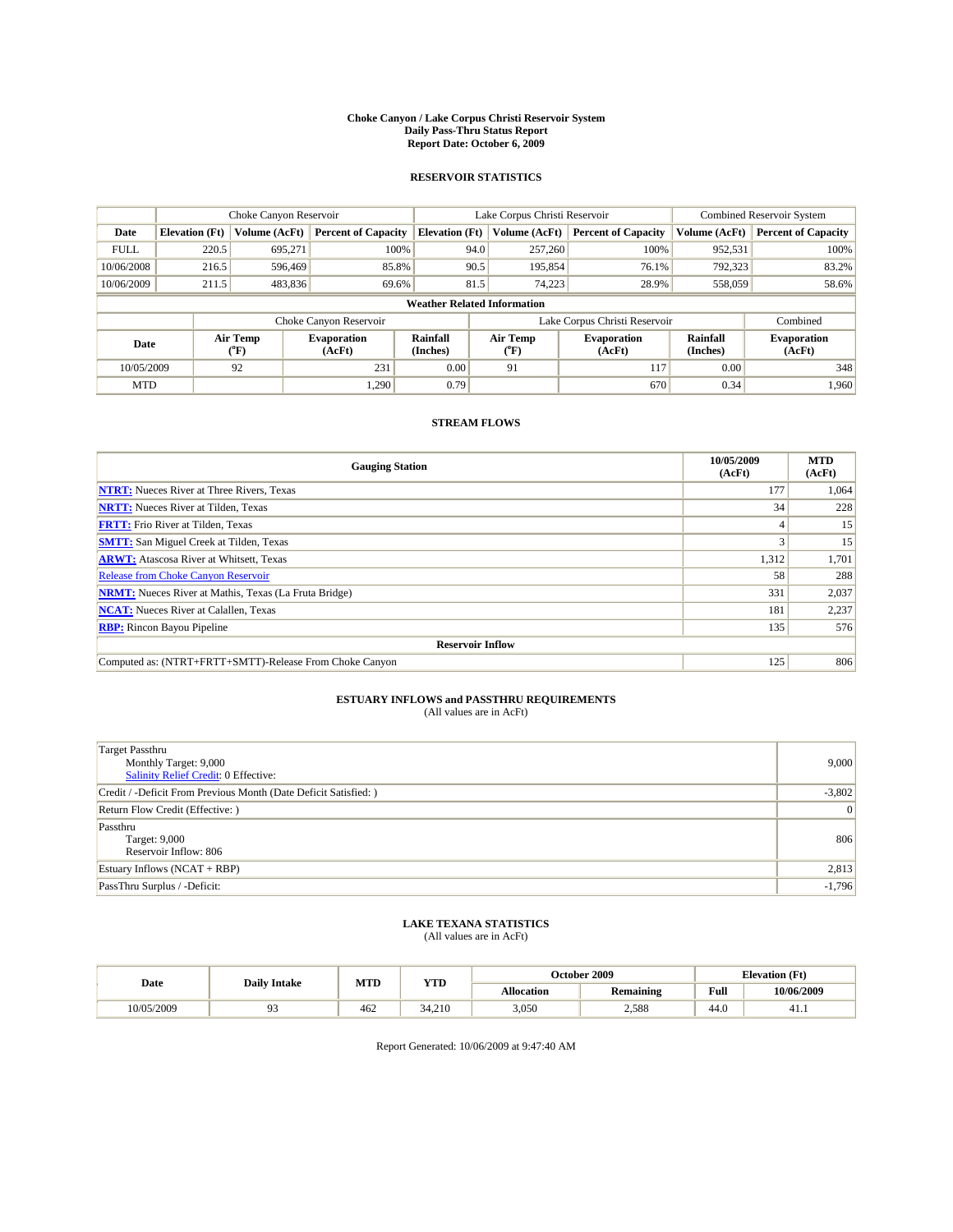#### **Choke Canyon / Lake Corpus Christi Reservoir System Daily Pass-Thru Status Report Report Date: October 7, 2009**

### **RESERVOIR STATISTICS**

|             |                                    | Choke Canyon Reservoir                    |                              |                             | Lake Corpus Christi Reservoir | <b>Combined Reservoir System</b> |                      |                              |  |
|-------------|------------------------------------|-------------------------------------------|------------------------------|-----------------------------|-------------------------------|----------------------------------|----------------------|------------------------------|--|
| Date        | <b>Elevation</b> (Ft)              | Volume (AcFt)                             | <b>Percent of Capacity</b>   | <b>Elevation</b> (Ft)       | Volume (AcFt)                 | <b>Percent of Capacity</b>       | Volume (AcFt)        | <b>Percent of Capacity</b>   |  |
| <b>FULL</b> | 220.5                              | 695,271                                   | 100%                         | 94.0                        | 257,260                       | 100%                             | 952,531              | 100%                         |  |
| 10/07/2008  | 216.5                              | 596,469                                   | 85.8%                        | 90.5                        | 195,347                       | 75.9%                            | 791.816              | 83.1%                        |  |
| 10/07/2009  | 211.5                              | 484,463                                   | 69.7%                        | 81.5                        | 74,606                        | 29.0%                            | 559,069              | 58.7%                        |  |
|             | <b>Weather Related Information</b> |                                           |                              |                             |                               |                                  |                      |                              |  |
|             |                                    |                                           | Choke Canyon Reservoir       |                             |                               | Lake Corpus Christi Reservoir    |                      | Combined                     |  |
| Date        |                                    | Air Temp<br>$({}^{\mathrm{o}}\mathrm{F})$ | <b>Evaporation</b><br>(AcFt) | <b>Rainfall</b><br>(Inches) | Air Temp<br>(°F)              | <b>Evaporation</b><br>(AcFt)     | Rainfall<br>(Inches) | <b>Evaporation</b><br>(AcFt) |  |
| 10/06/2009  |                                    | 93                                        | 268                          | 0.00                        | 96                            | 174                              | 0.00                 | 442                          |  |
| <b>MTD</b>  |                                    |                                           | 1,558                        | 0.79                        |                               | 844                              | 0.34                 | 2.402                        |  |

### **STREAM FLOWS**

| <b>Gauging Station</b>                                       | 10/06/2009<br>(AcFt) | <b>MTD</b><br>(AcFt) |  |  |  |  |
|--------------------------------------------------------------|----------------------|----------------------|--|--|--|--|
| <b>NTRT:</b> Nueces River at Three Rivers, Texas             | 1,947                | 3,011                |  |  |  |  |
| <b>NRTT:</b> Nueces River at Tilden, Texas                   | 10                   | 238                  |  |  |  |  |
| <b>FRTT:</b> Frio River at Tilden, Texas                     |                      | 22                   |  |  |  |  |
| <b>SMTT:</b> San Miguel Creek at Tilden, Texas               | h                    | 21                   |  |  |  |  |
| <b>ARWT:</b> Atascosa River at Whitsett, Texas               | 2,263                | 3,964                |  |  |  |  |
| <b>Release from Choke Canyon Reservoir</b>                   | 58                   | 345                  |  |  |  |  |
| <b>NRMT:</b> Nueces River at Mathis, Texas (La Fruta Bridge) | 318                  | 2,354                |  |  |  |  |
| <b>NCAT:</b> Nueces River at Calallen, Texas                 | 44                   | 2,281                |  |  |  |  |
| <b>RBP:</b> Rincon Bayou Pipeline                            | 133                  | 709                  |  |  |  |  |
| <b>Reservoir Inflow</b>                                      |                      |                      |  |  |  |  |
| Computed as: (NTRT+FRTT+SMTT)-Release From Choke Canyon      | 1,903                | 2,709                |  |  |  |  |

# **ESTUARY INFLOWS and PASSTHRU REQUIREMENTS**<br>(All values are in AcFt)

| <b>Target Passthru</b><br>Monthly Target: 9,000<br>Salinity Relief Credit: 0 Effective: | 9,000    |
|-----------------------------------------------------------------------------------------|----------|
| Credit / -Deficit From Previous Month (Date Deficit Satisfied: )                        | $-3,802$ |
| Return Flow Credit (Effective: )                                                        | 0        |
| Passthru<br>Target: 9,000<br>Reservoir Inflow: 2,709                                    | 2,709    |
| Estuary Inflows $(NCAT + RBP)$                                                          | 2,989    |
| PassThru Surplus / -Deficit:                                                            | $-3,522$ |

## **LAKE TEXANA STATISTICS** (All values are in AcFt)

| Date       | <b>Daily Intake</b> | MTD            | <b>YTD</b> |                   | October 2009     | <b>Elevation</b> (Ft) |            |
|------------|---------------------|----------------|------------|-------------------|------------------|-----------------------|------------|
|            |                     |                |            | <b>Allocation</b> | <b>Remaining</b> | Full                  | 10/07/2009 |
| 10/06/2009 |                     | $- - -$<br>555 | 34.303     | 3,050             | 2,495            | 44.0                  | 42.        |

Report Generated: 10/07/2009 at 8:54:45 AM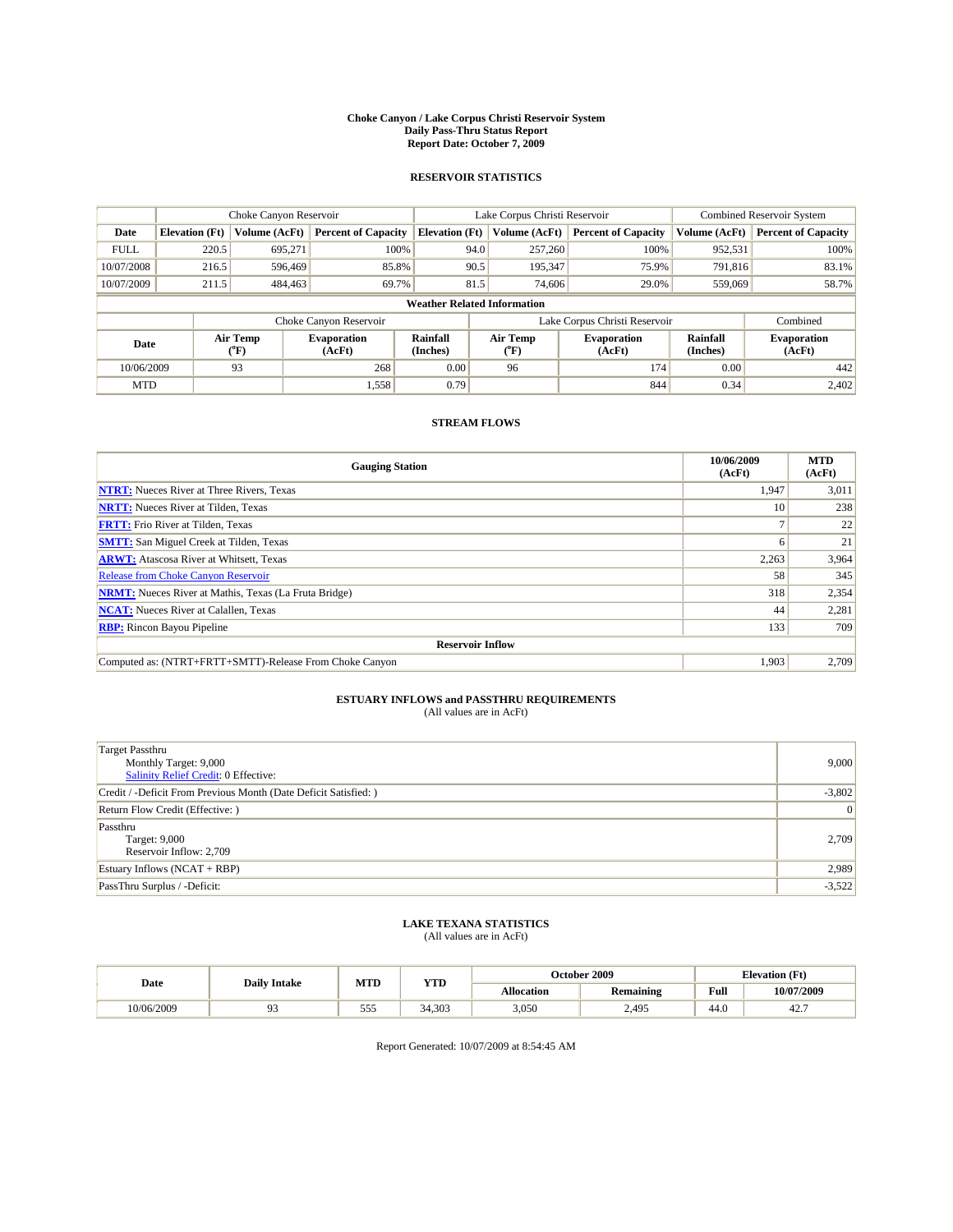#### **Choke Canyon / Lake Corpus Christi Reservoir System Daily Pass-Thru Status Report Report Date: October 8, 2009**

### **RESERVOIR STATISTICS**

|             |                                    | Choke Canyon Reservoir |                              |                             | Lake Corpus Christi Reservoir | <b>Combined Reservoir System</b> |                      |                              |  |
|-------------|------------------------------------|------------------------|------------------------------|-----------------------------|-------------------------------|----------------------------------|----------------------|------------------------------|--|
| Date        | <b>Elevation</b> (Ft)              | Volume (AcFt)          | <b>Percent of Capacity</b>   | <b>Elevation</b> (Ft)       | Volume (AcFt)                 | <b>Percent of Capacity</b>       | Volume (AcFt)        | <b>Percent of Capacity</b>   |  |
| <b>FULL</b> | 220.5                              | 695,271                | 100%                         |                             | 257,260<br>94.0               | 100%                             | 952,531              | 100%                         |  |
| 10/08/2008  | 216.5                              | 596,231                | 85.8%                        |                             | 90.4<br>194,672               | 75.7%                            | 790.903              | 83.0%                        |  |
| 10/08/2009  | 211.4                              | 482,583                | 69.4%                        |                             | 81.6<br>75,475                | 29.3%                            | 558,058              | 58.6%                        |  |
|             | <b>Weather Related Information</b> |                        |                              |                             |                               |                                  |                      |                              |  |
|             |                                    |                        | Choke Canyon Reservoir       |                             |                               | Lake Corpus Christi Reservoir    |                      | Combined                     |  |
| Date        |                                    | Air Temp<br>(°F)       | <b>Evaporation</b><br>(AcFt) | <b>Rainfall</b><br>(Inches) | Air Temp<br>(°F)              | <b>Evaporation</b><br>(AcFt)     | Rainfall<br>(Inches) | <b>Evaporation</b><br>(AcFt) |  |
| 10/07/2009  |                                    | 93                     | 401                          | 0.00                        | 91                            | 158                              | 0.03                 | 559                          |  |
| <b>MTD</b>  |                                    |                        | 1.959                        | 0.79                        |                               | 1,002                            | 0.37                 | 2,961                        |  |

### **STREAM FLOWS**

| <b>Gauging Station</b>                                       | 10/07/2009<br>(AcFt) | <b>MTD</b><br>(AcFt) |  |  |  |  |
|--------------------------------------------------------------|----------------------|----------------------|--|--|--|--|
| <b>NTRT:</b> Nueces River at Three Rivers, Texas             | 1,622                | 4,633                |  |  |  |  |
| <b>NRTT:</b> Nueces River at Tilden, Texas                   |                      | 241                  |  |  |  |  |
| <b>FRTT:</b> Frio River at Tilden, Texas                     | 12                   | 34                   |  |  |  |  |
| <b>SMTT:</b> San Miguel Creek at Tilden, Texas               |                      | 24                   |  |  |  |  |
| <b>ARWT:</b> Atascosa River at Whitsett, Texas               | 220                  | 4,184                |  |  |  |  |
| <b>Release from Choke Canyon Reservoir</b>                   | 58                   | 403                  |  |  |  |  |
| <b>NRMT:</b> Nueces River at Mathis, Texas (La Fruta Bridge) | 310                  | 2,664                |  |  |  |  |
| <b>NCAT:</b> Nueces River at Calallen, Texas                 | 10                   | 2,291                |  |  |  |  |
| <b>RBP:</b> Rincon Bayou Pipeline                            | 109                  | 818                  |  |  |  |  |
| <b>Reservoir Inflow</b>                                      |                      |                      |  |  |  |  |
| Computed as: (NTRT+FRTT+SMTT)-Release From Choke Canyon      | 1,579                | 4,288                |  |  |  |  |

# **ESTUARY INFLOWS and PASSTHRU REQUIREMENTS**<br>(All values are in AcFt)

| <b>Target Passthru</b><br>Monthly Target: 9,000<br>Salinity Relief Credit: 0 Effective: | 9,000    |
|-----------------------------------------------------------------------------------------|----------|
| Credit / -Deficit From Previous Month (Date Deficit Satisfied: )                        | $-3,802$ |
| Return Flow Credit (Effective: )                                                        | 0        |
| Passthru<br>Target: 9,000<br>Reservoir Inflow: 4,288                                    | 4,288    |
| Estuary Inflows $(NCAT + RBP)$                                                          | 3,109    |
| PassThru Surplus / -Deficit:                                                            | $-4,981$ |

## **LAKE TEXANA STATISTICS** (All values are in AcFt)

| Date       | <b>Daily Intake</b> | MTD | <b>YTD</b>   |                   | October 2009 | <b>Elevation</b> (Ft) |            |
|------------|---------------------|-----|--------------|-------------------|--------------|-----------------------|------------|
|            |                     |     |              | <b>Allocation</b> | Remaining    | Full                  | 10/08/2009 |
| 10/07/2009 |                     | 649 | 397<br>34.39 | 3.050             | 2.401        | 44.0                  | 44.3       |

Report Generated: 10/08/2009 at 8:54:39 AM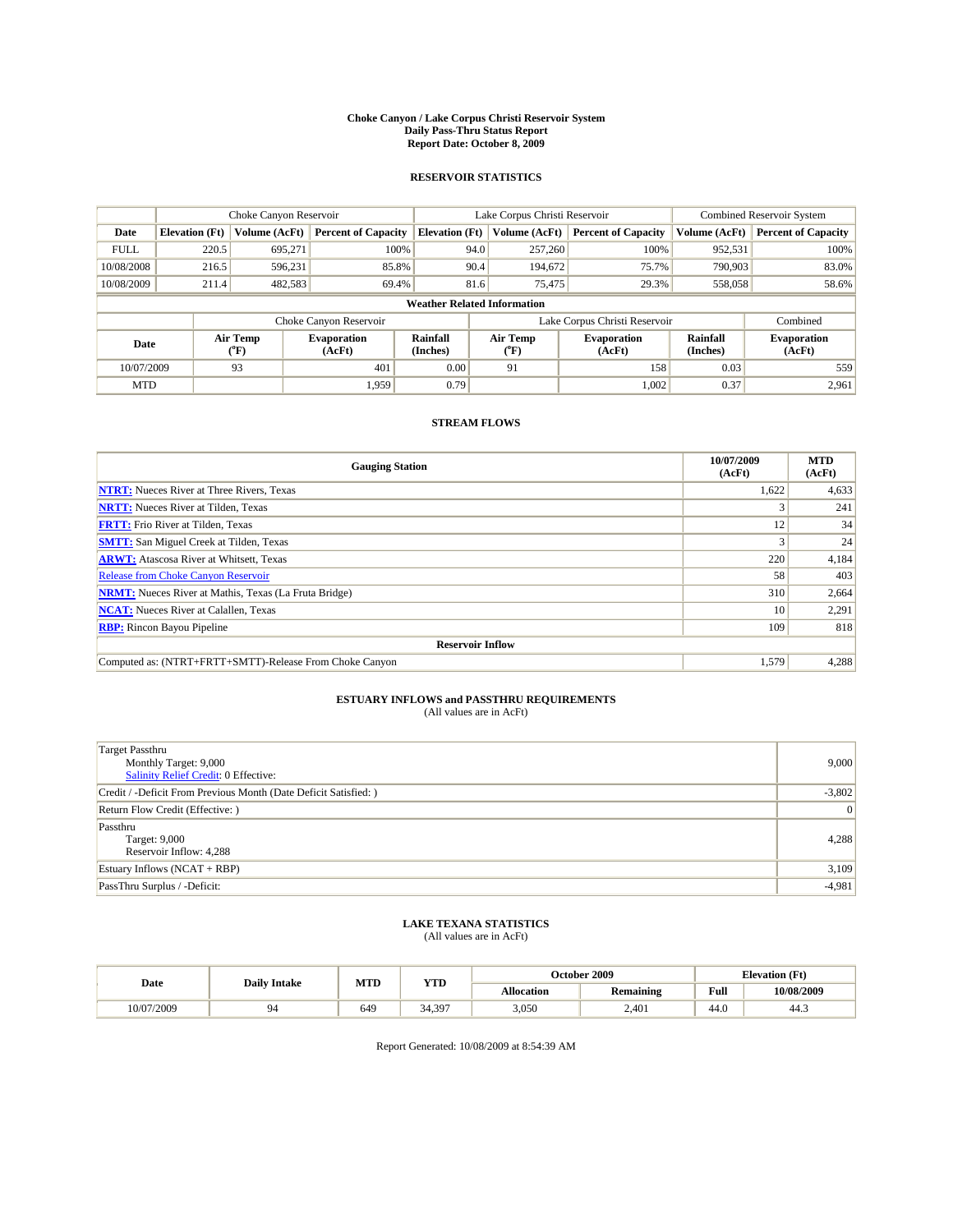#### **Choke Canyon / Lake Corpus Christi Reservoir System Daily Pass-Thru Status Report Report Date: October 9, 2009**

### **RESERVOIR STATISTICS**

|                                    |                       | Choke Canyon Reservoir |                              |                             | Lake Corpus Christi Reservoir | <b>Combined Reservoir System</b> |                      |                              |
|------------------------------------|-----------------------|------------------------|------------------------------|-----------------------------|-------------------------------|----------------------------------|----------------------|------------------------------|
| Date                               | <b>Elevation</b> (Ft) | Volume (AcFt)          | <b>Percent of Capacity</b>   | <b>Elevation</b> (Ft)       | Volume (AcFt)                 | <b>Percent of Capacity</b>       | Volume (AcFt)        | <b>Percent of Capacity</b>   |
| <b>FULL</b>                        | 220.5                 | 695,271                | 100%                         | 94.0                        | 257,260                       | 100%                             | 952,531              | 100%                         |
| 10/09/2008                         | 216.5                 | 595,753                | 85.7%                        | 90.4                        | 194,503                       | 75.6%                            | 790,256              | 83.0%                        |
| 10/09/2009                         | 211.4                 | 482,583                | 69.4%                        | 81.6                        | 75,864                        | 29.5%                            | 558,447              | 58.6%                        |
| <b>Weather Related Information</b> |                       |                        |                              |                             |                               |                                  |                      |                              |
|                                    |                       |                        | Choke Canyon Reservoir       |                             |                               | Lake Corpus Christi Reservoir    |                      | Combined                     |
| Date                               |                       | Air Temp<br>(°F)       | <b>Evaporation</b><br>(AcFt) | <b>Rainfall</b><br>(Inches) | Air Temp<br>(°F)              | <b>Evaporation</b><br>(AcFt)     | Rainfall<br>(Inches) | <b>Evaporation</b><br>(AcFt) |
| 10/08/2009                         |                       | 94                     | 389                          | 0.00                        | 92                            | 148                              | 0.00                 | 537                          |
| <b>MTD</b>                         |                       |                        | 2,348                        | 0.79                        |                               | 1,150                            | 0.37                 | 3.498                        |

### **STREAM FLOWS**

| <b>Gauging Station</b>                                       | 10/08/2009<br>(AcFt) | <b>MTD</b><br>(AcFt) |  |  |  |  |
|--------------------------------------------------------------|----------------------|----------------------|--|--|--|--|
| <b>NTRT:</b> Nueces River at Three Rivers, Texas             | 216                  | 4,849                |  |  |  |  |
| <b>NRTT:</b> Nueces River at Tilden, Texas                   |                      | 242                  |  |  |  |  |
| <b>FRTT:</b> Frio River at Tilden, Texas                     | 6                    | 39                   |  |  |  |  |
| <b>SMTT:</b> San Miguel Creek at Tilden, Texas               |                      | 26                   |  |  |  |  |
| <b>ARWT:</b> Atascosa River at Whitsett, Texas               | 103                  | 4,288                |  |  |  |  |
| <b>Release from Choke Canyon Reservoir</b>                   | 58                   | 461                  |  |  |  |  |
| <b>NRMT:</b> Nueces River at Mathis, Texas (La Fruta Bridge) | 308                  | 2,972                |  |  |  |  |
| <b>NCAT:</b> Nueces River at Calallen, Texas                 | 30                   | 2,321                |  |  |  |  |
| 137<br><b>RBP:</b> Rincon Bayou Pipeline                     |                      |                      |  |  |  |  |
| <b>Reservoir Inflow</b>                                      |                      |                      |  |  |  |  |
| Computed as: (NTRT+FRTT+SMTT)-Release From Choke Canyon      | 166                  | 4,454                |  |  |  |  |

# **ESTUARY INFLOWS and PASSTHRU REQUIREMENTS**<br>(All values are in AcFt)

| <b>Target Passthru</b><br>Monthly Target: 9,000<br>Salinity Relief Credit: 0 Effective: | 9,000    |
|-----------------------------------------------------------------------------------------|----------|
| Credit / -Deficit From Previous Month (Date Deficit Satisfied: )                        | $-3,802$ |
| Return Flow Credit (Effective:)                                                         | 0        |
| Passthru<br>Target: 9,000<br>Reservoir Inflow: 4,454                                    | 4,454    |
| Estuary Inflows $(NCAT + RBP)$                                                          | 3,275    |
| PassThru Surplus / -Deficit:                                                            | $-4,980$ |

## **LAKE TEXANA STATISTICS** (All values are in AcFt)

|            | <b>Daily Intake</b> | MTD | <b>YTD</b> |            | October 2009     | <b>Elevation</b> (Ft)                       |            |
|------------|---------------------|-----|------------|------------|------------------|---------------------------------------------|------------|
| Date       |                     |     |            | Allocation | <b>Remaining</b> | Full<br>the contract of the contract of the | 10/09/2009 |
| 10/08/2009 | 110                 | 765 | 34.513     | 3,050      | 2.285            | 44.0                                        | 44.2       |

Report Generated: 10/09/2009 at 10:05:52 AM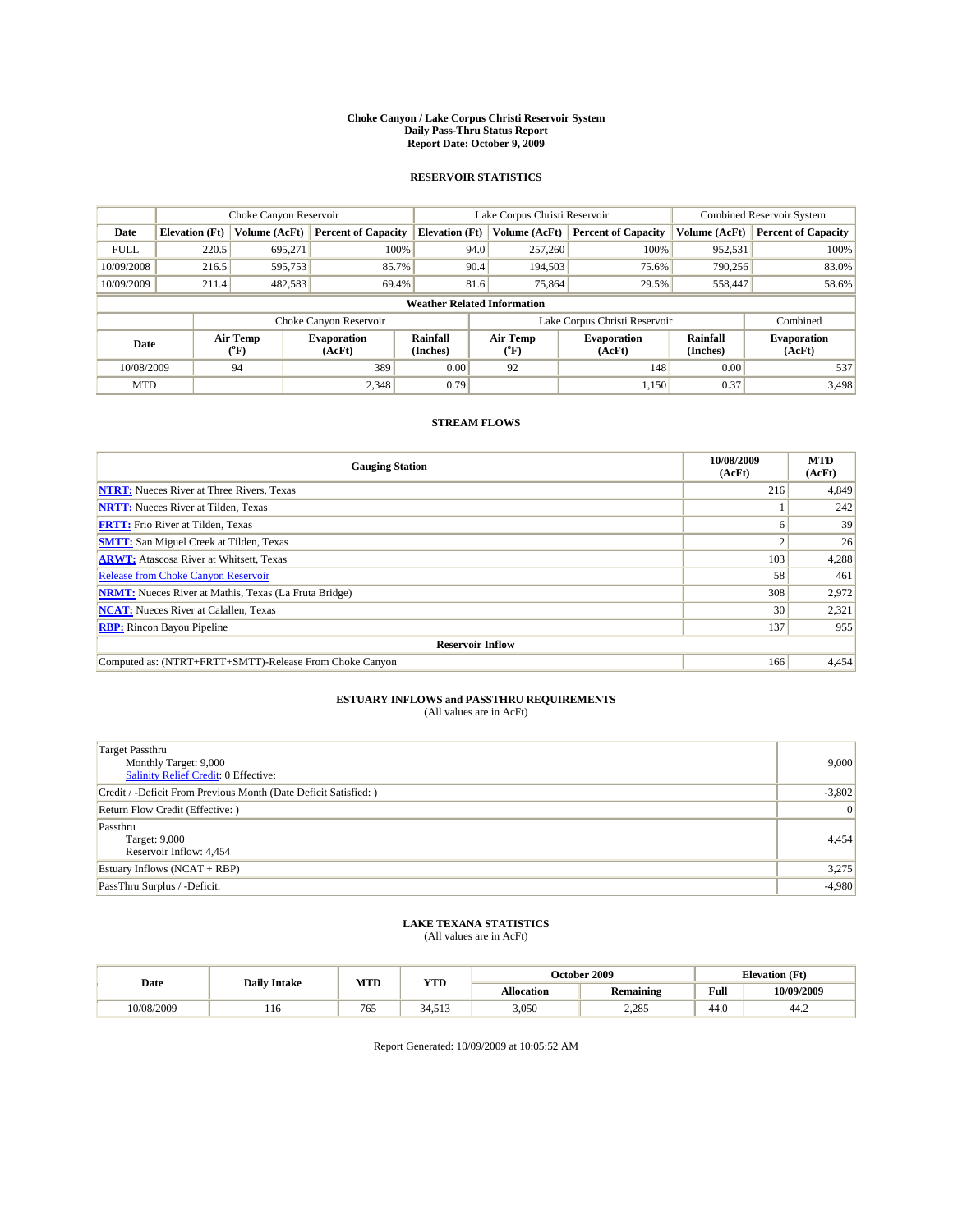#### **Choke Canyon / Lake Corpus Christi Reservoir System Daily Pass-Thru Status Report Report Date: October 10, 2009**

### **RESERVOIR STATISTICS**

|             | Choke Canyon Reservoir             |                  |                              |                             | Lake Corpus Christi Reservoir | <b>Combined Reservoir System</b> |                      |                              |  |
|-------------|------------------------------------|------------------|------------------------------|-----------------------------|-------------------------------|----------------------------------|----------------------|------------------------------|--|
| Date        | <b>Elevation</b> (Ft)              | Volume (AcFt)    | <b>Percent of Capacity</b>   | <b>Elevation</b> (Ft)       | Volume (AcFt)                 | <b>Percent of Capacity</b>       | Volume (AcFt)        | <b>Percent of Capacity</b>   |  |
| <b>FULL</b> | 220.5                              | 695,271          | 100%                         | 94.0                        | 257,260                       | 100%                             | 952,531              | 100%                         |  |
| 10/10/2008  | 216.4                              | 594,321          | 85.5%                        | 90.4                        | 194,503                       | 75.6%                            | 788,824              | 82.8%                        |  |
| 10/10/2009  | 211.5                              | 483,001          | 69.5%                        | 81.7                        | 75,549                        | 29.4%                            | 558,550              | 58.6%                        |  |
|             | <b>Weather Related Information</b> |                  |                              |                             |                               |                                  |                      |                              |  |
|             |                                    |                  | Choke Canyon Reservoir       |                             |                               | Lake Corpus Christi Reservoir    |                      | Combined                     |  |
| Date        |                                    | Air Temp<br>(°F) | <b>Evaporation</b><br>(AcFt) | <b>Rainfall</b><br>(Inches) | Air Temp<br>(°F)              | <b>Evaporation</b><br>(AcFt)     | Rainfall<br>(Inches) | <b>Evaporation</b><br>(AcFt) |  |
| 10/09/2009  |                                    | 80               | 243                          | 0.85                        | 81                            | 74                               | 0.12                 | 317                          |  |
| <b>MTD</b>  |                                    |                  | 2,591                        | 1.64                        |                               | 1.224                            | 0.49                 | 3,815                        |  |

### **STREAM FLOWS**

| <b>Gauging Station</b>                                       | 10/09/2009<br>(AcFt) | <b>MTD</b><br>(AcFt) |  |  |  |  |
|--------------------------------------------------------------|----------------------|----------------------|--|--|--|--|
| <b>NTRT:</b> Nueces River at Three Rivers, Texas             | 143                  | 4,992                |  |  |  |  |
| <b>NRTT:</b> Nueces River at Tilden, Texas                   | $\Omega$             | 242                  |  |  |  |  |
| <b>FRTT:</b> Frio River at Tilden, Texas                     |                      | 43                   |  |  |  |  |
| <b>SMTT:</b> San Miguel Creek at Tilden, Texas               |                      | 27                   |  |  |  |  |
| <b>ARWT:</b> Atascosa River at Whitsett, Texas               | 64                   | 4,351                |  |  |  |  |
| <b>Release from Choke Canyon Reservoir</b>                   | 58                   | 518                  |  |  |  |  |
| <b>NRMT:</b> Nueces River at Mathis, Texas (La Fruta Bridge) | 314                  | 3,285                |  |  |  |  |
| <b>NCAT:</b> Nueces River at Calallen, Texas                 |                      | 2,328                |  |  |  |  |
| <b>RBP:</b> Rincon Bayou Pipeline                            | 181                  | 1,135                |  |  |  |  |
| <b>Reservoir Inflow</b>                                      |                      |                      |  |  |  |  |
| Computed as: (NTRT+FRTT+SMTT)-Release From Choke Canyon      | 90                   | 4,544                |  |  |  |  |

# **ESTUARY INFLOWS and PASSTHRU REQUIREMENTS**<br>(All values are in AcFt)

| Target Passthru<br>Monthly Target: 9,000<br>Salinity Relief Credit: 0 Effective: | 9,000    |
|----------------------------------------------------------------------------------|----------|
| Credit / -Deficit From Previous Month (Date Deficit Satisfied: )                 | $-3,802$ |
| Return Flow Credit (Effective: )                                                 | 0        |
| Passthru<br>Target: 9,000<br>Reservoir Inflow: 4,544                             | 4,544    |
| Estuary Inflows $(NCAT + RBP)$                                                   | 3,463    |
| PassThru Surplus / -Deficit:                                                     | $-4,883$ |

## **LAKE TEXANA STATISTICS** (All values are in AcFt)

| Date       | <b>Daily Intake</b> | MTD | <b>YTD</b> |                   | October 2009     | <b>Elevation</b> (Ft) |            |
|------------|---------------------|-----|------------|-------------------|------------------|-----------------------|------------|
|            |                     |     |            | <b>Allocation</b> | <b>Remaining</b> | Full                  | 10/10/2009 |
| 10/09/2009 | 144                 | 909 | 34.657     | 3.050             | 2.141            | 44.0                  | 44.3       |

Report Generated: 10/10/2009 at 9:25:12 AM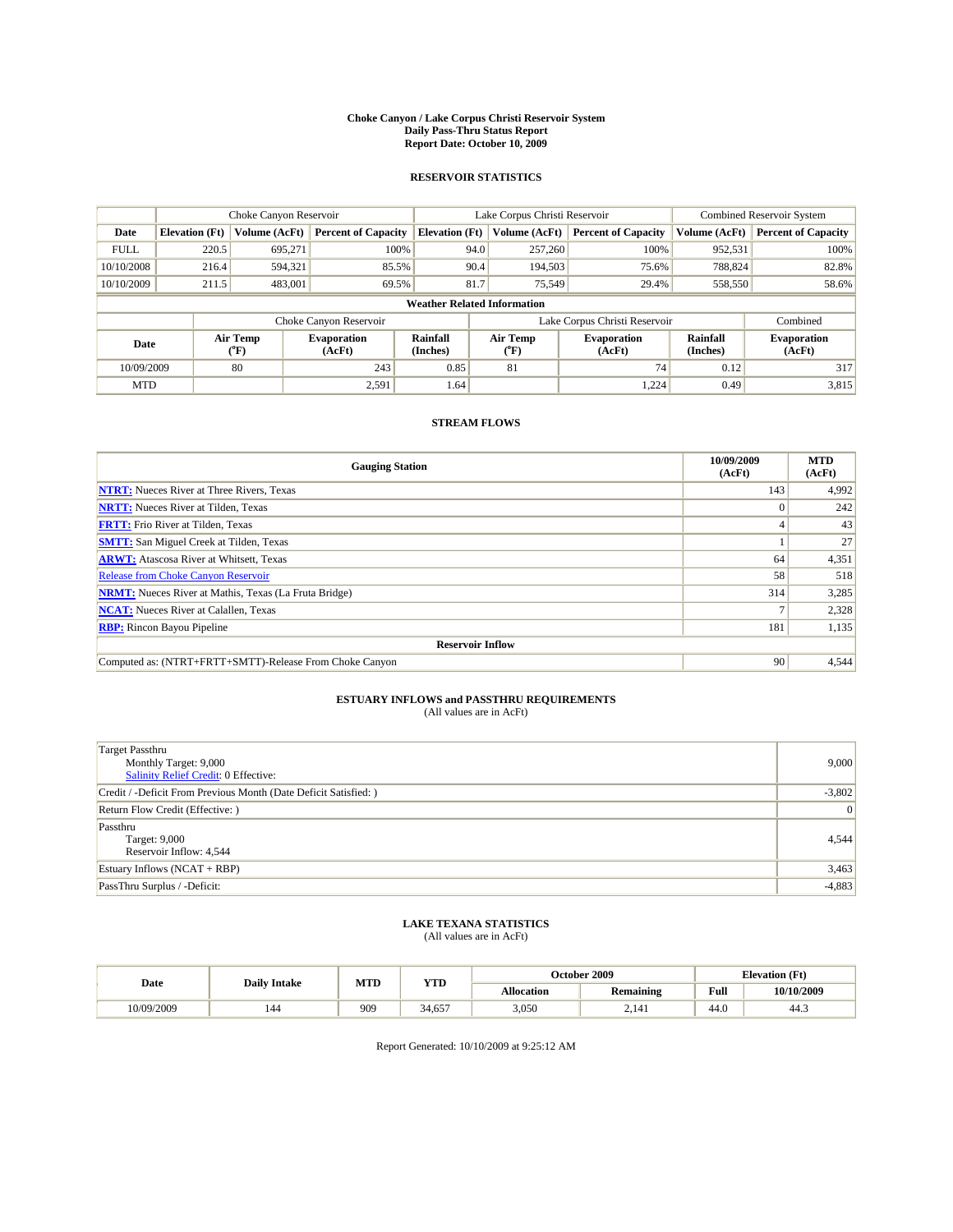#### **Choke Canyon / Lake Corpus Christi Reservoir System Daily Pass-Thru Status Report Report Date: October 11, 2009**

### **RESERVOIR STATISTICS**

|             |                                    | Choke Canyon Reservoir |                              |                             | Lake Corpus Christi Reservoir | Combined Reservoir System     |                      |                              |  |
|-------------|------------------------------------|------------------------|------------------------------|-----------------------------|-------------------------------|-------------------------------|----------------------|------------------------------|--|
| Date        | <b>Elevation</b> (Ft)              | Volume (AcFt)          | <b>Percent of Capacity</b>   | <b>Elevation</b> (Ft)       | Volume (AcFt)                 | <b>Percent of Capacity</b>    | Volume (AcFt)        | <b>Percent of Capacity</b>   |  |
| <b>FULL</b> | 220.5                              | 695,271                | 100%                         | 94.0                        | 257,260                       | 100%                          | 952,531              | 100%                         |  |
| 10/11/2008  | 216.4                              | 593,843                | 85.4%                        | 90.2                        | 190,800                       | 74.2%                         | 784,643              | 82.4%                        |  |
| 10/11/2009  | 211.5                              | 483,627                | 69.6%                        | 81.7                        | 76,353                        | 29.7%                         | 559,980              | 58.8%                        |  |
|             | <b>Weather Related Information</b> |                        |                              |                             |                               |                               |                      |                              |  |
|             |                                    |                        | Choke Canyon Reservoir       |                             |                               | Lake Corpus Christi Reservoir |                      | Combined                     |  |
| Date        |                                    | Air Temp<br>(°F)       | <b>Evaporation</b><br>(AcFt) | <b>Rainfall</b><br>(Inches) | Air Temp<br>(°F)              | <b>Evaporation</b><br>(AcFt)  | Rainfall<br>(Inches) | <b>Evaporation</b><br>(AcFt) |  |
| 10/10/2009  |                                    | 62                     | 61                           | 0.03                        | 66                            | $46 \,$                       | 0.01                 | 107                          |  |
| <b>MTD</b>  |                                    |                        | 2,652                        | 1.67                        |                               | 1.270                         | 0.50                 | 3.922                        |  |

### **STREAM FLOWS**

| <b>Gauging Station</b>                                       | 10/10/2009<br>(AcFt) | <b>MTD</b><br>(AcFt) |  |  |  |  |  |
|--------------------------------------------------------------|----------------------|----------------------|--|--|--|--|--|
| <b>NTRT:</b> Nueces River at Three Rivers, Texas             | 127                  | 5,119                |  |  |  |  |  |
| <b>NRTT:</b> Nueces River at Tilden, Texas                   |                      | 242                  |  |  |  |  |  |
| <b>FRTT:</b> Frio River at Tilden, Texas                     |                      | 45                   |  |  |  |  |  |
| <b>SMTT:</b> San Miguel Creek at Tilden, Texas               |                      | 27                   |  |  |  |  |  |
| <b>ARWT:</b> Atascosa River at Whitsett, Texas               | 46                   | 4,397                |  |  |  |  |  |
| <b>Release from Choke Canyon Reservoir</b>                   | 58                   | 576                  |  |  |  |  |  |
| <b>NRMT:</b> Nueces River at Mathis, Texas (La Fruta Bridge) | 316                  | 3,601                |  |  |  |  |  |
| <b>NCAT:</b> Nueces River at Calallen, Texas                 | 32                   | 2,359                |  |  |  |  |  |
| <b>RBP:</b> Rincon Bayou Pipeline                            | 169                  | 1,304                |  |  |  |  |  |
| <b>Reservoir Inflow</b>                                      |                      |                      |  |  |  |  |  |
| Computed as: (NTRT+FRTT+SMTT)-Release From Choke Canyon      | 72                   | 4,616                |  |  |  |  |  |

# **ESTUARY INFLOWS and PASSTHRU REQUIREMENTS**<br>(All values are in AcFt)

| <b>Target Passthru</b><br>Monthly Target: 9,000<br>Salinity Relief Credit: 0 Effective: | 9,000    |
|-----------------------------------------------------------------------------------------|----------|
| Credit / -Deficit From Previous Month (Date Deficit Satisfied: )                        | $-3,802$ |
| Return Flow Credit (Effective: )                                                        | 0        |
| Passthru<br>Target: 9,000<br>Reservoir Inflow: 4,616                                    | 4,616    |
| Estuary Inflows $(NCAT + RBP)$                                                          | 3,664    |
| PassThru Surplus / -Deficit:                                                            | $-4,754$ |

## **LAKE TEXANA STATISTICS** (All values are in AcFt)

|            | <b>Daily Intake</b> | MTD   | <b>YTD</b> |            | October 2009     | <b>Elevation</b> (Ft)                       |            |
|------------|---------------------|-------|------------|------------|------------------|---------------------------------------------|------------|
| Date       |                     |       |            | Allocation | <b>Remaining</b> | Full<br>the contract of the contract of the | 10/11/2009 |
| 10/10/2009 | 144                 | 1.053 | 34.801     | 3,050      | 1.997            | 44.0                                        | 44.3       |

Report Generated: 10/11/2009 at 8:47:52 AM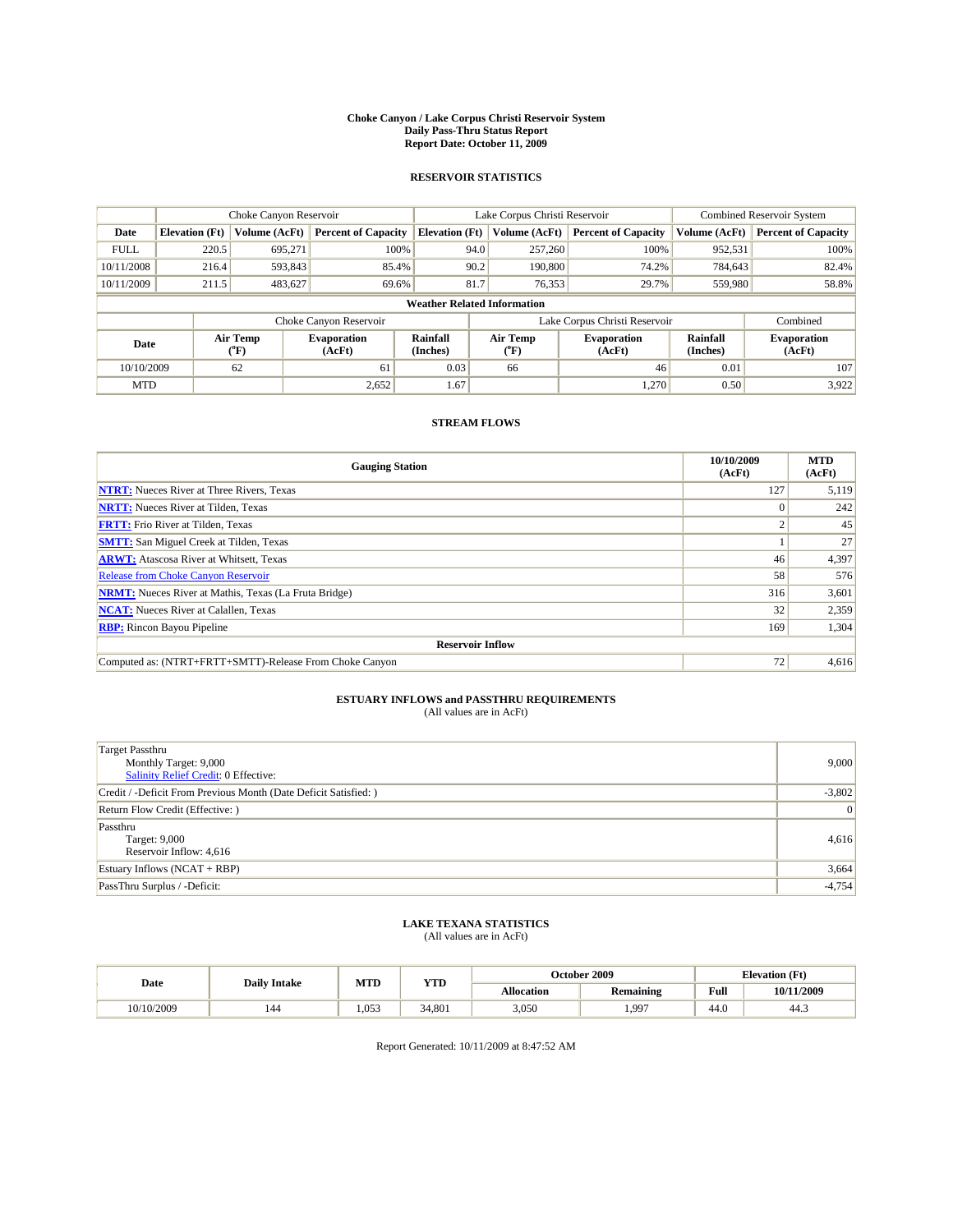#### **Choke Canyon / Lake Corpus Christi Reservoir System Daily Pass-Thru Status Report Report Date: October 12, 2009**

### **RESERVOIR STATISTICS**

|             | Choke Canyon Reservoir             |                                    |                              |                             | Lake Corpus Christi Reservoir | <b>Combined Reservoir System</b> |                      |                              |  |
|-------------|------------------------------------|------------------------------------|------------------------------|-----------------------------|-------------------------------|----------------------------------|----------------------|------------------------------|--|
| Date        | <b>Elevation</b> (Ft)              | Volume (AcFt)                      | <b>Percent of Capacity</b>   | <b>Elevation</b> (Ft)       | Volume (AcFt)                 | <b>Percent of Capacity</b>       | Volume (AcFt)        | <b>Percent of Capacity</b>   |  |
| <b>FULL</b> | 220.5                              | 695,271                            | 100%                         | 94.0                        | 257,260                       | 100%                             | 952,531              | 100%                         |  |
| 10/12/2008  | 216.4                              | 593,130                            | 85.3%                        | 90.2                        | 190.297                       | 74.0%                            | 783,427              | 82.2%                        |  |
| 10/12/2009  | 211.4                              | 482.792                            | 69.4%                        | 81.7                        | 76.157                        | 29.6%                            | 558,949              | 58.7%                        |  |
|             | <b>Weather Related Information</b> |                                    |                              |                             |                               |                                  |                      |                              |  |
|             |                                    |                                    | Choke Canyon Reservoir       |                             |                               | Lake Corpus Christi Reservoir    |                      | Combined                     |  |
| Date        |                                    | Air Temp<br>${}^{\prime\prime}$ F) | <b>Evaporation</b><br>(AcFt) | <b>Rainfall</b><br>(Inches) | Air Temp<br>(°F)              | <b>Evaporation</b><br>(AcFt)     | Rainfall<br>(Inches) | <b>Evaporation</b><br>(AcFt) |  |
| 10/11/2009  |                                    | 62                                 | 73                           | 0.10                        | 65                            | $\Omega$                         | 0.02                 | 73                           |  |
| <b>MTD</b>  |                                    |                                    | 2,725                        | 1.77                        |                               | 1,270                            | 0.52                 | 3,995                        |  |

### **STREAM FLOWS**

| <b>Gauging Station</b>                                       | 10/11/2009<br>(AcFt) | <b>MTD</b><br>(AcFt) |  |  |  |  |  |
|--------------------------------------------------------------|----------------------|----------------------|--|--|--|--|--|
| <b>NTRT:</b> Nueces River at Three Rivers, Texas             | 103                  | 5,223                |  |  |  |  |  |
| <b>NRTT:</b> Nueces River at Tilden, Texas                   | $\Omega$             | 242                  |  |  |  |  |  |
| <b>FRTT:</b> Frio River at Tilden, Texas                     |                      | 46                   |  |  |  |  |  |
| <b>SMTT:</b> San Miguel Creek at Tilden, Texas               | $\Omega$             | 28                   |  |  |  |  |  |
| <b>ARWT:</b> Atascosa River at Whitsett, Texas               | 38                   | 4,434                |  |  |  |  |  |
| <b>Release from Choke Canyon Reservoir</b>                   | 58                   | 633                  |  |  |  |  |  |
| <b>NRMT:</b> Nueces River at Mathis, Texas (La Fruta Bridge) | 318                  | 3,918                |  |  |  |  |  |
| <b>NCAT:</b> Nueces River at Calallen, Texas                 | 32                   | 2,391                |  |  |  |  |  |
| <b>RBP:</b> Rincon Bayou Pipeline                            | 157                  | 1,461                |  |  |  |  |  |
| <b>Reservoir Inflow</b>                                      |                      |                      |  |  |  |  |  |
| Computed as: (NTRT+FRTT+SMTT)-Release From Choke Canyon      | 47                   | 4,663                |  |  |  |  |  |

# **ESTUARY INFLOWS and PASSTHRU REQUIREMENTS**<br>(All values are in AcFt)

| Target Passthru<br>Monthly Target: 9,000<br>Salinity Relief Credit: 0 Effective: | 9,000    |
|----------------------------------------------------------------------------------|----------|
| Credit / -Deficit From Previous Month (Date Deficit Satisfied: 10/11/2009)       | $-3,802$ |
| Return Flow Credit (Effective: 10/11/2009)                                       | 500      |
| Passthru<br>Target: 9,000<br>Reservoir Inflow: 4,663                             | 4,663    |
| Estuary Inflows (NCAT + RBP)                                                     | 3,852    |
| PassThru Surplus / -Deficit:                                                     | $-4,113$ |

## **LAKE TEXANA STATISTICS** (All values are in AcFt)

| Date  | <b>Daily Intake</b> | MTD       | <b>YTD</b> |                   | <b>October 2009</b> | <b>Elevation</b> (Ft) |            |
|-------|---------------------|-----------|------------|-------------------|---------------------|-----------------------|------------|
|       |                     |           |            | <b>Allocation</b> | <b>Remaining</b>    | Full                  | 10/12/2009 |
| /2009 | 144                 | $.19^{-}$ | 34.945     | 3,050             | .853                | 44.0                  | 44.3       |

Report Generated: 10/12/2009 at 9:47:09 AM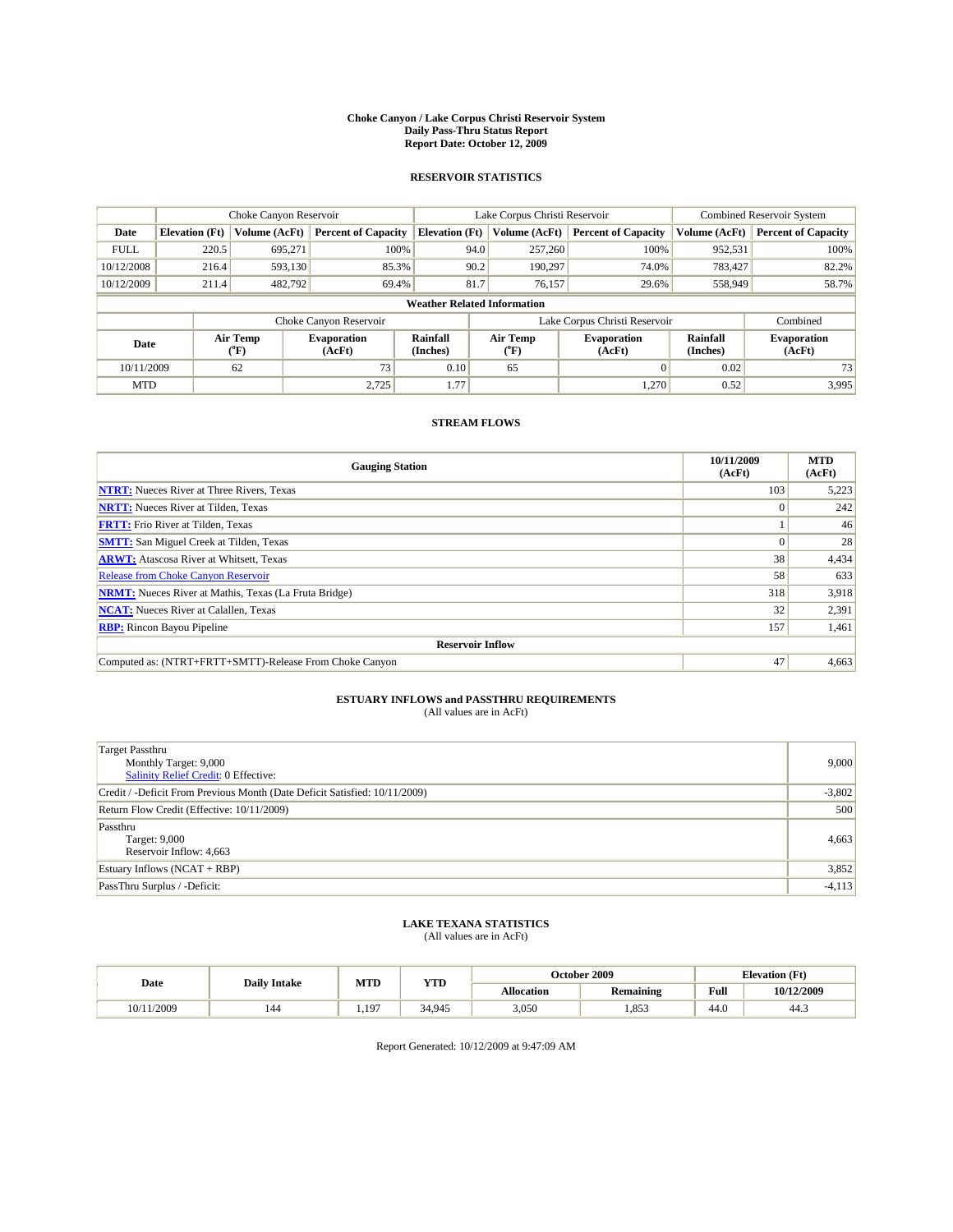#### **Choke Canyon / Lake Corpus Christi Reservoir System Daily Pass-Thru Status Report Report Date: October 13, 2009**

### **RESERVOIR STATISTICS**

|             |                                    | Choke Canyon Reservoir |                              |                             | Lake Corpus Christi Reservoir | <b>Combined Reservoir System</b> |                      |                              |  |
|-------------|------------------------------------|------------------------|------------------------------|-----------------------------|-------------------------------|----------------------------------|----------------------|------------------------------|--|
| Date        | <b>Elevation</b> (Ft)              | Volume (AcFt)          | <b>Percent of Capacity</b>   | <b>Elevation</b> (Ft)       | Volume (AcFt)                 | <b>Percent of Capacity</b>       | Volume (AcFt)        | <b>Percent of Capacity</b>   |  |
| <b>FULL</b> | 220.5                              | 695,271                | 100%                         | 94.0                        | 257,260                       | 100%                             | 952,531              | 100%                         |  |
| 10/13/2008  | 216.4                              | 592,420                | 85.2%                        | 90.1                        | 189,627                       | 73.7%                            | 782,047              | 82.1%                        |  |
| 10/13/2009  | 211.4                              | 482,165                | 69.3%                        | 81.8                        | 76,942                        | 29.9%                            | 559,107              | 58.7%                        |  |
|             | <b>Weather Related Information</b> |                        |                              |                             |                               |                                  |                      |                              |  |
|             |                                    |                        | Choke Canyon Reservoir       |                             |                               | Lake Corpus Christi Reservoir    |                      | Combined                     |  |
| Date        |                                    | Air Temp<br>(°F)       | <b>Evaporation</b><br>(AcFt) | <b>Rainfall</b><br>(Inches) | Air Temp<br>(°F)              | <b>Evaporation</b><br>(AcFt)     | Rainfall<br>(Inches) | <b>Evaporation</b><br>(AcFt) |  |
| 10/12/2009  |                                    | 75                     | 61                           | 0.11                        | 76                            | 80                               | 1.25                 | 141                          |  |
| <b>MTD</b>  |                                    |                        | 2.786                        | 1.88                        |                               | 1,350                            | 1.77                 | 4,136                        |  |

### **STREAM FLOWS**

| <b>Gauging Station</b>                                       | 10/12/2009<br>(AcFt) | <b>MTD</b><br>(AcFt) |  |  |  |  |  |
|--------------------------------------------------------------|----------------------|----------------------|--|--|--|--|--|
| <b>NTRT:</b> Nueces River at Three Rivers, Texas             | 91                   | 5,314                |  |  |  |  |  |
| <b>NRTT:</b> Nueces River at Tilden, Texas                   | $\Omega$             | 242                  |  |  |  |  |  |
| <b>FRTT:</b> Frio River at Tilden, Texas                     |                      | 47                   |  |  |  |  |  |
| <b>SMTT:</b> San Miguel Creek at Tilden, Texas               | $\theta$             | 28                   |  |  |  |  |  |
| <b>ARWT:</b> Atascosa River at Whitsett, Texas               | 34                   | 4,468                |  |  |  |  |  |
| <b>Release from Choke Canyon Reservoir</b>                   | 58                   | 691                  |  |  |  |  |  |
| <b>NRMT:</b> Nueces River at Mathis, Texas (La Fruta Bridge) | 310                  | 4,228                |  |  |  |  |  |
| <b>NCAT:</b> Nueces River at Calallen, Texas                 | 48                   | 2,439                |  |  |  |  |  |
| <b>RBP:</b> Rincon Bayou Pipeline                            | 191                  | 1,652                |  |  |  |  |  |
| <b>Reservoir Inflow</b>                                      |                      |                      |  |  |  |  |  |
| Computed as: (NTRT+FRTT+SMTT)-Release From Choke Canyon      | 35                   | 4,698                |  |  |  |  |  |

# **ESTUARY INFLOWS and PASSTHRU REQUIREMENTS**<br>(All values are in AcFt)

| Target Passthru<br>Monthly Target: 9,000<br>Salinity Relief Credit: 0 Effective: | 9,000    |
|----------------------------------------------------------------------------------|----------|
| Credit / -Deficit From Previous Month (Date Deficit Satisfied: 10/11/2009)       | $-3,802$ |
| Return Flow Credit (Effective: 10/11/2009)                                       | 500      |
| Passthru<br>Target: 9,000<br>Reservoir Inflow: 4,698                             | 4,698    |
| Estuary Inflows $(NCAT + RBP)$                                                   | 4,090    |
| PassThru Surplus / -Deficit:                                                     | $-3,910$ |

## **LAKE TEXANA STATISTICS** (All values are in AcFt)

| Date       | <b>Daily Intake</b> | MTD  | <b>YTD</b> |                   | October 2009     | <b>Elevation</b> (Ft) |            |
|------------|---------------------|------|------------|-------------------|------------------|-----------------------|------------|
|            |                     |      |            | <b>Allocation</b> | <b>Remaining</b> | Full                  | 10/13/2009 |
| 10/12/2009 | 144                 | .341 | 35,089     | 3,050             | ,709             | 44.0                  | 44.3       |

Report Generated: 10/13/2009 at 9:16:31 AM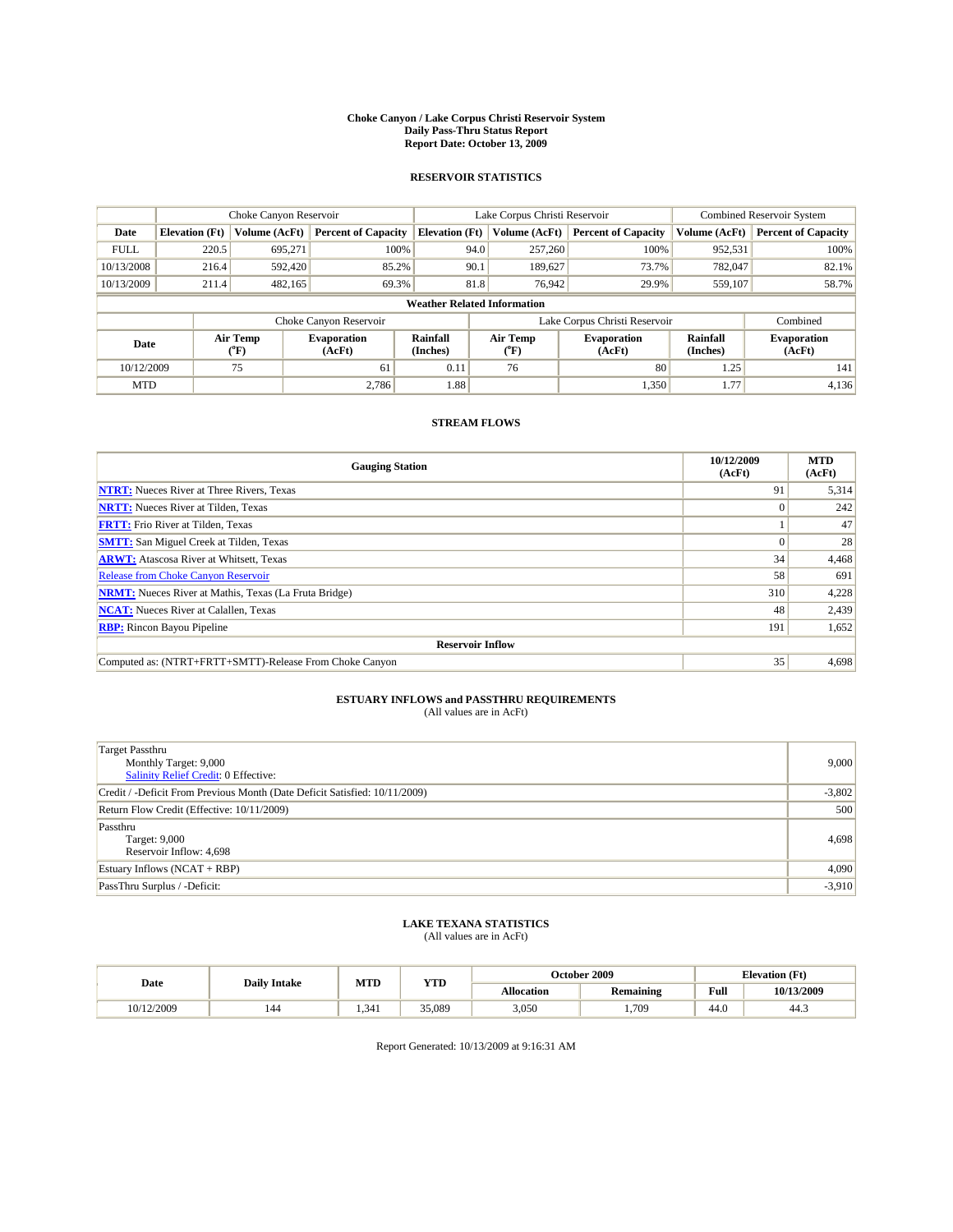#### **Choke Canyon / Lake Corpus Christi Reservoir System Daily Pass-Thru Status Report Report Date: October 14, 2009**

### **RESERVOIR STATISTICS**

|             |                                    | Choke Canyon Reservoir |                              |                             | Lake Corpus Christi Reservoir | <b>Combined Reservoir System</b> |                      |                              |  |
|-------------|------------------------------------|------------------------|------------------------------|-----------------------------|-------------------------------|----------------------------------|----------------------|------------------------------|--|
| Date        | <b>Elevation</b> (Ft)              | Volume (AcFt)          | <b>Percent of Capacity</b>   | <b>Elevation</b> (Ft)       | Volume (AcFt)                 | <b>Percent of Capacity</b>       | Volume (AcFt)        | <b>Percent of Capacity</b>   |  |
| <b>FULL</b> | 220.5                              | 695,271                | 100%                         | 94.0                        | 257,260                       | 100%                             | 952,531              | 100%                         |  |
| 10/14/2008  | 216.4                              | 593,130                | 85.3%                        | 90.2                        | 189,794                       | 73.8%                            | 782,924              | 82.2%                        |  |
| 10/14/2009  | 211.4                              | 482,165                | 69.3%                        | 81.8                        | 77,534                        | 30.1%                            | 559,699              | 58.8%                        |  |
|             | <b>Weather Related Information</b> |                        |                              |                             |                               |                                  |                      |                              |  |
|             |                                    |                        | Choke Canyon Reservoir       |                             |                               | Lake Corpus Christi Reservoir    |                      | Combined                     |  |
| Date        |                                    | Air Temp<br>(°F)       | <b>Evaporation</b><br>(AcFt) | <b>Rainfall</b><br>(Inches) | Air Temp<br>(°F)              | <b>Evaporation</b><br>(AcFt)     | Rainfall<br>(Inches) | <b>Evaporation</b><br>(AcFt) |  |
| 10/13/2009  |                                    | 88                     | 207                          | 0.02                        | 88                            | 52                               | 0.00                 | 259                          |  |
| <b>MTD</b>  |                                    |                        | 2,993                        | 1.90                        |                               | 1,402                            | 1.77                 | 4,395                        |  |

### **STREAM FLOWS**

| <b>Gauging Station</b>                                       | 10/13/2009<br>(AcFt) | <b>MTD</b><br>(AcFt) |  |  |  |  |  |
|--------------------------------------------------------------|----------------------|----------------------|--|--|--|--|--|
| <b>NTRT:</b> Nueces River at Three Rivers, Texas             | 93                   | 5,407                |  |  |  |  |  |
| <b>NRTT:</b> Nueces River at Tilden, Texas                   | $\Omega$             | 242                  |  |  |  |  |  |
| <b>FRTT:</b> Frio River at Tilden, Texas                     |                      | 48                   |  |  |  |  |  |
| <b>SMTT:</b> San Miguel Creek at Tilden, Texas               |                      | 28                   |  |  |  |  |  |
| <b>ARWT:</b> Atascosa River at Whitsett, Texas               | 36                   | 4,504                |  |  |  |  |  |
| <b>Release from Choke Canyon Reservoir</b>                   | 58                   | 748                  |  |  |  |  |  |
| <b>NRMT:</b> Nueces River at Mathis, Texas (La Fruta Bridge) | 308                  | 4,536                |  |  |  |  |  |
| <b>NCAT:</b> Nueces River at Calallen, Texas                 |                      | 2,441                |  |  |  |  |  |
| <b>RBP:</b> Rincon Bayou Pipeline                            | 145                  | 1,796                |  |  |  |  |  |
| <b>Reservoir Inflow</b>                                      |                      |                      |  |  |  |  |  |
| Computed as: (NTRT+FRTT+SMTT)-Release From Choke Canyon      | 37                   | 4,735                |  |  |  |  |  |

# **ESTUARY INFLOWS and PASSTHRU REQUIREMENTS**<br>(All values are in AcFt)

| <b>Target Passthru</b><br>Monthly Target: 9,000<br>Salinity Relief Credit: 0 Effective: | 9,000    |
|-----------------------------------------------------------------------------------------|----------|
| Credit / -Deficit From Previous Month (Date Deficit Satisfied: 10/11/2009)              | $-3,802$ |
| Return Flow Credit (Effective: 10/11/2009)                                              | 500      |
| Passthru<br>Target: 9,000<br>Reservoir Inflow: 4,735                                    | 4,735    |
| Estuary Inflows $(NCAT + RBP)$                                                          | 4,237    |
| PassThru Surplus / -Deficit:                                                            | $-3,800$ |

## **LAKE TEXANA STATISTICS** (All values are in AcFt)

|            | <b>Daily Intake</b> | MTD  | <b>YTD</b>        |                   | October 2009     | <b>Elevation</b> (Ft) |            |
|------------|---------------------|------|-------------------|-------------------|------------------|-----------------------|------------|
| Date       |                     |      |                   | <b>Allocation</b> | <b>Remaining</b> | Full                  | 10/14/2009 |
| 10/13/2009 | 144                 | .485 | 25, 222<br>JJ.4JJ | 3,050             | .565             | 44.0                  | 44.2       |

Report Generated: 10/14/2009 at 8:57:07 AM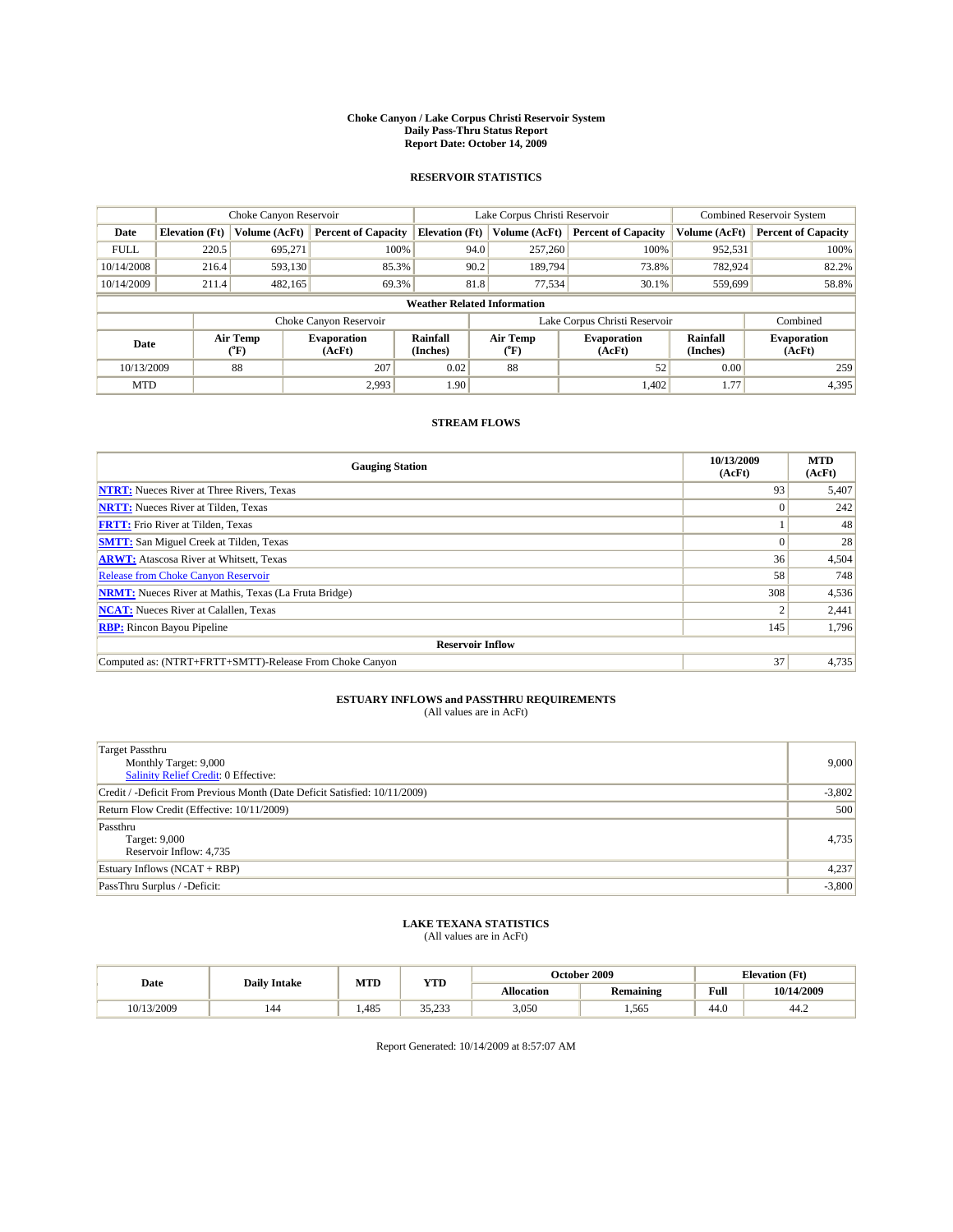#### **Choke Canyon / Lake Corpus Christi Reservoir System Daily Pass-Thru Status Report Report Date: October 15, 2009**

### **RESERVOIR STATISTICS**

|             | Choke Canyon Reservoir             |                             | Lake Corpus Christi Reservoir |                             |                  |               | <b>Combined Reservoir System</b> |                      |                              |
|-------------|------------------------------------|-----------------------------|-------------------------------|-----------------------------|------------------|---------------|----------------------------------|----------------------|------------------------------|
| Date        | <b>Elevation</b> (Ft)              | Volume (AcFt)               | <b>Percent of Capacity</b>    | <b>Elevation</b> (Ft)       |                  | Volume (AcFt) | <b>Percent of Capacity</b>       | Volume (AcFt)        | <b>Percent of Capacity</b>   |
| <b>FULL</b> | 220.5                              | 695,271                     | 100%                          |                             | 94.0             | 257,260       | 100%                             | 952,531              | 100%                         |
| 10/15/2008  | 216.4                              | 592,893                     | 85.3%                         |                             | 90.1             | 189,459       | 73.6%                            | 782,352              | 82.1%                        |
| 10/15/2009  | 211.5                              | 483.209                     | 69.5%                         |                             | 81.8             | 77.238        | 30.0%                            | 560,447              | 58.8%                        |
|             | <b>Weather Related Information</b> |                             |                               |                             |                  |               |                                  |                      |                              |
|             |                                    |                             | Choke Canyon Reservoir        |                             |                  |               | Lake Corpus Christi Reservoir    |                      | Combined                     |
| Date        |                                    | Air Temp<br>${}^{\circ}$ F) | <b>Evaporation</b><br>(AcFt)  | <b>Rainfall</b><br>(Inches) | Air Temp<br>(°F) |               | <b>Evaporation</b><br>(AcFt)     | Rainfall<br>(Inches) | <b>Evaporation</b><br>(AcFt) |
| 10/14/2009  |                                    | 90                          | 219                           | 0.00                        | 94               |               | 155                              | 0.00                 | 374                          |
| <b>MTD</b>  |                                    |                             | 3,212                         | 1.90                        |                  |               | 1,557                            | 1.77                 | 4,769                        |

### **STREAM FLOWS**

| <b>Gauging Station</b>                                       | 10/14/2009<br>(AcFt) | <b>MTD</b><br>(AcFt) |  |  |  |  |
|--------------------------------------------------------------|----------------------|----------------------|--|--|--|--|
| <b>NTRT:</b> Nueces River at Three Rivers, Texas             | 89                   | 5,496                |  |  |  |  |
| <b>NRTT:</b> Nueces River at Tilden, Texas                   | $\Omega$             | 242                  |  |  |  |  |
| <b>FRTT:</b> Frio River at Tilden, Texas                     |                      | 49                   |  |  |  |  |
| <b>SMTT:</b> San Miguel Creek at Tilden, Texas               |                      | 28                   |  |  |  |  |
| <b>ARWT:</b> Atascosa River at Whitsett, Texas               | 28                   | 4,532                |  |  |  |  |
| <b>Release from Choke Canyon Reservoir</b>                   | 58                   | 806                  |  |  |  |  |
| <b>NRMT:</b> Nueces River at Mathis, Texas (La Fruta Bridge) | 302                  | 4,837                |  |  |  |  |
| <b>NCAT:</b> Nueces River at Calallen, Texas                 | 40                   | 2,480                |  |  |  |  |
| <b>RBP:</b> Rincon Bayou Pipeline                            | 147                  | 1,943                |  |  |  |  |
| <b>Reservoir Inflow</b>                                      |                      |                      |  |  |  |  |
| Computed as: (NTRT+FRTT+SMTT)-Release From Choke Canyon      | 33                   | 4,768                |  |  |  |  |

# **ESTUARY INFLOWS and PASSTHRU REQUIREMENTS**<br>(All values are in AcFt)

| <b>Target Passthru</b><br>Monthly Target: 9,000<br>Salinity Relief Credit: 0 Effective: | 9,000    |
|-----------------------------------------------------------------------------------------|----------|
| Credit / -Deficit From Previous Month (Date Deficit Satisfied: 10/11/2009)              | $-3,802$ |
| Return Flow Credit (Effective: 10/11/2009)                                              | 500      |
| Passthru<br><b>Target: 9,000</b><br>Reservoir Inflow: 4,768                             | 4,768    |
| Estuary Inflows $(NCAT + RBP)$                                                          | 4,424    |
| PassThru Surplus / -Deficit:                                                            | $-3,646$ |

## **LAKE TEXANA STATISTICS** (All values are in AcFt)

| Date       | <b>Daily Intake</b> | MTD  | <b>YTD</b> |                   | October 2009     | <b>Elevation</b> (Ft) |            |
|------------|---------------------|------|------------|-------------------|------------------|-----------------------|------------|
|            |                     |      |            | <b>Allocation</b> | <b>Remaining</b> | Full                  | 10/15/2009 |
| 10/14/2009 | 143                 | .628 | 35,376     | 3,050             | .422             | 44.0                  | 44.1       |

Report Generated: 10/15/2009 at 9:13:02 AM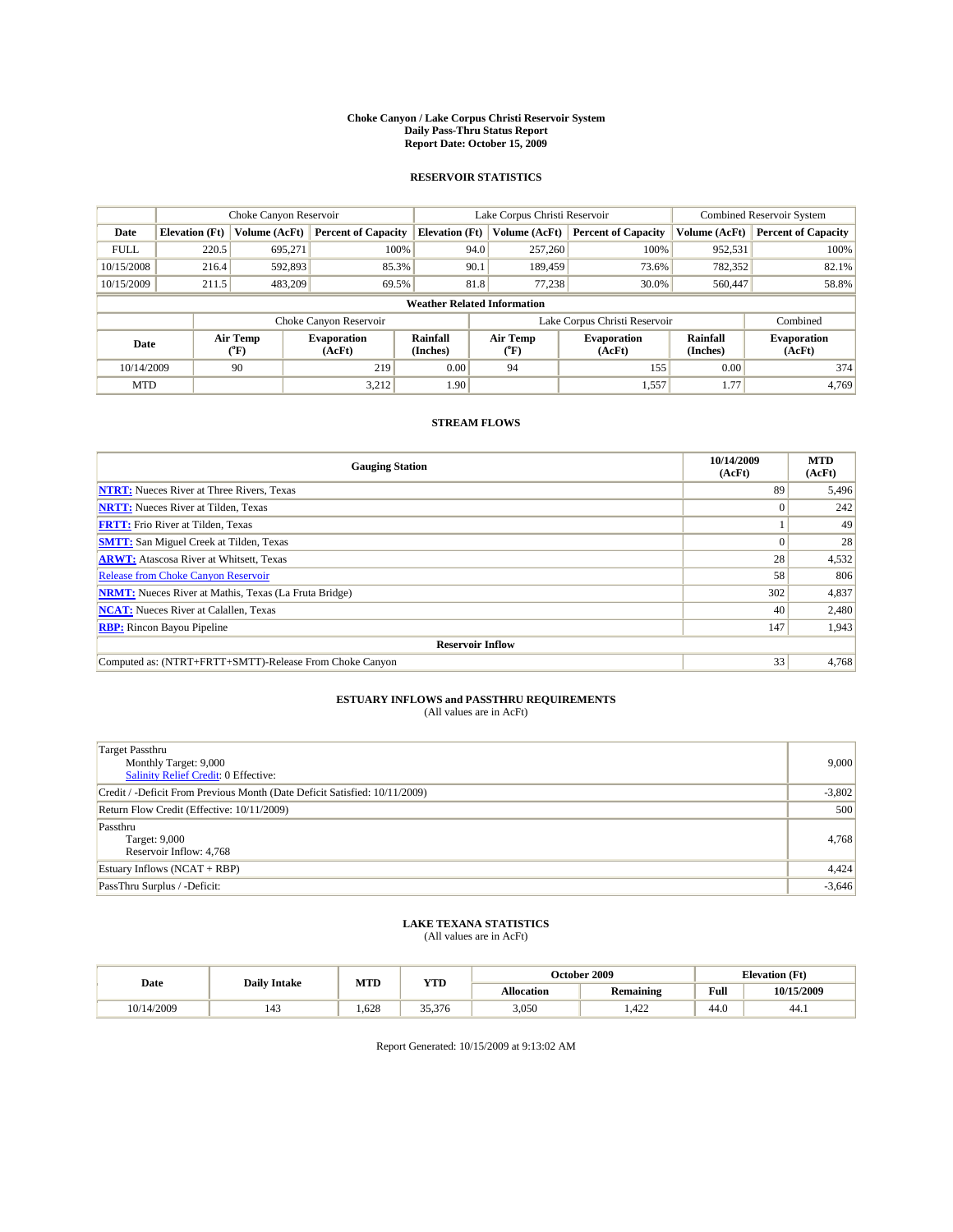#### **Choke Canyon / Lake Corpus Christi Reservoir System Daily Pass-Thru Status Report Report Date: October 16, 2009**

### **RESERVOIR STATISTICS**

|                                    | Choke Canyon Reservoir |                  | Lake Corpus Christi Reservoir |                       |      |                  | Combined Reservoir System     |                      |                              |
|------------------------------------|------------------------|------------------|-------------------------------|-----------------------|------|------------------|-------------------------------|----------------------|------------------------------|
| Date                               | <b>Elevation</b> (Ft)  | Volume (AcFt)    | <b>Percent of Capacity</b>    | <b>Elevation</b> (Ft) |      | Volume (AcFt)    | <b>Percent of Capacity</b>    | Volume (AcFt)        | <b>Percent of Capacity</b>   |
| <b>FULL</b>                        | 220.5                  | 695.271          | 100%                          |                       | 94.0 | 257,260          | 100%                          | 952,531              | 100%                         |
| 10/16/2008                         | 216.4                  | 593,366          | 85.3%                         |                       | 90.2 | 190.465          | 74.0%                         | 783,831              | 82.3%                        |
| 10/16/2009                         | 211.4                  | 481,543          | 69.3%                         |                       | 81.8 | 77,040           | 29.9%                         | 558,583              | 58.6%                        |
| <b>Weather Related Information</b> |                        |                  |                               |                       |      |                  |                               |                      |                              |
|                                    |                        |                  | Choke Canyon Reservoir        |                       |      |                  | Lake Corpus Christi Reservoir |                      | Combined                     |
| Date                               |                        | Air Temp<br>(°F) | <b>Evaporation</b><br>(AcFt)  | Rainfall<br>(Inches)  |      | Air Temp<br>("F) | <b>Evaporation</b><br>(AcFt)  | Rainfall<br>(Inches) | <b>Evaporation</b><br>(AcFt) |
| 10/15/2009                         |                        | 94               | 304                           | 0.00                  |      | 95               | 149                           | 0.00                 | 453                          |
| <b>MTD</b>                         |                        |                  | 3,516                         | 1.90                  |      |                  | 1,706                         | 1.77                 | 5,222                        |

### **STREAM FLOWS**

| <b>Gauging Station</b>                                       | 10/15/2009<br>(AcFt) | <b>MTD</b><br>(AcFt) |  |  |  |  |
|--------------------------------------------------------------|----------------------|----------------------|--|--|--|--|
| <b>NTRT:</b> Nueces River at Three Rivers, Texas             | 85                   | 5,582                |  |  |  |  |
| <b>NRTT:</b> Nueces River at Tilden, Texas                   |                      | 242                  |  |  |  |  |
| <b>FRTT:</b> Frio River at Tilden, Texas                     |                      | 50                   |  |  |  |  |
| <b>SMTT:</b> San Miguel Creek at Tilden, Texas               |                      | 28                   |  |  |  |  |
| <b>ARWT:</b> Atascosa River at Whitsett, Texas               | 24                   | 4,556                |  |  |  |  |
| <b>Release from Choke Canyon Reservoir</b>                   | 58                   | 863                  |  |  |  |  |
| <b>NRMT:</b> Nueces River at Mathis, Texas (La Fruta Bridge) | 294                  | 5,131                |  |  |  |  |
| <b>NCAT:</b> Nueces River at Calallen, Texas                 |                      | 2,485                |  |  |  |  |
| <b>RBP:</b> Rincon Bayou Pipeline                            | 181                  | 2,124                |  |  |  |  |
| <b>Reservoir Inflow</b>                                      |                      |                      |  |  |  |  |
| Computed as: (NTRT+FRTT+SMTT)-Release From Choke Canyon      | 28                   | 4,796                |  |  |  |  |

## **ESTUARY INFLOWS and PASSTHRU REQUIREMENTS**<br>(All values are in AcFt)

| Target Passthru<br>Monthly Target: 9,000<br>Salinity Relief Credit: 0 Effective: | 9,000    |
|----------------------------------------------------------------------------------|----------|
| Credit / -Deficit From Previous Month (Date Deficit Satisfied: 10/11/2009)       | $-3,802$ |
| Return Flow Credit (Effective: 10/11/2009)                                       | 500      |
| Passthru<br>Target: 9,000<br>Reservoir Inflow: 4,796                             | 4,796    |
| Estuary Inflows (NCAT + RBP)                                                     | 4,609    |
| PassThru Surplus / -Deficit:                                                     | $-3,489$ |

## **LAKE TEXANA STATISTICS** (All values are in AcFt)

| Date       | <b>Daily Intake</b> | MTD          | ww     |                   | October 2009 | <b>Elevation</b> (Ft) |            |
|------------|---------------------|--------------|--------|-------------------|--------------|-----------------------|------------|
|            |                     |              | 1 I.D  | <b>Allocation</b> | Remaining    | Full                  | 10/16/2009 |
| 10/15/2009 | 143                 | $- -$<br>. . | 35.519 | 3,050             | 1,279        | 44.0                  | 44.∠       |

Report Generated: 10/16/2009 at 9:21:25 AM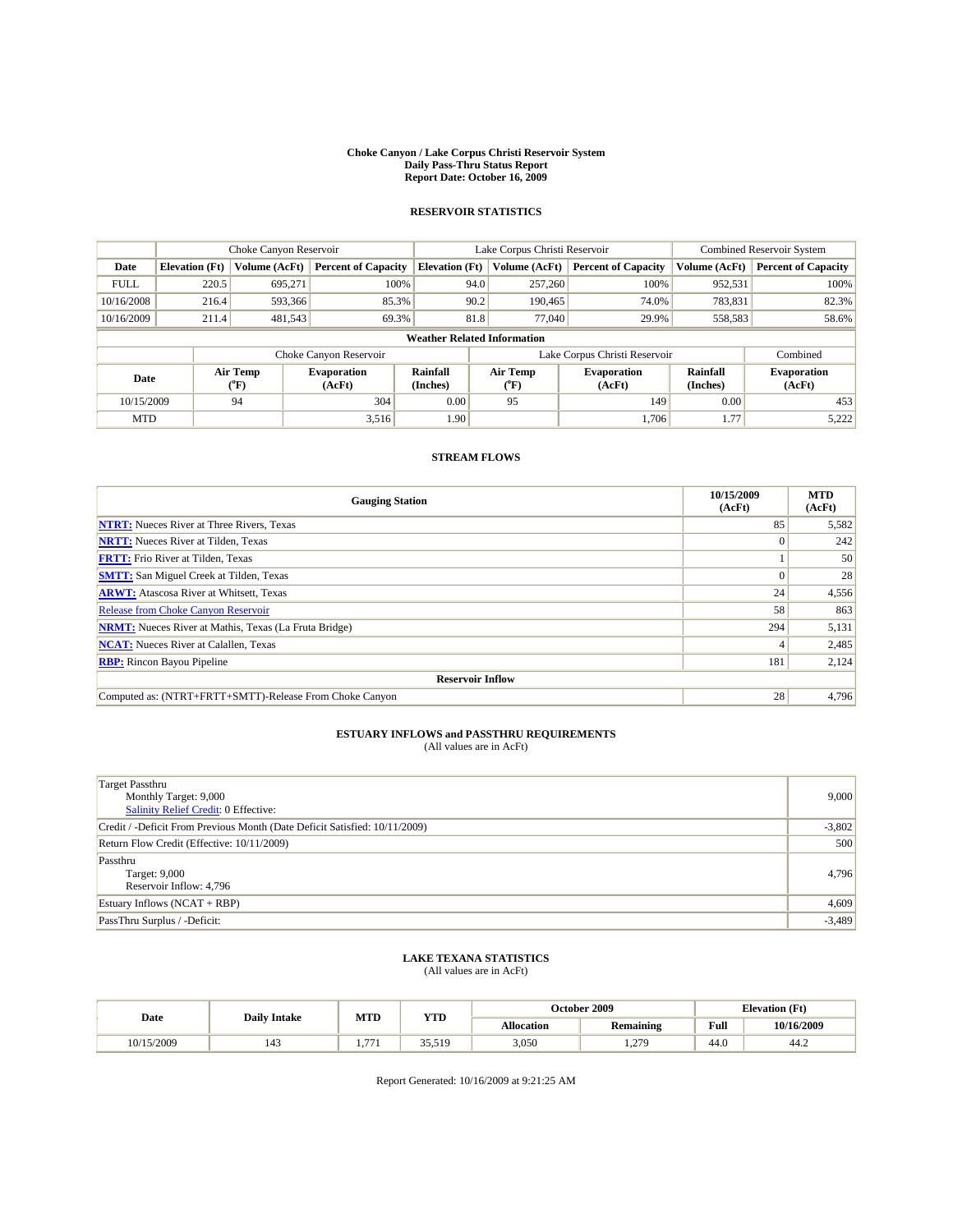#### **Choke Canyon / Lake Corpus Christi Reservoir System Daily Pass-Thru Status Report Report Date: October 17, 2009**

### **RESERVOIR STATISTICS**

|                                    |                       | Choke Canyon Reservoir      |                              |                             | Lake Corpus Christi Reservoir | Combined Reservoir System     |                      |                              |  |
|------------------------------------|-----------------------|-----------------------------|------------------------------|-----------------------------|-------------------------------|-------------------------------|----------------------|------------------------------|--|
| Date                               | <b>Elevation</b> (Ft) | Volume (AcFt)               | <b>Percent of Capacity</b>   | <b>Elevation</b> (Ft)       | Volume (AcFt)                 | <b>Percent of Capacity</b>    | Volume (AcFt)        | <b>Percent of Capacity</b>   |  |
| <b>FULL</b>                        | 220.5                 | 695,271                     | 100%                         |                             | 257,260<br>94.0               | 100%                          | 952,531              | 100%                         |  |
| 10/17/2008                         | 216.4                 | 593,130                     | 85.3%                        |                             | 90.1<br>189,459               | 73.6%                         | 782,589              | 82.2%                        |  |
| 10/17/2009                         | 211.4                 | 481,336                     | 69.2%                        |                             | 81.7<br>76.549                | 29.8%                         | 557,885              | 58.6%                        |  |
| <b>Weather Related Information</b> |                       |                             |                              |                             |                               |                               |                      |                              |  |
|                                    |                       |                             | Choke Canyon Reservoir       |                             |                               | Lake Corpus Christi Reservoir |                      | Combined                     |  |
| Date                               |                       | Air Temp<br>${}^{\circ}$ F) | <b>Evaporation</b><br>(AcFt) | <b>Rainfall</b><br>(Inches) | Air Temp<br>(°F)              | <b>Evaporation</b><br>(AcFt)  | Rainfall<br>(Inches) | <b>Evaporation</b><br>(AcFt) |  |
| 10/16/2009                         |                       | 78                          | 316                          | 0.00                        | 78                            | 120                           | 0.00                 | 436                          |  |
| <b>MTD</b>                         |                       |                             | 3,832                        | 1.90                        |                               | 1,826                         | 1.77                 | 5,658                        |  |

### **STREAM FLOWS**

| <b>Gauging Station</b>                                       | 10/16/2009<br>(AcFt) | <b>MTD</b><br>(AcFt) |  |  |  |  |
|--------------------------------------------------------------|----------------------|----------------------|--|--|--|--|
| <b>NTRT:</b> Nueces River at Three Rivers, Texas             | 79                   | 5,661                |  |  |  |  |
| <b>NRTT:</b> Nueces River at Tilden, Texas                   | 0                    | 242                  |  |  |  |  |
| <b>FRTT:</b> Frio River at Tilden, Texas                     | $\Omega$             | 50                   |  |  |  |  |
| <b>SMTT:</b> San Miguel Creek at Tilden, Texas               | $\Omega$             | 28                   |  |  |  |  |
| <b>ARWT:</b> Atascosa River at Whitsett, Texas               | 22                   | 4,577                |  |  |  |  |
| <b>Release from Choke Canyon Reservoir</b>                   | 58                   | 921                  |  |  |  |  |
| <b>NRMT:</b> Nueces River at Mathis, Texas (La Fruta Bridge) | 262                  | 5,393                |  |  |  |  |
| <b>NCAT:</b> Nueces River at Calallen, Texas                 | 66                   | 2,550                |  |  |  |  |
| <b>RBP:</b> Rincon Bayou Pipeline                            | 73                   | 2,197                |  |  |  |  |
| <b>Reservoir Inflow</b>                                      |                      |                      |  |  |  |  |
| Computed as: (NTRT+FRTT+SMTT)-Release From Choke Canyon      | 22                   | 4,818                |  |  |  |  |

# **ESTUARY INFLOWS and PASSTHRU REQUIREMENTS**<br>(All values are in AcFt)

| Target Passthru<br>Monthly Target: 9,000<br>Salinity Relief Credit: 0 Effective: | 9,000    |
|----------------------------------------------------------------------------------|----------|
| Credit / -Deficit From Previous Month (Date Deficit Satisfied: 10/11/2009)       | $-3,802$ |
| Return Flow Credit (Effective: 10/11/2009)                                       | 500      |
| Passthru<br>Target: 9,000<br>Reservoir Inflow: 4,818                             | 4,818    |
| Estuary Inflows $(NCAT + RBP)$                                                   | 4,748    |
| PassThru Surplus / -Deficit:                                                     | $-3,372$ |

## **LAKE TEXANA STATISTICS** (All values are in AcFt)

| Date       | <b>Daily Intake</b> | MTD  | <b>YTD</b> |                   | October 2009     | <b>Elevation</b> (Ft) |            |
|------------|---------------------|------|------------|-------------------|------------------|-----------------------|------------|
|            |                     |      |            | <b>Allocation</b> | <b>Remaining</b> | Full                  | 10/17/2009 |
| 10/16/2009 | 143                 | .914 | 35.662     | 3,050             | .136             | 44.0                  | 44.3       |

Report Generated: 10/17/2009 at 8:22:53 AM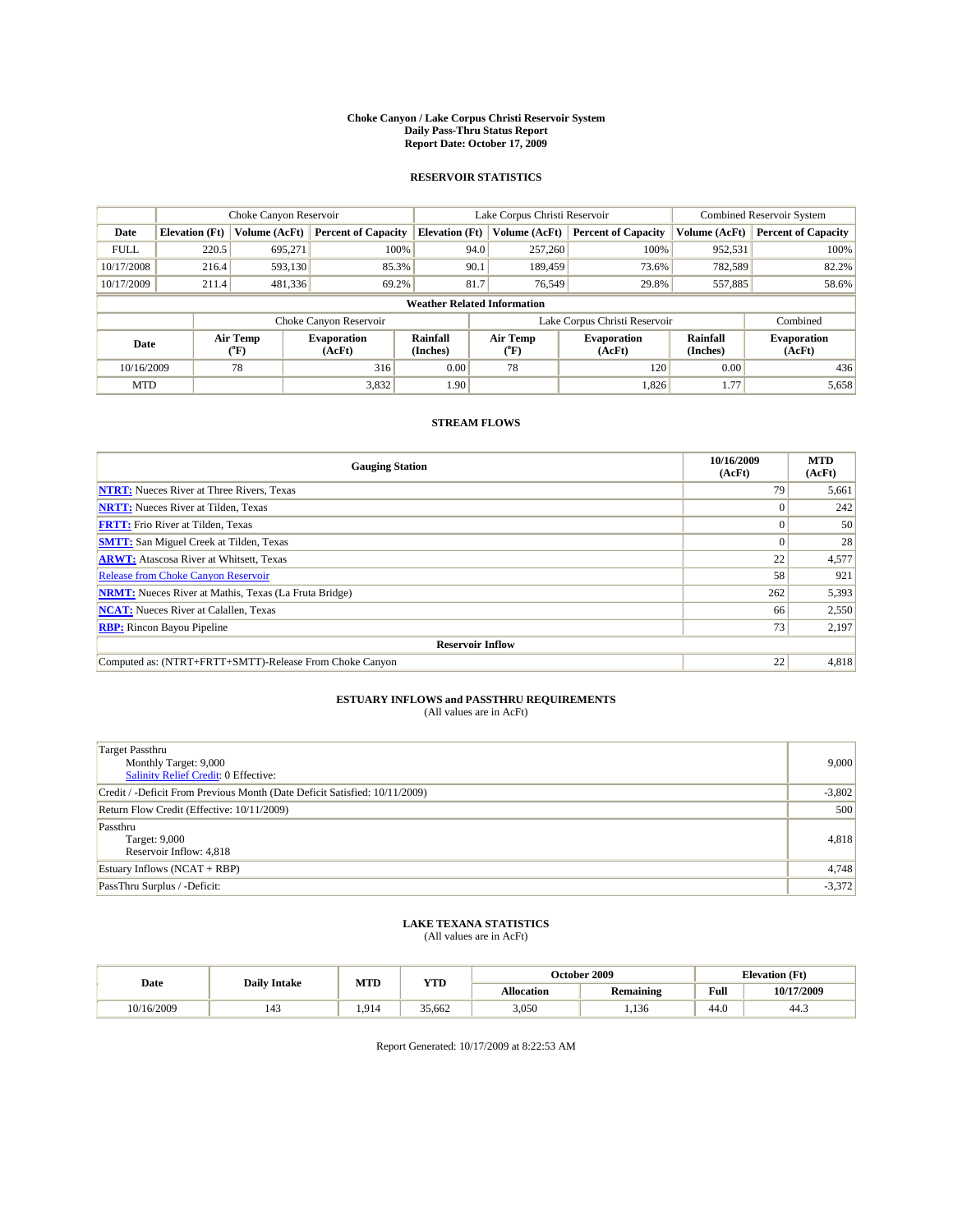#### **Choke Canyon / Lake Corpus Christi Reservoir System Daily Pass-Thru Status Report Report Date: October 18, 2009**

### **RESERVOIR STATISTICS**

|                                    | Choke Canyon Reservoir |                  |                              |                       | Lake Corpus Christi Reservoir |         |                               |                      | Combined Reservoir System    |  |
|------------------------------------|------------------------|------------------|------------------------------|-----------------------|-------------------------------|---------|-------------------------------|----------------------|------------------------------|--|
| Date                               | <b>Elevation</b> (Ft)  | Volume (AcFt)    | <b>Percent of Capacity</b>   | <b>Elevation</b> (Ft) | Volume (AcFt)                 |         | <b>Percent of Capacity</b>    | Volume (AcFt)        | <b>Percent of Capacity</b>   |  |
| <b>FULL</b>                        | 220.5                  | 695.271          | 100%                         |                       | 94.0                          | 257,260 | 100%                          | 952,531              | 100%                         |  |
| 10/18/2008                         | 216.4                  | 592,893          | 85.3%                        | 90.1                  |                               | 189.125 | 73.5%                         | 782.018              | 82.1%                        |  |
| 10/18/2009                         | 211.4                  | 481,336          | 69.2%                        | 81.7                  |                               | 76,353  | 29.7%                         | 557,689              | 58.5%                        |  |
| <b>Weather Related Information</b> |                        |                  |                              |                       |                               |         |                               |                      |                              |  |
|                                    |                        |                  | Choke Canyon Reservoir       |                       |                               |         | Lake Corpus Christi Reservoir |                      | Combined                     |  |
| Date                               |                        | Air Temp<br>(°F) | <b>Evaporation</b><br>(AcFt) | Rainfall<br>(Inches)  | Air Temp<br>("F)              |         | <b>Evaporation</b><br>(AcFt)  | Rainfall<br>(Inches) | <b>Evaporation</b><br>(AcFt) |  |
| 10/17/2009                         |                        | 76               | 231                          | 0.00                  | 75                            |         | 108                           | 0.00                 | 339                          |  |
| <b>MTD</b>                         |                        |                  | 4,063                        | 1.90                  |                               |         | 1,934                         | 1.77                 | 5,997                        |  |

### **STREAM FLOWS**

| <b>Gauging Station</b>                                       | 10/17/2009<br>(AcFt) | <b>MTD</b><br>(AcFt) |  |  |  |  |
|--------------------------------------------------------------|----------------------|----------------------|--|--|--|--|
| <b>NTRT:</b> Nueces River at Three Rivers, Texas             | 77                   | 5,739                |  |  |  |  |
| <b>NRTT:</b> Nueces River at Tilden, Texas                   |                      | 242                  |  |  |  |  |
| <b>FRTT:</b> Frio River at Tilden, Texas                     |                      | 50                   |  |  |  |  |
| <b>SMTT:</b> San Miguel Creek at Tilden, Texas               |                      | 28                   |  |  |  |  |
| <b>ARWT:</b> Atascosa River at Whitsett, Texas               | 18                   | 4,596                |  |  |  |  |
| <b>Release from Choke Canyon Reservoir</b>                   | 58                   | 979                  |  |  |  |  |
| <b>NRMT:</b> Nueces River at Mathis, Texas (La Fruta Bridge) | 262                  | 5,655                |  |  |  |  |
| <b>NCAT:</b> Nueces River at Calallen, Texas                 | 40                   | 2,590                |  |  |  |  |
| <b>RBP:</b> Rincon Bayou Pipeline                            | 81                   | 2,279                |  |  |  |  |
| <b>Reservoir Inflow</b>                                      |                      |                      |  |  |  |  |
| Computed as: (NTRT+FRTT+SMTT)-Release From Choke Canyon      | 20                   | 4,838                |  |  |  |  |

## **ESTUARY INFLOWS and PASSTHRU REQUIREMENTS**<br>(All values are in AcFt)

| <b>Target Passthru</b><br>Monthly Target: 9,000<br>Salinity Relief Credit: 0 Effective: | 9,000    |
|-----------------------------------------------------------------------------------------|----------|
| Credit / -Deficit From Previous Month (Date Deficit Satisfied: 10/11/2009)              | $-3,802$ |
| Return Flow Credit (Effective: 10/11/2009)                                              | 500      |
| Passthru<br>Target: 9,000<br>Reservoir Inflow: 4,838                                    | 4,838    |
| Estuary Inflows $(NCAT + RBP)$                                                          | 4,869    |
| PassThru Surplus / -Deficit:                                                            | $-3,271$ |

## **LAKE TEXANA STATISTICS** (All values are in AcFt)

| Date       | <b>Daily Intake</b> | MTD   | ww     |                   | October 2009 | <b>Elevation</b> (Ft) |            |
|------------|---------------------|-------|--------|-------------------|--------------|-----------------------|------------|
|            |                     |       | 1 I.D  | <b>Allocation</b> | Remaining    | Full                  | 10/18/2009 |
| 10/17/2009 | 142                 | 2,056 | 35,805 | 3,050             | 994          | 44.0                  | د.44       |

Report Generated: 10/18/2009 at 8:18:53 AM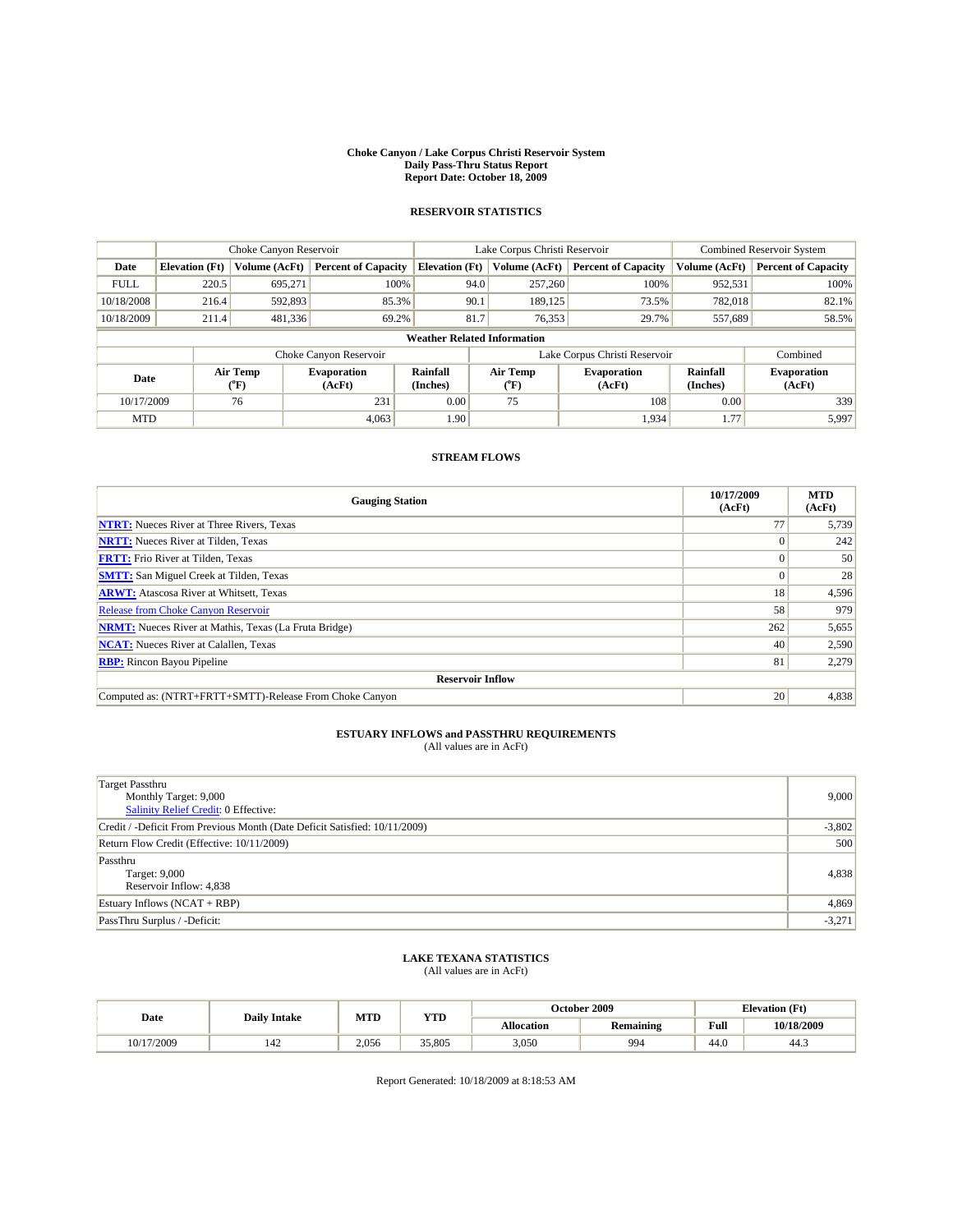#### **Choke Canyon / Lake Corpus Christi Reservoir System Daily Pass-Thru Status Report Report Date: October 19, 2009**

### **RESERVOIR STATISTICS**

|                                    | Choke Canyon Reservoir                                              |                  |                              |                       | Lake Corpus Christi Reservoir |                                  |                              |                      | <b>Combined Reservoir System</b> |  |
|------------------------------------|---------------------------------------------------------------------|------------------|------------------------------|-----------------------|-------------------------------|----------------------------------|------------------------------|----------------------|----------------------------------|--|
| Date                               | <b>Elevation</b> (Ft)                                               | Volume (AcFt)    | <b>Percent of Capacity</b>   | <b>Elevation</b> (Ft) |                               | Volume (AcFt)                    | <b>Percent of Capacity</b>   | Volume (AcFt)        | <b>Percent of Capacity</b>       |  |
| <b>FULL</b>                        | 220.5                                                               | 695.271          | 100%                         |                       | 94.0                          | 257,260                          | 100%                         | 952,531              | 100%                             |  |
| 10/19/2008                         | 216.4                                                               | 593,605          | 85.4%                        |                       | 90.1                          | 188,623                          | 73.3%                        | 782,228              | 82.1%                            |  |
| 10/19/2009                         | 211.4                                                               | 480,923          | 69.2%                        |                       | 81.6                          | 75,767                           | 29.5%                        | 556,690              | 58.4%                            |  |
| <b>Weather Related Information</b> |                                                                     |                  |                              |                       |                               |                                  |                              |                      |                                  |  |
|                                    | Lake Corpus Christi Reservoir<br>Choke Canyon Reservoir<br>Combined |                  |                              |                       |                               |                                  |                              |                      |                                  |  |
| Date                               |                                                                     | Air Temp<br>(°F) | <b>Evaporation</b><br>(AcFt) | Rainfall<br>(Inches)  |                               | <b>Air Temp</b><br>$(^{\circ}F)$ | <b>Evaporation</b><br>(AcFt) | Rainfall<br>(Inches) | <b>Evaporation</b><br>(AcFt)     |  |
| 10/18/2009                         |                                                                     | 79               | 291                          | 0.00                  |                               | 78                               | 113                          | 0.00                 | 404                              |  |
| <b>MTD</b>                         |                                                                     |                  | 4,354                        | 1.90                  |                               |                                  | 2,047                        | 1.77                 | 6,401                            |  |

### **STREAM FLOWS**

| <b>Gauging Station</b>                                       | 10/18/2009<br>(AcFt) | <b>MTD</b><br>(AcFt) |  |  |  |  |
|--------------------------------------------------------------|----------------------|----------------------|--|--|--|--|
| <b>NTRT:</b> Nueces River at Three Rivers, Texas             | 75                   | 5,814                |  |  |  |  |
| <b>NRTT:</b> Nueces River at Tilden, Texas                   |                      | 242                  |  |  |  |  |
| <b>FRTT:</b> Frio River at Tilden, Texas                     |                      | 50                   |  |  |  |  |
| <b>SMTT:</b> San Miguel Creek at Tilden, Texas               |                      | 28                   |  |  |  |  |
| <b>ARWT:</b> Atascosa River at Whitsett, Texas               | 16                   | 4,612                |  |  |  |  |
| <b>Release from Choke Canyon Reservoir</b>                   | 58                   | 1,036                |  |  |  |  |
| <b>NRMT:</b> Nueces River at Mathis, Texas (La Fruta Bridge) | 286                  | 5,941                |  |  |  |  |
| <b>NCAT:</b> Nueces River at Calallen, Texas                 | 50                   | 2,640                |  |  |  |  |
| <b>RBP:</b> Rincon Bayou Pipeline                            | 81                   | 2,360                |  |  |  |  |
| <b>Reservoir Inflow</b>                                      |                      |                      |  |  |  |  |
| Computed as: (NTRT+FRTT+SMTT)-Release From Choke Canyon      | 18                   | 4,856                |  |  |  |  |

## **ESTUARY INFLOWS and PASSTHRU REQUIREMENTS**<br>(All values are in AcFt)

| <b>Target Passthru</b><br>Monthly Target: 9,000<br>Salinity Relief Credit: 0 Effective: | 9,000    |
|-----------------------------------------------------------------------------------------|----------|
| Credit / -Deficit From Previous Month (Date Deficit Satisfied: 10/11/2009)              | $-3,802$ |
| Return Flow Credit (Effective: 10/11/2009)                                              | 500      |
| Passthru<br>Target: 9,000<br>Reservoir Inflow: 4,856                                    | 4,856    |
| Estuary Inflows $(NCAT + RBP)$                                                          | 5,000    |
| PassThru Surplus / -Deficit:                                                            | $-3,158$ |

## **LAKE TEXANA STATISTICS** (All values are in AcFt)

| Date       | <b>Daily Intake</b> | MTD   | VTT    | October 2009 |              | <b>Elevation</b> (Ft) |            |
|------------|---------------------|-------|--------|--------------|--------------|-----------------------|------------|
|            |                     |       | 1.LD   | Allocation   | Remaining    | Full                  | 10/19/2009 |
| 10/18/2009 | 142                 | 2.198 | 35,946 | 3,050        | o e c<br>8JZ | 44.0                  | -44.       |

Report Generated: 10/19/2009 at 8:50:59 AM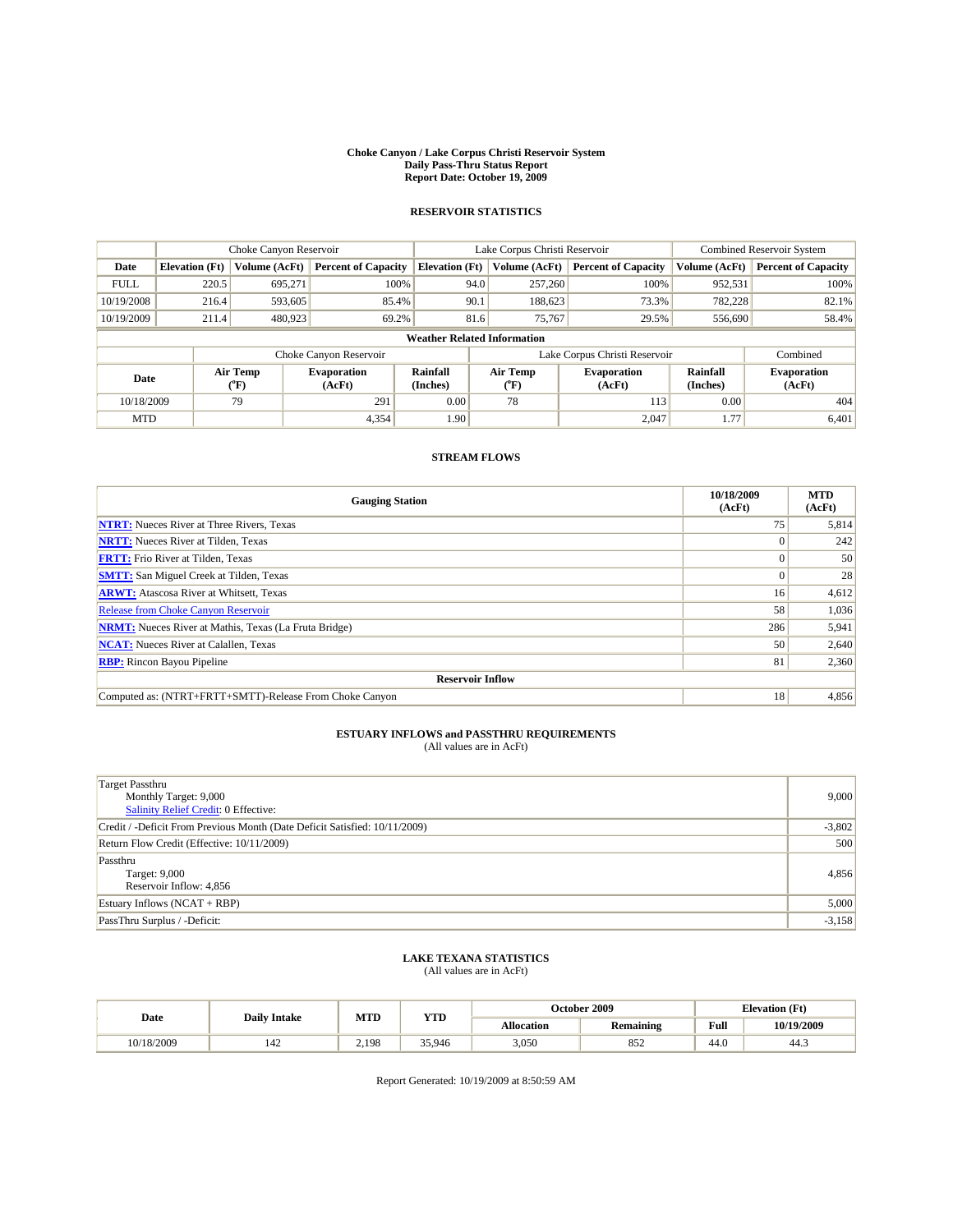#### **Choke Canyon / Lake Corpus Christi Reservoir System Daily Pass-Thru Status Report Report Date: October 20, 2009**

### **RESERVOIR STATISTICS**

|                                    | Choke Canyon Reservoir |                  |                              |                       | Lake Corpus Christi Reservoir |                  |                               |                      | Combined Reservoir System    |  |
|------------------------------------|------------------------|------------------|------------------------------|-----------------------|-------------------------------|------------------|-------------------------------|----------------------|------------------------------|--|
| Date                               | <b>Elevation</b> (Ft)  | Volume (AcFt)    | <b>Percent of Capacity</b>   | <b>Elevation</b> (Ft) |                               | Volume (AcFt)    | <b>Percent of Capacity</b>    | Volume (AcFt)        | <b>Percent of Capacity</b>   |  |
| <b>FULL</b>                        | 220.5                  | 695.271          | 100%                         |                       | 94.0                          | 257,260          | 100%                          | 952,531              | 100%                         |  |
| 10/20/2008                         | 216.3                  | 591,947          | 85.1%                        |                       | 90.1                          | 188.121          | 73.1%                         | 780,068              | 81.9%                        |  |
| 10/20/2009                         | 211.3                  | 480,716          | 69.1%                        |                       | 81.6                          | 75,379           | 29.3%                         | 556,095              | 58.4%                        |  |
| <b>Weather Related Information</b> |                        |                  |                              |                       |                               |                  |                               |                      |                              |  |
|                                    |                        |                  | Choke Canyon Reservoir       |                       |                               |                  | Lake Corpus Christi Reservoir |                      | Combined                     |  |
| Date                               |                        | Air Temp<br>(°F) | <b>Evaporation</b><br>(AcFt) | Rainfall<br>(Inches)  |                               | Air Temp<br>("F) | <b>Evaporation</b><br>(AcFt)  | Rainfall<br>(Inches) | <b>Evaporation</b><br>(AcFt) |  |
| 10/19/2009                         |                        | 82               | 267                          | 0.00                  |                               | 81               | 124                           | 0.00                 | 391                          |  |
| <b>MTD</b>                         |                        |                  | 4,621                        | 1.90                  |                               |                  | 2,171                         | 1.77                 | 6,792                        |  |

### **STREAM FLOWS**

| <b>Gauging Station</b>                                       | 10/19/2009<br>(AcFt) | <b>MTD</b><br>(AcFt) |  |  |  |  |
|--------------------------------------------------------------|----------------------|----------------------|--|--|--|--|
| <b>NTRT:</b> Nueces River at Three Rivers, Texas             | 73                   | 5,888                |  |  |  |  |
| <b>NRTT:</b> Nueces River at Tilden, Texas                   |                      | 242                  |  |  |  |  |
| <b>FRTT:</b> Frio River at Tilden, Texas                     |                      | 50                   |  |  |  |  |
| <b>SMTT:</b> San Miguel Creek at Tilden, Texas               |                      | 28                   |  |  |  |  |
| <b>ARWT:</b> Atascosa River at Whitsett, Texas               | 14                   | 4,626                |  |  |  |  |
| <b>Release from Choke Canyon Reservoir</b>                   | 58                   | 1,094                |  |  |  |  |
| <b>NRMT:</b> Nueces River at Mathis, Texas (La Fruta Bridge) | 304                  | 6,245                |  |  |  |  |
| <b>NCAT:</b> Nueces River at Calallen, Texas                 | 30                   | 2,669                |  |  |  |  |
| <b>RBP:</b> Rincon Bayou Pipeline                            | 133                  | 2,493                |  |  |  |  |
| <b>Reservoir Inflow</b>                                      |                      |                      |  |  |  |  |
| Computed as: (NTRT+FRTT+SMTT)-Release From Choke Canyon      | 16                   | 4,872                |  |  |  |  |

## **ESTUARY INFLOWS and PASSTHRU REQUIREMENTS**<br>(All values are in AcFt)

| <b>Target Passthru</b><br>Monthly Target: 9,000<br>Salinity Relief Credit: 0 Effective: | 9,000    |
|-----------------------------------------------------------------------------------------|----------|
| Credit / -Deficit From Previous Month (Date Deficit Satisfied: 10/11/2009)              | $-3,802$ |
| Return Flow Credit (Effective: 10/11/2009)                                              | 500      |
| Passthru<br>Target: 9,000<br>Reservoir Inflow: 4,872                                    | 4,872    |
| Estuary Inflows $(NCAT + RBP)$                                                          | 5,163    |
| PassThru Surplus / -Deficit:                                                            | $-3,011$ |

## **LAKE TEXANA STATISTICS** (All values are in AcFt)

| Date       | <b>Daily Intake</b> | <b>MTD</b> | VTT<br>1.LD | October 2009      |           | <b>Elevation</b> (Ft) |            |
|------------|---------------------|------------|-------------|-------------------|-----------|-----------------------|------------|
|            |                     |            |             | <b>Allocation</b> | Remaining | Full                  | 10/20/2009 |
| 10/19/2009 | 142                 | 2.340      | 36.088      | 3,050             | 710       | 14 O<br>44.U          | 44.1       |

Report Generated: 10/20/2009 at 9:59:02 AM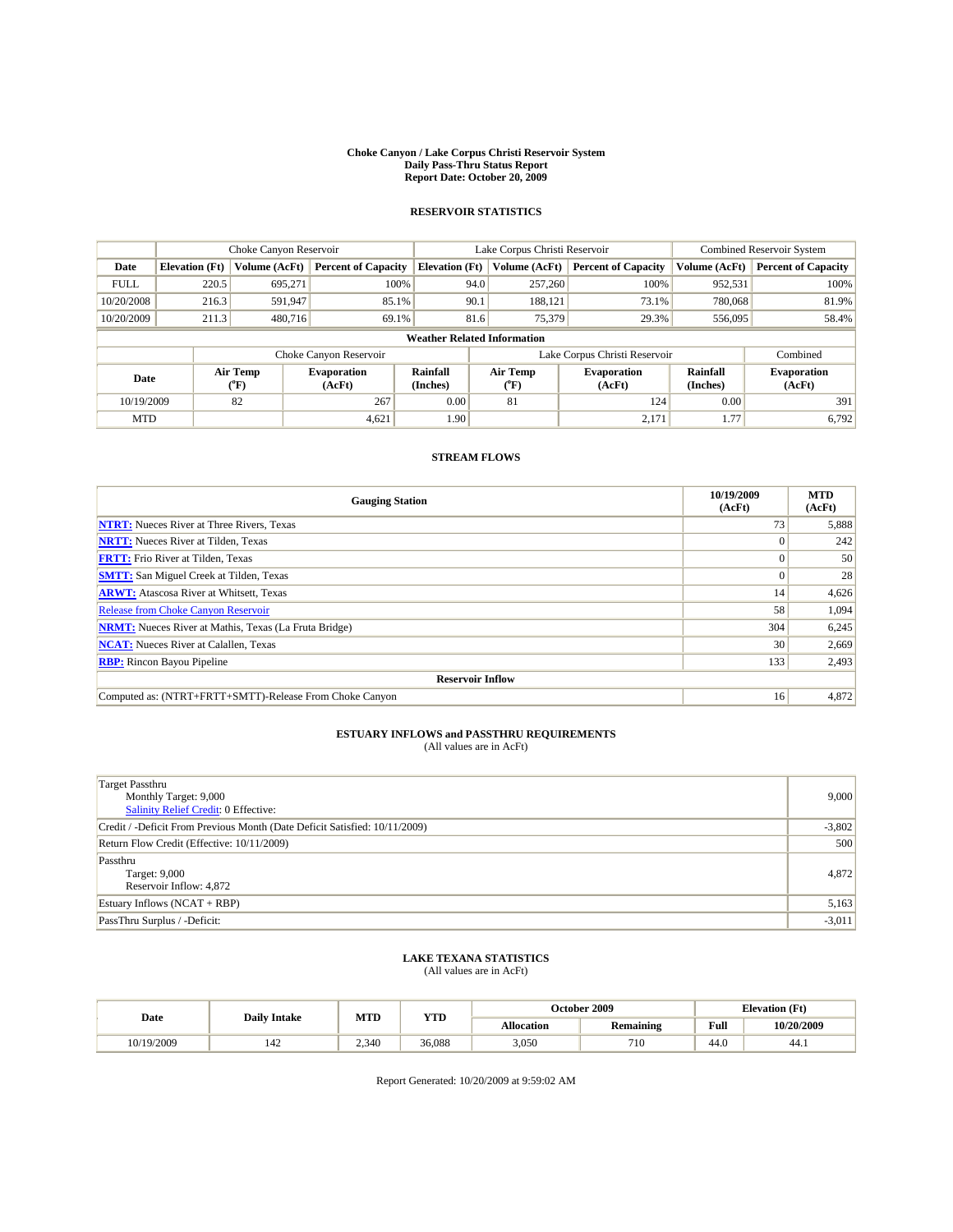#### **Choke Canyon / Lake Corpus Christi Reservoir System Daily Pass-Thru Status Report Report Date: October 21, 2009**

### **RESERVOIR STATISTICS**

|                                    |                                                                     | Choke Canyon Reservoir |                              |                       | Lake Corpus Christi Reservoir    | Combined Reservoir System    |                      |                              |  |
|------------------------------------|---------------------------------------------------------------------|------------------------|------------------------------|-----------------------|----------------------------------|------------------------------|----------------------|------------------------------|--|
| Date                               | <b>Elevation</b> (Ft)                                               | Volume (AcFt)          | <b>Percent of Capacity</b>   | <b>Elevation</b> (Ft) | Volume (AcFt)                    | <b>Percent of Capacity</b>   | Volume (AcFt)        | <b>Percent of Capacity</b>   |  |
| <b>FULL</b>                        | 220.5                                                               | 695.271                | 100%                         | 94.0                  | 257,260                          | 100%                         | 952,531              | 100%                         |  |
| 10/21/2008                         | 216.3                                                               | 591.711                | 85.1%                        | 90.0                  | 187,620                          | 72.9%                        | 779,331              | 81.8%                        |  |
| 10/21/2009                         | 211.3                                                               | 479,681                | 69.0%                        | 81.5                  | 74,895                           | 29.1%                        | 554,576              | 58.2%                        |  |
| <b>Weather Related Information</b> |                                                                     |                        |                              |                       |                                  |                              |                      |                              |  |
|                                    | Lake Corpus Christi Reservoir<br>Choke Canyon Reservoir<br>Combined |                        |                              |                       |                                  |                              |                      |                              |  |
| Date                               |                                                                     | Air Temp<br>(°F)       | <b>Evaporation</b><br>(AcFt) | Rainfall<br>(Inches)  | <b>Air Temp</b><br>$(^{\circ}F)$ | <b>Evaporation</b><br>(AcFt) | Rainfall<br>(Inches) | <b>Evaporation</b><br>(AcFt) |  |
| 10/20/2009                         |                                                                     | 85                     | 267                          | 0.00                  | 84                               | 101                          | 0.05                 | 368                          |  |
| <b>MTD</b>                         |                                                                     |                        | 4,888                        | 1.90                  |                                  | 2,272                        | 1.82                 | 7,160                        |  |

### **STREAM FLOWS**

| <b>Gauging Station</b>                                       | 10/20/2009<br>(AcFt) | <b>MTD</b><br>(AcFt) |  |  |  |  |
|--------------------------------------------------------------|----------------------|----------------------|--|--|--|--|
| <b>NTRT:</b> Nueces River at Three Rivers, Texas             | 71                   | 5,959                |  |  |  |  |
| <b>NRTT:</b> Nueces River at Tilden, Texas                   |                      | 242                  |  |  |  |  |
| <b>FRTT:</b> Frio River at Tilden, Texas                     |                      | 50                   |  |  |  |  |
| <b>SMTT:</b> San Miguel Creek at Tilden, Texas               |                      | 28                   |  |  |  |  |
| <b>ARWT:</b> Atascosa River at Whitsett, Texas               | 13                   | 4,639                |  |  |  |  |
| <b>Release from Choke Canyon Reservoir</b>                   | 58                   | 1,151                |  |  |  |  |
| <b>NRMT:</b> Nueces River at Mathis, Texas (La Fruta Bridge) | 280                  | 6,525                |  |  |  |  |
| <b>NCAT:</b> Nueces River at Calallen, Texas                 |                      | 2,669                |  |  |  |  |
| <b>RBP:</b> Rincon Bayou Pipeline                            | 147                  | 2,640                |  |  |  |  |
| <b>Reservoir Inflow</b>                                      |                      |                      |  |  |  |  |
| Computed as: (NTRT+FRTT+SMTT)-Release From Choke Canyon      | 14                   | 4,885                |  |  |  |  |

## **ESTUARY INFLOWS and PASSTHRU REQUIREMENTS**<br>(All values are in AcFt)

| Target Passthru<br>Monthly Target: 9,000<br>Salinity Relief Credit: 0 Effective: | 9,000    |
|----------------------------------------------------------------------------------|----------|
| Credit / -Deficit From Previous Month (Date Deficit Satisfied: 10/11/2009)       | $-3,802$ |
| Return Flow Credit (Effective: 10/11/2009)                                       | 500      |
| Passthru<br>Target: 9,000<br>Reservoir Inflow: 4,885                             | 4,885    |
| Estuary Inflows (NCAT + RBP)                                                     | 5,309    |
| PassThru Surplus / -Deficit:                                                     | $-2,878$ |

## **LAKE TEXANA STATISTICS** (All values are in AcFt)

| Date       | <b>Daily Intake</b> | MTD   | ww                  |                   | October 2009 | <b>Elevation</b> (Ft) |            |
|------------|---------------------|-------|---------------------|-------------------|--------------|-----------------------|------------|
|            |                     |       | 1 I.D               | <b>Allocation</b> | Remaining    | Full                  | 10/21/2009 |
| 10/20/2009 | 141                 | 2,481 | 36.220<br>د ے۔ یہ ب | 3,050             | 569          | 44.0                  | 44.1       |

Report Generated: 10/21/2009 at 8:59:10 AM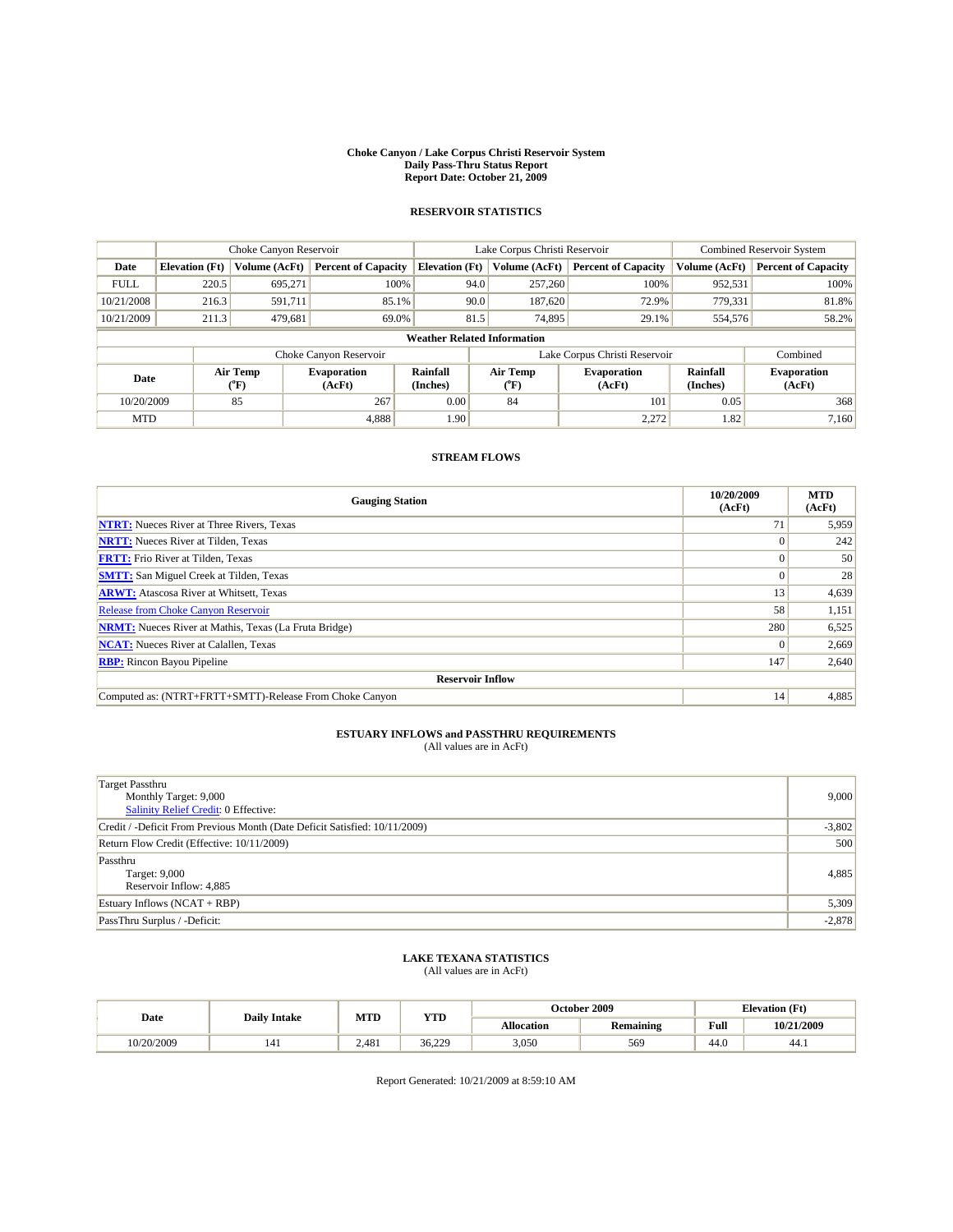#### **Choke Canyon / Lake Corpus Christi Reservoir System Daily Pass-Thru Status Report Report Date: October 22, 2009**

### **RESERVOIR STATISTICS**

|                                    | Choke Canyon Reservoir |                  |                              |                       | Lake Corpus Christi Reservoir |               |                               |                      | Combined Reservoir System    |  |
|------------------------------------|------------------------|------------------|------------------------------|-----------------------|-------------------------------|---------------|-------------------------------|----------------------|------------------------------|--|
| Date                               | <b>Elevation</b> (Ft)  | Volume (AcFt)    | <b>Percent of Capacity</b>   | <b>Elevation</b> (Ft) |                               | Volume (AcFt) | <b>Percent of Capacity</b>    | Volume (AcFt)        | <b>Percent of Capacity</b>   |  |
| <b>FULL</b>                        | 220.5                  | 695.271          | 100%                         |                       | 94.0                          | 257,260       | 100%                          | 952,531              | 100%                         |  |
| 10/22/2008                         | 216.3                  | 591,001          | 85.0%                        |                       | 90.0                          | 187.454       | 72.9%                         | 778,455              | 81.7%                        |  |
| 10/22/2009                         | 211.3                  | 479,472          | 69.0%                        |                       | 81.4                          | 73,936        | 28.7%                         | 553,408              | 58.1%                        |  |
| <b>Weather Related Information</b> |                        |                  |                              |                       |                               |               |                               |                      |                              |  |
|                                    |                        |                  | Choke Canyon Reservoir       |                       |                               |               | Lake Corpus Christi Reservoir |                      | Combined                     |  |
| Date                               |                        | Air Temp<br>(°F) | <b>Evaporation</b><br>(AcFt) | Rainfall<br>(Inches)  | Air Temp<br>("F)              |               | <b>Evaporation</b><br>(AcFt)  | Rainfall<br>(Inches) | <b>Evaporation</b><br>(AcFt) |  |
| 10/21/2009                         |                        | 84               | 279                          | 0.57                  | 83                            |               | 44                            | 0.34                 | 323                          |  |
| <b>MTD</b>                         |                        |                  | 5,167                        | 2.47                  |                               |               | 2,316                         | 2.16                 | 7,483                        |  |

### **STREAM FLOWS**

| <b>Gauging Station</b>                                       | 10/21/2009<br>(AcFt) | <b>MTD</b><br>(AcFt) |  |  |  |  |
|--------------------------------------------------------------|----------------------|----------------------|--|--|--|--|
| <b>NTRT:</b> Nueces River at Three Rivers, Texas             | 71                   | 6,030                |  |  |  |  |
| <b>NRTT:</b> Nueces River at Tilden, Texas                   |                      | 242                  |  |  |  |  |
| <b>FRTT:</b> Frio River at Tilden, Texas                     |                      | 51                   |  |  |  |  |
| <b>SMTT:</b> San Miguel Creek at Tilden, Texas               |                      | 28                   |  |  |  |  |
| <b>ARWT:</b> Atascosa River at Whitsett, Texas               | 12                   | 4,651                |  |  |  |  |
| <b>Release from Choke Canyon Reservoir</b>                   | 58                   | 1,209                |  |  |  |  |
| <b>NRMT:</b> Nueces River at Mathis, Texas (La Fruta Bridge) | 236                  | 6,761                |  |  |  |  |
| <b>NCAT:</b> Nueces River at Calallen, Texas                 |                      | 2,669                |  |  |  |  |
| <b>RBP:</b> Rincon Bayou Pipeline                            | 69                   | 2,710                |  |  |  |  |
| <b>Reservoir Inflow</b>                                      |                      |                      |  |  |  |  |
| Computed as: (NTRT+FRTT+SMTT)-Release From Choke Canyon      | 15                   | 4,900                |  |  |  |  |

## **ESTUARY INFLOWS and PASSTHRU REQUIREMENTS**<br>(All values are in AcFt)

| Target Passthru<br>Monthly Target: 9,000<br>Salinity Relief Credit: 0 Effective: | 9,000    |
|----------------------------------------------------------------------------------|----------|
| Credit / -Deficit From Previous Month (Date Deficit Satisfied: 10/11/2009)       | $-3,802$ |
| Return Flow Credit (Effective: 10/11/2009)                                       | 500      |
| Passthru<br>Target: 9,000<br>Reservoir Inflow: 4,900                             | 4,900    |
| Estuary Inflows (NCAT + RBP)                                                     | 5,379    |
| PassThru Surplus / -Deficit:                                                     | $-2,823$ |

## **LAKE TEXANA STATISTICS** (All values are in AcFt)

| Date       | <b>Daily Intake</b> | MTD   | ww     |                   | October 2009 | <b>Elevation</b> (Ft) |            |
|------------|---------------------|-------|--------|-------------------|--------------|-----------------------|------------|
|            |                     |       | 1 I.D  | <b>Allocation</b> | Remaining    | Full                  | 10/22/2009 |
| 10/21/2009 | 141                 | 2.622 | 36,370 | 3,050             | 428          | 44.0                  | 44.1       |

Report Generated: 10/22/2009 at 9:11:59 AM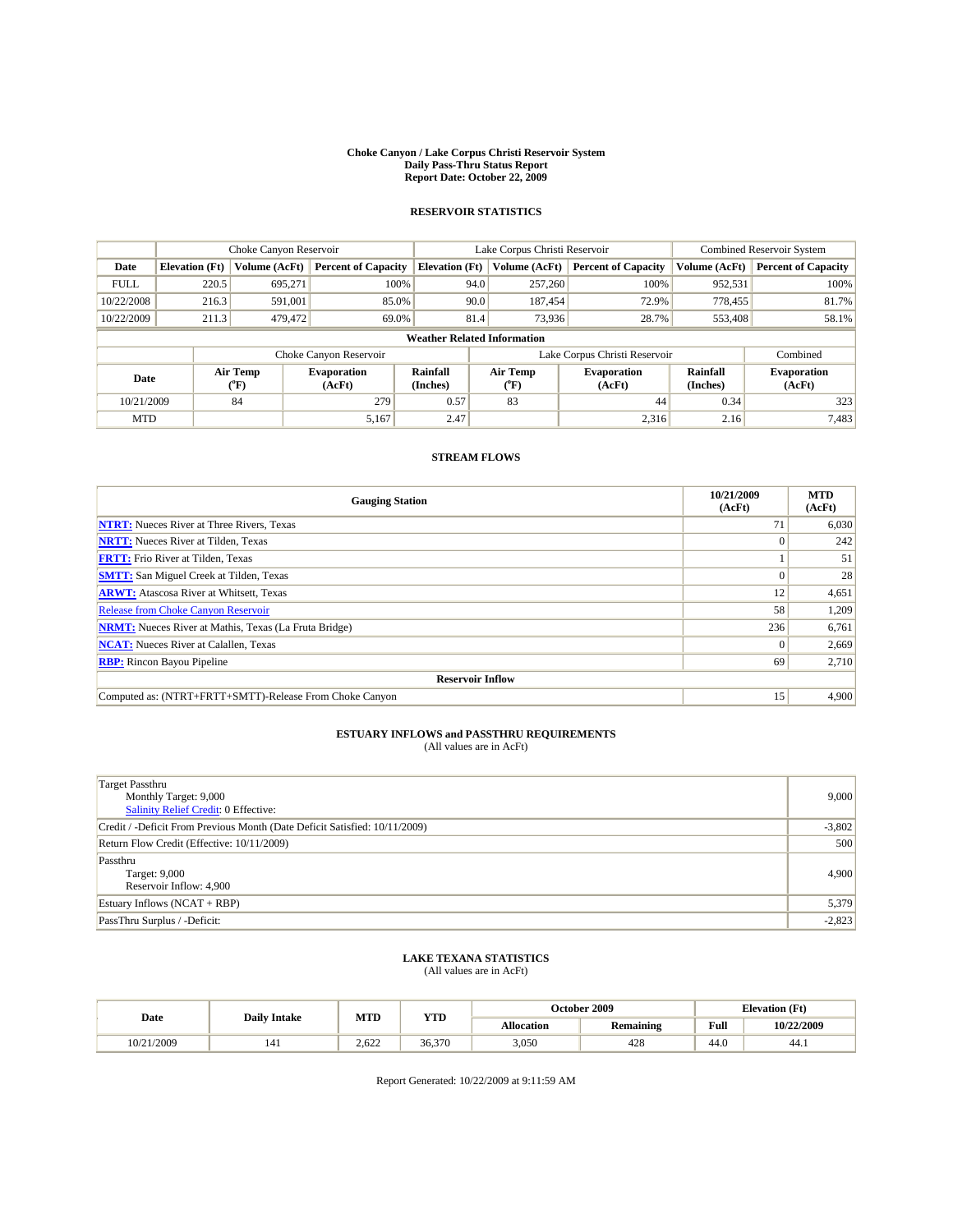#### **Choke Canyon / Lake Corpus Christi Reservoir System Daily Pass-Thru Status Report Report Date: October 23, 2009**

### **RESERVOIR STATISTICS**

|                                    | Choke Canyon Reservoir |                  | Lake Corpus Christi Reservoir |                       |                                   |               | <b>Combined Reservoir System</b> |                      |                              |
|------------------------------------|------------------------|------------------|-------------------------------|-----------------------|-----------------------------------|---------------|----------------------------------|----------------------|------------------------------|
| Date                               | <b>Elevation</b> (Ft)  | Volume (AcFt)    | <b>Percent of Capacity</b>    | <b>Elevation</b> (Ft) |                                   | Volume (AcFt) | <b>Percent of Capacity</b>       | Volume (AcFt)        | <b>Percent of Capacity</b>   |
| <b>FULL</b>                        | 220.5                  | 695.271          | 100%                          |                       | 94.0                              | 257,260       | 100%                             | 952,531              | 100%                         |
| 10/23/2008                         | 216.3                  | 591.001          | 85.0%                         |                       | 90.0                              | 187,620       | 72.9%                            | 778,621              | 81.7%                        |
| 10/23/2009                         | 211.3                  | 480,510          | 69.1%                         |                       | 81.6                              | 75,088        | 29.2%                            | 555,598              | 58.3%                        |
| <b>Weather Related Information</b> |                        |                  |                               |                       |                                   |               |                                  |                      |                              |
|                                    |                        |                  | Choke Canyon Reservoir        |                       |                                   |               | Lake Corpus Christi Reservoir    |                      | Combined                     |
| Date                               |                        | Air Temp<br>(°F) | <b>Evaporation</b><br>(AcFt)  | Rainfall<br>(Inches)  | Air Temp<br>$({}^{\circ}{\rm F})$ |               | <b>Evaporation</b><br>(AcFt)     | Rainfall<br>(Inches) | <b>Evaporation</b><br>(AcFt) |
| 10/22/2009                         |                        | 76               | 218                           | 0.00                  | 76                                |               | 186                              | 0.00                 | 404                          |
| <b>MTD</b>                         |                        |                  | 5,385                         | 2.47                  |                                   |               | 2,502                            | 2.16                 | 7,887                        |

### **STREAM FLOWS**

| <b>Gauging Station</b>                                       | 10/22/2009<br>(AcFt) | <b>MTD</b><br>(AcFt) |  |  |  |  |  |
|--------------------------------------------------------------|----------------------|----------------------|--|--|--|--|--|
| <b>NTRT:</b> Nueces River at Three Rivers, Texas             | 73                   | 6,104                |  |  |  |  |  |
| <b>NRTT:</b> Nueces River at Tilden, Texas                   |                      | 242                  |  |  |  |  |  |
| <b>FRTT:</b> Frio River at Tilden, Texas                     |                      | 56                   |  |  |  |  |  |
| <b>SMTT:</b> San Miguel Creek at Tilden, Texas               |                      | 28                   |  |  |  |  |  |
| <b>ARWT:</b> Atascosa River at Whitsett, Texas               |                      | 4,661                |  |  |  |  |  |
| <b>Release from Choke Canyon Reservoir</b>                   | 58                   | 1,266                |  |  |  |  |  |
| <b>NRMT:</b> Nueces River at Mathis, Texas (La Fruta Bridge) | 214                  | 6,975                |  |  |  |  |  |
| <b>NCAT:</b> Nueces River at Calallen, Texas                 | 28                   | 2,697                |  |  |  |  |  |
| <b>RBP:</b> Rincon Bayou Pipeline                            | $\Omega$             | 2,710                |  |  |  |  |  |
| <b>Reservoir Inflow</b>                                      |                      |                      |  |  |  |  |  |
| Computed as: (NTRT+FRTT+SMTT)-Release From Choke Canyon      | 21                   | 4,921                |  |  |  |  |  |

## **ESTUARY INFLOWS and PASSTHRU REQUIREMENTS**<br>(All values are in AcFt)

| Target Passthru<br>Monthly Target: 9,000<br>Salinity Relief Credit: 0 Effective: | 9,000    |
|----------------------------------------------------------------------------------|----------|
| Credit / -Deficit From Previous Month (Date Deficit Satisfied: 10/11/2009)       | $-3,802$ |
| Return Flow Credit (Effective: 10/11/2009)                                       | 500      |
| Passthru<br>Target: 9,000<br>Reservoir Inflow: 4,921                             | 4,921    |
| Estuary Inflows (NCAT + RBP)                                                     | 5,407    |
| PassThru Surplus / -Deficit:                                                     | $-2,817$ |

## **LAKE TEXANA STATISTICS** (All values are in AcFt)

| Date       | <b>Daily Intake</b> | MTD   | ww                  |                   | October 2009 | <b>Elevation</b> (Ft) |            |
|------------|---------------------|-------|---------------------|-------------------|--------------|-----------------------|------------|
|            |                     |       | 1 I.D               | <b>Allocation</b> | Remaining    | Full                  | 10/23/2009 |
| 10/22/2009 | 140                 | 2,763 | 3651<br><b>JULI</b> | 3,050             | 287          | 44.0                  | 44.1       |

Report Generated: 10/23/2009 at 9:16:30 AM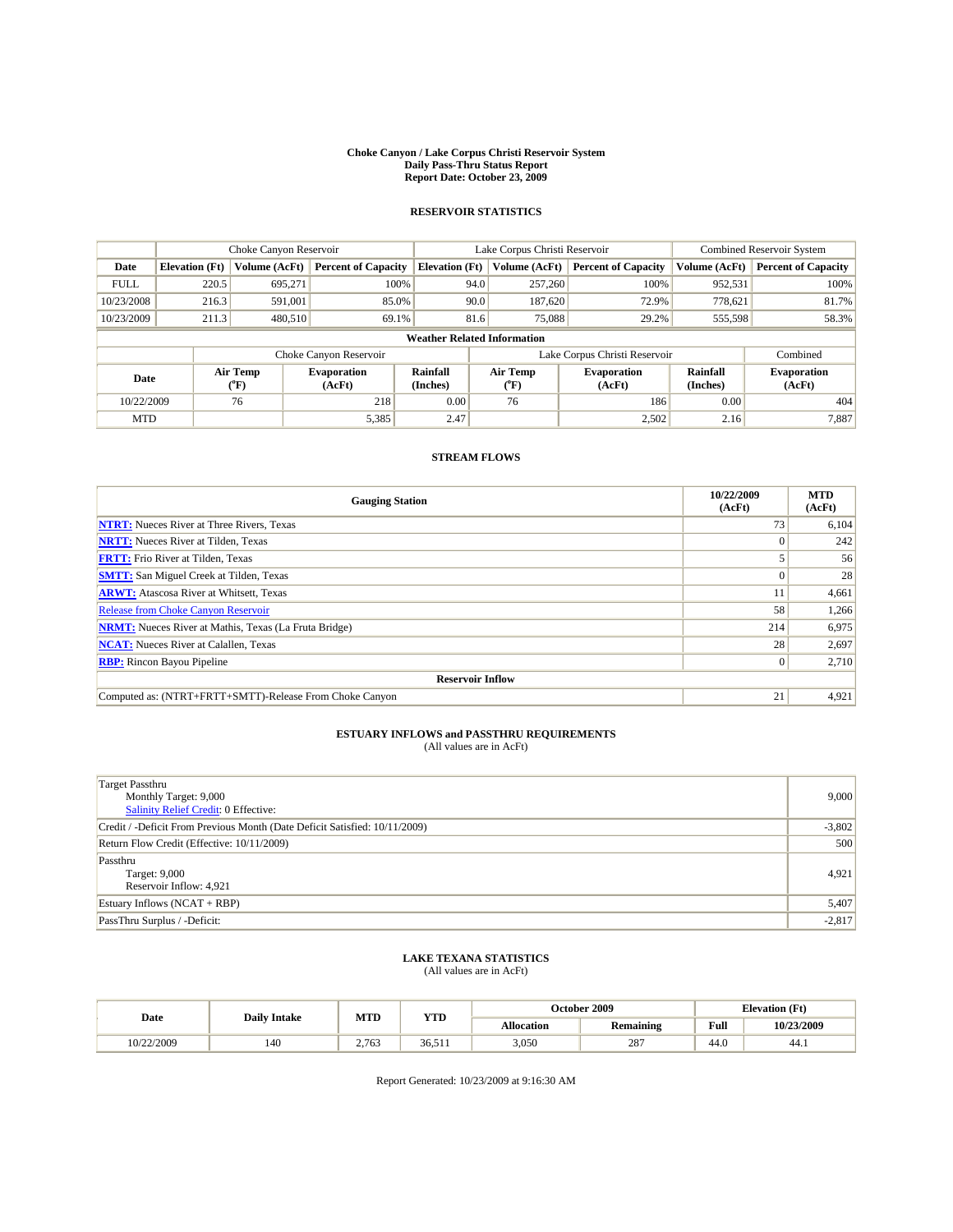#### **Choke Canyon / Lake Corpus Christi Reservoir System Daily Pass-Thru Status Report Report Date: October 24, 2009**

### **RESERVOIR STATISTICS**

|                                    | Choke Canyon Reservoir |                  |                              |                       | Lake Corpus Christi Reservoir |                  |                               |                      | Combined Reservoir System    |  |
|------------------------------------|------------------------|------------------|------------------------------|-----------------------|-------------------------------|------------------|-------------------------------|----------------------|------------------------------|--|
| Date                               | <b>Elevation</b> (Ft)  | Volume (AcFt)    | <b>Percent of Capacity</b>   | <b>Elevation</b> (Ft) |                               | Volume (AcFt)    | <b>Percent of Capacity</b>    | Volume (AcFt)        | <b>Percent of Capacity</b>   |  |
| <b>FULL</b>                        | 220.5                  | 695.271          | 100%                         |                       | 94.0                          | 257,260          | 100%                          | 952,531              | 100%                         |  |
| 10/24/2008                         | 216.2                  | 589,568          | 84.8%                        |                       | 90.0                          | 186,453          | 72.5%                         | 776.021              | 81.5%                        |  |
| 10/24/2009                         | 211.3                  | 480,097          | 69.1%                        |                       | 81.5                          | 74,606           | 29.0%                         | 554,703              | 58.2%                        |  |
| <b>Weather Related Information</b> |                        |                  |                              |                       |                               |                  |                               |                      |                              |  |
|                                    |                        |                  | Choke Canyon Reservoir       |                       |                               |                  | Lake Corpus Christi Reservoir |                      | Combined                     |  |
| Date                               |                        | Air Temp<br>("F) | <b>Evaporation</b><br>(AcFt) | Rainfall<br>(Inches)  |                               | Air Temp<br>("F) | <b>Evaporation</b><br>(AcFt)  | Rainfall<br>(Inches) | <b>Evaporation</b><br>(AcFt) |  |
| 10/23/2009                         |                        | 75               | 243                          | 0.00                  |                               | 74               | 162                           | 0.00                 | 405                          |  |
| <b>MTD</b>                         |                        |                  | 5,628                        | 2.47                  |                               |                  | 2,664                         | 2.16                 | 8,292                        |  |

### **STREAM FLOWS**

| <b>Gauging Station</b>                                       | 10/23/2009<br>(AcFt) | <b>MTD</b><br>(AcFt) |  |  |  |  |
|--------------------------------------------------------------|----------------------|----------------------|--|--|--|--|
| <b>NTRT:</b> Nueces River at Three Rivers, Texas             | 71                   | 6,175                |  |  |  |  |
| <b>NRTT:</b> Nueces River at Tilden, Texas                   |                      | 242                  |  |  |  |  |
| <b>FRTT:</b> Frio River at Tilden, Texas                     |                      | 62                   |  |  |  |  |
| <b>SMTT:</b> San Miguel Creek at Tilden, Texas               |                      | 28                   |  |  |  |  |
| <b>ARWT:</b> Atascosa River at Whitsett, Texas               | 11                   | 4,672                |  |  |  |  |
| <b>Release from Choke Canyon Reservoir</b>                   | 58                   | 1,324                |  |  |  |  |
| <b>NRMT:</b> Nueces River at Mathis, Texas (La Fruta Bridge) | 218                  | 7,194                |  |  |  |  |
| <b>NCAT:</b> Nueces River at Calallen, Texas                 | 60                   | 2,757                |  |  |  |  |
| <b>RBP:</b> Rincon Bayou Pipeline                            | 0                    | 2,710                |  |  |  |  |
| <b>Reservoir Inflow</b>                                      |                      |                      |  |  |  |  |
| Computed as: (NTRT+FRTT+SMTT)-Release From Choke Canyon      | 19                   | 4,941                |  |  |  |  |

## **ESTUARY INFLOWS and PASSTHRU REQUIREMENTS**<br>(All values are in AcFt)

| <b>Target Passthru</b><br>Monthly Target: 9,000<br>Salinity Relief Credit: 0 Effective: | 9,000    |
|-----------------------------------------------------------------------------------------|----------|
| Credit / -Deficit From Previous Month (Date Deficit Satisfied: 10/11/2009)              | $-3,802$ |
| Return Flow Credit (Effective: 10/11/2009)                                              | 500      |
| Passthru<br>Target: 9,000<br>Reservoir Inflow: 4,941                                    | 4,941    |
| Estuary Inflows $(NCAT + RBP)$                                                          | 5,466    |
| PassThru Surplus / -Deficit:                                                            | $-2,776$ |

## **LAKE TEXANA STATISTICS** (All values are in AcFt)

| Date       | <b>Daily Intake</b> | MTD   | YTD    |            | October 2009 |      | <b>Elevation</b> (Ft) |
|------------|---------------------|-------|--------|------------|--------------|------|-----------------------|
|            |                     |       |        | Allocation | Remaining    | Full | 10/24/2009            |
| 10/23/2009 | 140                 | 2.903 | 36.651 | 3,050      | 147          | 44.6 | -44.1                 |

Report Generated: 10/24/2009 at 8:10:27 AM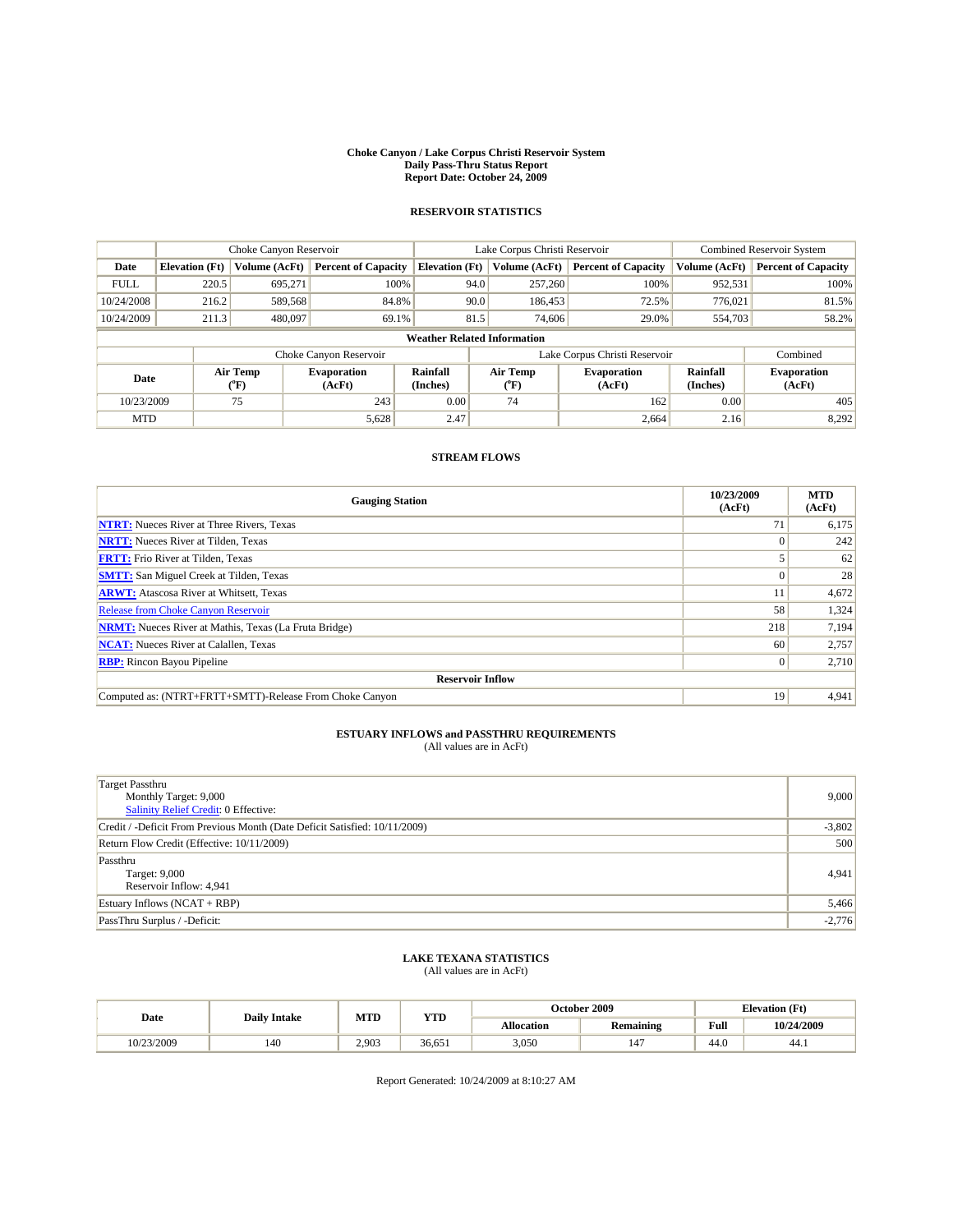#### **Choke Canyon / Lake Corpus Christi Reservoir System Daily Pass-Thru Status Report Report Date: October 25, 2009**

### **RESERVOIR STATISTICS**

|                                    | Choke Canyon Reservoir |                                           | Lake Corpus Christi Reservoir |                       |      |                                         | <b>Combined Reservoir System</b> |                      |                              |
|------------------------------------|------------------------|-------------------------------------------|-------------------------------|-----------------------|------|-----------------------------------------|----------------------------------|----------------------|------------------------------|
| Date                               | <b>Elevation</b> (Ft)  | Volume (AcFt)                             | <b>Percent of Capacity</b>    | <b>Elevation</b> (Ft) |      | Volume (AcFt)                           | <b>Percent of Capacity</b>       | Volume (AcFt)        | <b>Percent of Capacity</b>   |
| <b>FULL</b>                        | 220.5                  | 695,271                                   | 100%                          |                       | 94.0 | 257,260                                 | 100%                             | 952,531              | 100%                         |
| 10/25/2008                         | 216.3                  | 590,046                                   | 84.9%                         |                       | 89.9 | 185.953                                 | 72.3%                            | 775,999              | 81.5%                        |
| 10/25/2009                         | 211.3                  | 479,472                                   | 69.0%                         |                       | 81.5 | 74,414                                  | 28.9%                            | 553,886              | 58.1%                        |
| <b>Weather Related Information</b> |                        |                                           |                               |                       |      |                                         |                                  |                      |                              |
|                                    |                        |                                           | Choke Canyon Reservoir        |                       |      |                                         | Lake Corpus Christi Reservoir    |                      | Combined                     |
| Date                               |                        | Air Temp<br>$({}^{\mathrm{o}}\mathrm{F})$ | <b>Evaporation</b><br>(AcFt)  | Rainfall<br>(Inches)  |      | Air Temp<br>$(^{\mathrm{o}}\mathrm{F})$ | <b>Evaporation</b><br>(AcFt)     | Rainfall<br>(Inches) | <b>Evaporation</b><br>(AcFt) |
| 10/24/2009                         |                        | 79                                        | 182                           | 0.00                  |      | 79                                      | 129                              | 0.00                 | 311                          |
| <b>MTD</b>                         |                        |                                           | 5,810                         | 2.47                  |      |                                         | 2,793                            | 2.16                 | 8,603                        |

### **STREAM FLOWS**

| <b>Gauging Station</b>                                       | 10/24/2009<br>(AcFt) | <b>MTD</b><br>(AcFt) |  |  |  |  |
|--------------------------------------------------------------|----------------------|----------------------|--|--|--|--|
| <b>NTRT:</b> Nueces River at Three Rivers, Texas             | 71                   | 6,247                |  |  |  |  |
| <b>NRTT:</b> Nueces River at Tilden, Texas                   |                      | 242                  |  |  |  |  |
| <b>FRTT:</b> Frio River at Tilden, Texas                     |                      | 66                   |  |  |  |  |
| <b>SMTT:</b> San Miguel Creek at Tilden, Texas               |                      | 28                   |  |  |  |  |
| <b>ARWT:</b> Atascosa River at Whitsett, Texas               | 10                   | 4,682                |  |  |  |  |
| <b>Release from Choke Canyon Reservoir</b>                   | 58                   | 1,382                |  |  |  |  |
| <b>NRMT:</b> Nueces River at Mathis, Texas (La Fruta Bridge) | 200                  | 7,394                |  |  |  |  |
| <b>NCAT:</b> Nueces River at Calallen, Texas                 | 83                   | 2,840                |  |  |  |  |
| <b>RBP:</b> Rincon Bayou Pipeline                            | $\Omega$             | 2,710                |  |  |  |  |
| <b>Reservoir Inflow</b>                                      |                      |                      |  |  |  |  |
| Computed as: (NTRT+FRTT+SMTT)-Release From Choke Canyon      | 19                   | 4,959                |  |  |  |  |

## **ESTUARY INFLOWS and PASSTHRU REQUIREMENTS**<br>(All values are in AcFt)

| Target Passthru<br>Monthly Target: 9,000<br>Salinity Relief Credit: 0 Effective: | 9,000    |
|----------------------------------------------------------------------------------|----------|
| Credit / -Deficit From Previous Month (Date Deficit Satisfied: 10/11/2009)       | $-3,802$ |
| Return Flow Credit (Effective: 10/11/2009)                                       | 500      |
| Passthru<br>Target: 9,000<br>Reservoir Inflow: 4,959                             | 4,959    |
| Estuary Inflows (NCAT + RBP)                                                     | 5,550    |
| PassThru Surplus / -Deficit:                                                     | $-2,712$ |

## **LAKE TEXANA STATISTICS** (All values are in AcFt)

| Date       | <b>Daily Intake</b> | MTD   | ww     |                   | October 2009 | <b>Elevation</b> (Ft) |            |
|------------|---------------------|-------|--------|-------------------|--------------|-----------------------|------------|
|            |                     |       | 1 I.D  | <b>Allocation</b> | Remaining    | Full                  | 10/25/2009 |
| 10/24/2009 | 140                 | 3.043 | 36.791 | 3,050             |              | 140<br>44.U           | 44.0       |

Report Generated: 10/25/2009 at 8:18:13 AM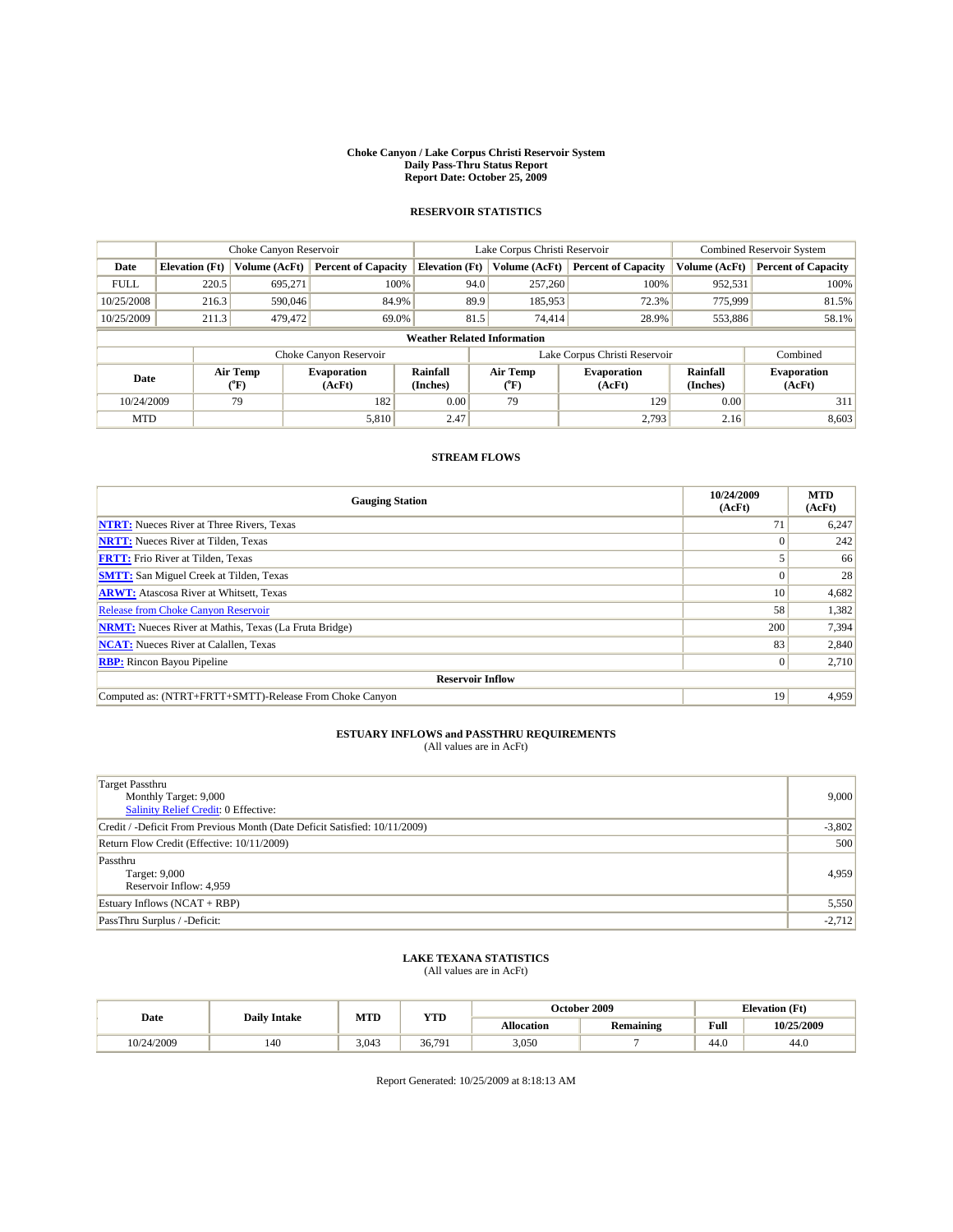#### **Choke Canyon / Lake Corpus Christi Reservoir System Daily Pass-Thru Status Report Report Date: October 26, 2009**

### **RESERVOIR STATISTICS**

|                                    | Choke Canyon Reservoir |                  | Lake Corpus Christi Reservoir |                       |      |                                  | <b>Combined Reservoir System</b> |                      |                              |
|------------------------------------|------------------------|------------------|-------------------------------|-----------------------|------|----------------------------------|----------------------------------|----------------------|------------------------------|
| Date                               | <b>Elevation</b> (Ft)  | Volume (AcFt)    | <b>Percent of Capacity</b>    | <b>Elevation</b> (Ft) |      | Volume (AcFt)                    | <b>Percent of Capacity</b>       | Volume (AcFt)        | <b>Percent of Capacity</b>   |
| <b>FULL</b>                        | 220.5                  | 695.271          | 100%                          |                       | 94.0 | 257,260                          | 100%                             | 952,531              | 100%                         |
| 10/26/2008                         | 216.2                  | 588,852          | 84.7%                         |                       | 89.9 | 185.454                          | 72.1%                            | 774,306              | 81.3%                        |
| 10/26/2009                         | 211.2                  | 478,219          | 68.8%                         |                       | 81.5 | 74,414                           | 28.9%                            | 552,633              | 58.0%                        |
| <b>Weather Related Information</b> |                        |                  |                               |                       |      |                                  |                                  |                      |                              |
|                                    |                        |                  | Choke Canyon Reservoir        |                       |      |                                  | Lake Corpus Christi Reservoir    |                      | Combined                     |
| Date                               |                        | Air Temp<br>(°F) | <b>Evaporation</b><br>(AcFt)  | Rainfall<br>(Inches)  |      | <b>Air Temp</b><br>$(^{\circ}F)$ | <b>Evaporation</b><br>(AcFt)     | Rainfall<br>(Inches) | <b>Evaporation</b><br>(AcFt) |
| 10/25/2009                         |                        | 86               | 157                           | 0.00                  |      | 83                               | 34                               | 0.05                 | 191                          |
| <b>MTD</b>                         |                        |                  | 5,967                         | 2.47                  |      |                                  | 2,827                            | 2.21                 | 8,794                        |

### **STREAM FLOWS**

| <b>Gauging Station</b>                                       | 10/25/2009<br>(AcFt) | <b>MTD</b><br>(AcFt) |  |  |  |  |
|--------------------------------------------------------------|----------------------|----------------------|--|--|--|--|
| <b>NTRT:</b> Nueces River at Three Rivers, Texas             | 71                   | 6,318                |  |  |  |  |
| <b>NRTT:</b> Nueces River at Tilden, Texas                   |                      | 242                  |  |  |  |  |
| <b>FRTT:</b> Frio River at Tilden, Texas                     |                      | 70                   |  |  |  |  |
| <b>SMTT:</b> San Miguel Creek at Tilden, Texas               |                      | 28                   |  |  |  |  |
| <b>ARWT:</b> Atascosa River at Whitsett, Texas               | 17                   | 4,699                |  |  |  |  |
| <b>Release from Choke Canyon Reservoir</b>                   | 58                   | 1,439                |  |  |  |  |
| <b>NRMT:</b> Nueces River at Mathis, Texas (La Fruta Bridge) | 165                  | 7,559                |  |  |  |  |
| <b>NCAT:</b> Nueces River at Calallen, Texas                 | 67                   | 2,908                |  |  |  |  |
| <b>RBP:</b> Rincon Bayou Pipeline                            | $\Omega$             | 2,710                |  |  |  |  |
| <b>Reservoir Inflow</b>                                      |                      |                      |  |  |  |  |
| Computed as: (NTRT+FRTT+SMTT)-Release From Choke Canyon      | 18                   | 4,977                |  |  |  |  |

## **ESTUARY INFLOWS and PASSTHRU REQUIREMENTS**<br>(All values are in AcFt)

| Target Passthru<br>Monthly Target: 9,000<br>Salinity Relief Credit: 0 Effective: | 9,000    |
|----------------------------------------------------------------------------------|----------|
| Credit / -Deficit From Previous Month (Date Deficit Satisfied: 10/11/2009)       | $-3,802$ |
| Return Flow Credit (Effective: 10/11/2009)                                       | 500      |
| Passthru<br>Target: 9,000<br>Reservoir Inflow: 4,977                             | 4.977    |
| Estuary Inflows (NCAT + RBP)                                                     | 5,617    |
| PassThru Surplus / -Deficit:                                                     | $-2,662$ |

## **LAKE TEXANA STATISTICS** (All values are in AcFt)

| Date       | <b>Daily Intake</b> | MTD   | $\frac{1}{2}$ | October 2009      |                  |      | <b>Elevation</b> (Ft) |
|------------|---------------------|-------|---------------|-------------------|------------------|------|-----------------------|
|            |                     |       | 1 I.D         | <b>Allocation</b> | <b>Remaining</b> | Full | 10/26/2009            |
| 10/25/2009 | 139                 | 3,182 | 36.930        | 3,050             | $\sim$<br>∠دı∙   | 44.0 | 44.0                  |

Report Generated: 10/26/2009 at 8:27:38 AM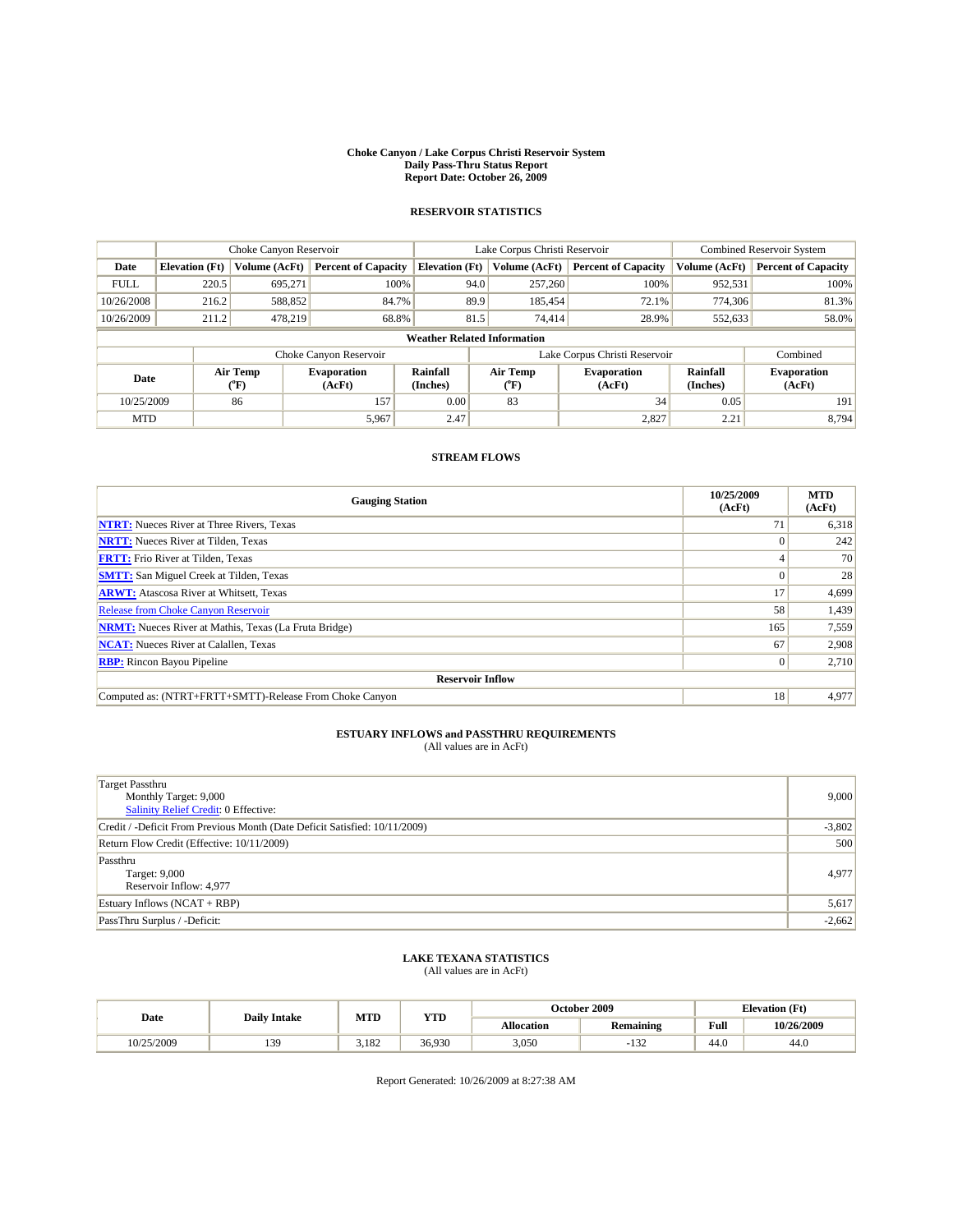#### **Choke Canyon / Lake Corpus Christi Reservoir System Daily Pass-Thru Status Report Report Date: October 27, 2009**

### **RESERVOIR STATISTICS**

|                                    | Choke Canyon Reservoir |                           |                              |                       | Lake Corpus Christi Reservoir |                  |                               |                      | Combined Reservoir System    |  |
|------------------------------------|------------------------|---------------------------|------------------------------|-----------------------|-------------------------------|------------------|-------------------------------|----------------------|------------------------------|--|
| Date                               | <b>Elevation</b> (Ft)  | Volume (AcFt)             | <b>Percent of Capacity</b>   | <b>Elevation</b> (Ft) |                               | Volume (AcFt)    | <b>Percent of Capacity</b>    | Volume (AcFt)        | <b>Percent of Capacity</b>   |  |
| <b>FULL</b>                        | 220.5                  | 695,271                   | 100%                         |                       | 94.0                          | 257,260          | 100%                          | 952,531              | 100%                         |  |
| 10/27/2008                         | 216.2                  | 587,431                   | 84.5%                        |                       | 89.9                          | 186,287          | 72.4%                         | 773,718              | 81.2%                        |  |
| 10/27/2009                         | 211.2                  | 478,428                   | 68.8%                        |                       | 81.6                          | 75,670           | 29.4%                         | 554,098              | 58.2%                        |  |
| <b>Weather Related Information</b> |                        |                           |                              |                       |                               |                  |                               |                      |                              |  |
|                                    |                        |                           | Choke Canyon Reservoir       |                       |                               |                  | Lake Corpus Christi Reservoir |                      | Combined                     |  |
| Date                               |                        | Air Temp<br>$^{\circ}$ F) | <b>Evaporation</b><br>(AcFt) | Rainfall<br>(Inches)  |                               | Air Temp<br>("F) | <b>Evaporation</b><br>(AcFt)  | Rainfall<br>(Inches) | <b>Evaporation</b><br>(AcFt) |  |
| 10/26/2009                         |                        | 74                        | 61                           | 1.00                  |                               | 82               | 153                           | 1.40                 | 214                          |  |
| <b>MTD</b>                         |                        |                           | 6,028                        | 3.47                  |                               |                  | 2,980                         | 3.61                 | 9,008                        |  |

### **STREAM FLOWS**

| <b>Gauging Station</b>                                       | 10/26/2009<br>(AcFt) | <b>MTD</b><br>(AcFt) |
|--------------------------------------------------------------|----------------------|----------------------|
| <b>NTRT:</b> Nueces River at Three Rivers, Texas             | 79                   | 6,398                |
| <b>NRTT:</b> Nueces River at Tilden, Texas                   |                      | 242                  |
| <b>FRTT:</b> Frio River at Tilden, Texas                     |                      | 81                   |
| <b>SMTT:</b> San Miguel Creek at Tilden, Texas               |                      | 28                   |
| <b>ARWT:</b> Atascosa River at Whitsett, Texas               | 30                   | 4,729                |
| <b>Release from Choke Canyon Reservoir</b>                   | 58                   | 1,497                |
| <b>NRMT:</b> Nueces River at Mathis, Texas (La Fruta Bridge) | 153                  | 7,712                |
| <b>NCAT:</b> Nueces River at Calallen, Texas                 | 101                  | 3,009                |
| <b>RBP:</b> Rincon Bayou Pipeline                            | $\Omega$             | 2,710                |
| <b>Reservoir Inflow</b>                                      |                      |                      |
| Computed as: (NTRT+FRTT+SMTT)-Release From Choke Canyon      | 33                   | 5,010                |

## **ESTUARY INFLOWS and PASSTHRU REQUIREMENTS**<br>(All values are in AcFt)

| Target Passthru<br>Monthly Target: 9,000<br>Salinity Relief Credit: 0 Effective: | 9,000    |
|----------------------------------------------------------------------------------|----------|
| Credit / -Deficit From Previous Month (Date Deficit Satisfied: 10/11/2009)       | $-3,802$ |
| Return Flow Credit (Effective: 10/11/2009)                                       | 500      |
| Passthru<br>Target: 9,000<br>Reservoir Inflow: 5,010                             | 5,010    |
| Estuary Inflows (NCAT + RBP)                                                     | 5,718    |
| PassThru Surplus / -Deficit:                                                     | $-2,593$ |

## **LAKE TEXANA STATISTICS** (All values are in AcFt)

| Date       | <b>Daily Intake</b> | MTD   | ww     |                   | October 2009   | <b>Elevation</b> (Ft) |            |
|------------|---------------------|-------|--------|-------------------|----------------|-----------------------|------------|
|            |                     |       | 1 I.D  | <b>Allocation</b> | Remaining      | Full                  | 10/27/2009 |
| 10/26/2009 | 140                 | 3.322 | 37,070 | 3,050             | $\sim$<br>-414 | 44.0                  | 44.0       |

Report Generated: 10/27/2009 at 9:41:12 AM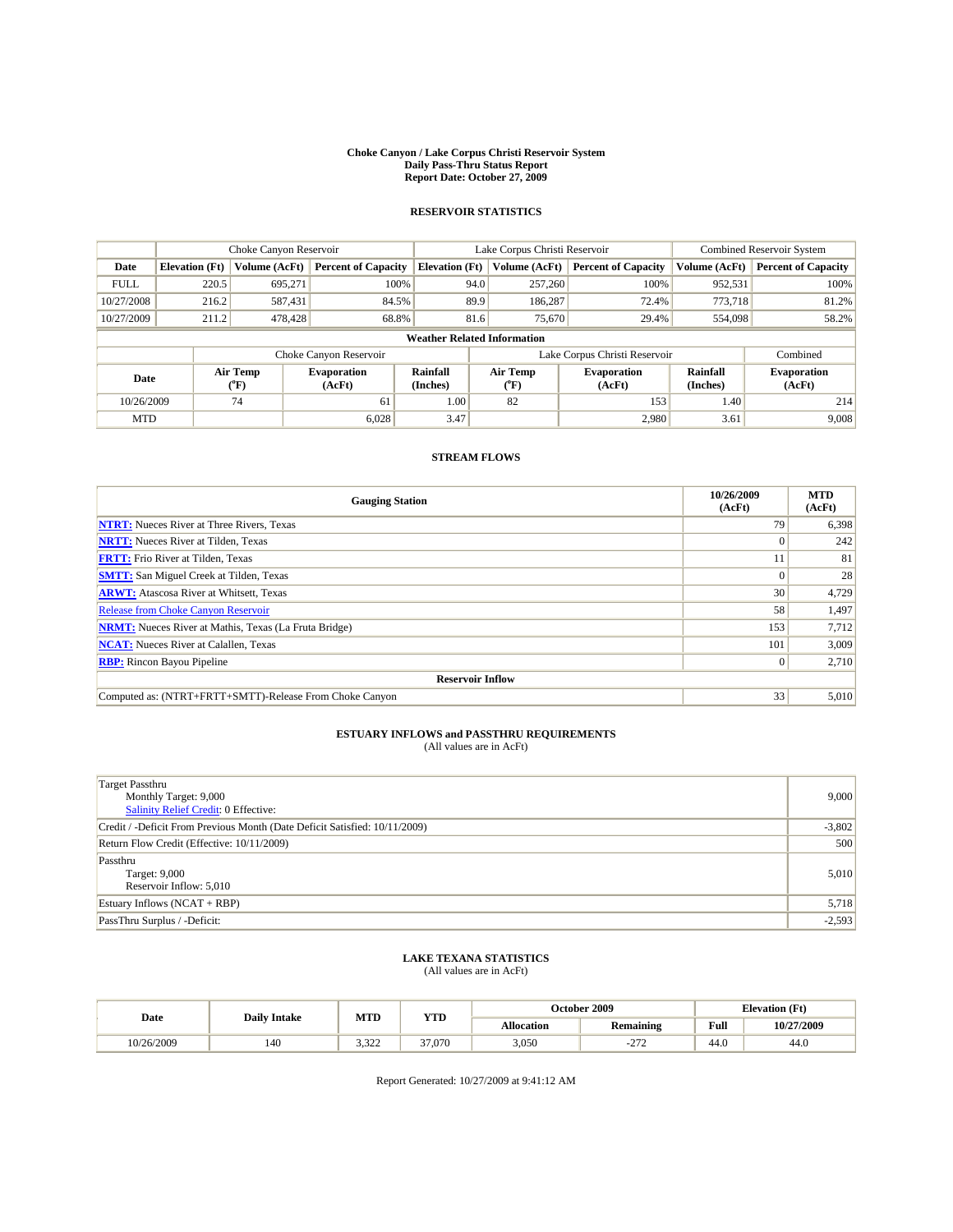#### **Choke Canyon / Lake Corpus Christi Reservoir System Daily Pass-Thru Status Report Report Date: October 28, 2009**

### **RESERVOIR STATISTICS**

|                                    | Choke Canyon Reservoir |                  |                              |                       | Lake Corpus Christi Reservoir |                  |                               |                      | <b>Combined Reservoir System</b> |  |  |
|------------------------------------|------------------------|------------------|------------------------------|-----------------------|-------------------------------|------------------|-------------------------------|----------------------|----------------------------------|--|--|
| Date                               | <b>Elevation</b> (Ft)  | Volume (AcFt)    | <b>Percent of Capacity</b>   | <b>Elevation</b> (Ft) |                               | Volume (AcFt)    | <b>Percent of Capacity</b>    | Volume (AcFt)        | <b>Percent of Capacity</b>       |  |  |
| <b>FULL</b>                        | 220.5                  | 695.271          | 100%                         |                       | 94.0                          | 257,260          | 100%                          | 952,531              | 100%                             |  |  |
| 10/28/2008                         | 216.2                  | 588.140          | 84.6%                        |                       | 89.8                          | 184,623          | 71.8%                         | 772.763              | 81.1%                            |  |  |
| 10/28/2009                         | 211.2                  | 477,181          | 68.6%                        |                       | 81.7                          | 76,157           | 29.6%                         | 553,338              | 58.1%                            |  |  |
| <b>Weather Related Information</b> |                        |                  |                              |                       |                               |                  |                               |                      |                                  |  |  |
|                                    |                        |                  | Choke Canyon Reservoir       |                       |                               |                  | Lake Corpus Christi Reservoir |                      | Combined                         |  |  |
| Date                               |                        | Air Temp<br>("F) | <b>Evaporation</b><br>(AcFt) | Rainfall<br>(Inches)  |                               | Air Temp<br>("F) | <b>Evaporation</b><br>(AcFt)  | Rainfall<br>(Inches) | <b>Evaporation</b><br>(AcFt)     |  |  |
| 10/27/2009                         |                        | 70               | 145                          | 0.00                  |                               | 70               | 80                            | 0.00                 | 225                              |  |  |
| <b>MTD</b>                         |                        |                  | 6,173                        | 3.47                  |                               |                  | 3,060                         | 3.61                 | 9,233                            |  |  |

### **STREAM FLOWS**

| <b>Gauging Station</b>                                       | 10/27/2009<br>(AcFt) | <b>MTD</b><br>(AcFt) |  |  |  |  |
|--------------------------------------------------------------|----------------------|----------------------|--|--|--|--|
| <b>NTRT:</b> Nueces River at Three Rivers, Texas             | 151                  | 6,549                |  |  |  |  |
| <b>NRTT:</b> Nueces River at Tilden, Texas                   |                      | 242                  |  |  |  |  |
| <b>FRTT:</b> Frio River at Tilden, Texas                     |                      | 88                   |  |  |  |  |
| <b>SMTT:</b> San Miguel Creek at Tilden, Texas               |                      | 28                   |  |  |  |  |
| <b>ARWT:</b> Atascosa River at Whitsett, Texas               | 32                   | 4,760                |  |  |  |  |
| <b>Release from Choke Canyon Reservoir</b>                   | 58                   | 1,554                |  |  |  |  |
| <b>NRMT:</b> Nueces River at Mathis, Texas (La Fruta Bridge) | 147                  | 7,859                |  |  |  |  |
| <b>NCAT:</b> Nueces River at Calallen, Texas                 | 115                  | 3,124                |  |  |  |  |
| <b>RBP:</b> Rincon Bayou Pipeline                            |                      | 2,710                |  |  |  |  |
| <b>Reservoir Inflow</b>                                      |                      |                      |  |  |  |  |
| Computed as: (NTRT+FRTT+SMTT)-Release From Choke Canyon      | 100                  | 5,110                |  |  |  |  |

## **ESTUARY INFLOWS and PASSTHRU REQUIREMENTS**<br>(All values are in AcFt)

| Target Passthru<br>Monthly Target: 9,000<br>Salinity Relief Credit: 0 Effective: | 9,000    |
|----------------------------------------------------------------------------------|----------|
| Credit / -Deficit From Previous Month (Date Deficit Satisfied: 10/11/2009)       | $-3,802$ |
| Return Flow Credit (Effective: 10/11/2009)                                       | 500      |
| Passthru<br>Target: 9,000<br>Reservoir Inflow: 5,110                             | 5,110    |
| Estuary Inflows (NCAT + RBP)                                                     | 5,834    |
| PassThru Surplus / -Deficit:                                                     | $-2,578$ |

## **LAKE TEXANA STATISTICS** (All values are in AcFt)

| Date       | <b>Daily Intake</b> | MTD   | ww     |                   | October 2009 | <b>Elevation</b> (Ft) |            |
|------------|---------------------|-------|--------|-------------------|--------------|-----------------------|------------|
|            |                     |       | 1 I.D  | <b>Allocation</b> | Remaining    | Full                  | 10/28/2009 |
| 10/27/2009 | 140                 | 3,461 | 37.209 | 3,050             | -4<br>       | 44.0                  | 44.∠       |

Report Generated: 10/28/2009 at 8:57:26 AM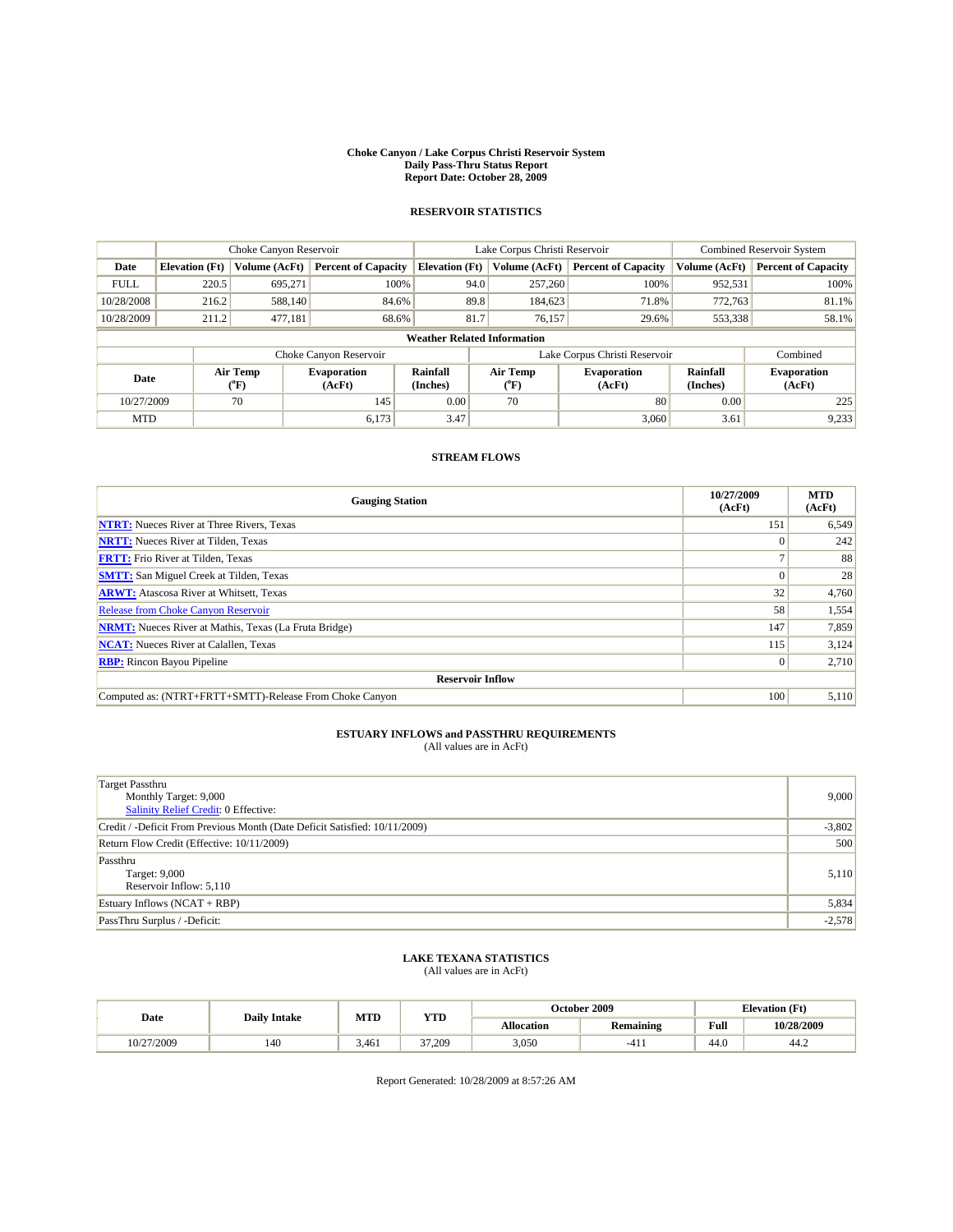#### **Choke Canyon / Lake Corpus Christi Reservoir System Daily Pass-Thru Status Report Report Date: October 29, 2009**

### **RESERVOIR STATISTICS**

|                                    | Choke Canyon Reservoir |                  |                              |                       | Lake Corpus Christi Reservoir |                           |                               |                             | Combined Reservoir System    |  |  |
|------------------------------------|------------------------|------------------|------------------------------|-----------------------|-------------------------------|---------------------------|-------------------------------|-----------------------------|------------------------------|--|--|
| Date                               | <b>Elevation</b> (Ft)  | Volume (AcFt)    | <b>Percent of Capacity</b>   | <b>Elevation</b> (Ft) |                               | Volume (AcFt)             | <b>Percent of Capacity</b>    | Volume (AcFt)               | <b>Percent of Capacity</b>   |  |  |
| <b>FULL</b>                        | 220.5                  | 695.271          | 100%                         |                       | 94.0                          | 257,260                   | 100%                          | 952,531                     | 100%                         |  |  |
| 10/29/2008                         | 216.1                  | 586,485          | 84.4%                        |                       | 89.8                          | 183,960                   | 71.5%                         | 770,445                     | 80.9%                        |  |  |
| 10/29/2009                         | 211.1                  | 475,942          | 68.5%                        |                       | 81.6                          | 75,282                    | 29.3%                         | 551,224                     | 57.9%                        |  |  |
| <b>Weather Related Information</b> |                        |                  |                              |                       |                               |                           |                               |                             |                              |  |  |
|                                    |                        |                  | Choke Canyon Reservoir       |                       |                               |                           | Lake Corpus Christi Reservoir |                             | Combined                     |  |  |
| Date                               |                        | Air Temp<br>(°F) | <b>Evaporation</b><br>(AcFt) | Rainfall<br>(Inches)  |                               | Air Temp<br>$(^{\circ}F)$ | <b>Evaporation</b><br>(AcFt)  | <b>Rainfall</b><br>(Inches) | <b>Evaporation</b><br>(AcFt) |  |  |
| 10/28/2009                         |                        | 83               | 133                          | 0.00                  |                               | 83                        | 85                            | 0.00                        | 218                          |  |  |
| <b>MTD</b>                         |                        |                  | 6,306                        | 3.47                  |                               |                           | 3,145                         | 3.61                        | 9,451                        |  |  |

### **STREAM FLOWS**

| <b>Gauging Station</b>                                       | 10/28/2009<br>(AcFt) | <b>MTD</b><br>(AcFt) |  |  |  |  |
|--------------------------------------------------------------|----------------------|----------------------|--|--|--|--|
| <b>NTRT:</b> Nueces River at Three Rivers, Texas             | 157                  | 6,705                |  |  |  |  |
| <b>NRTT:</b> Nueces River at Tilden, Texas                   |                      | 242                  |  |  |  |  |
| <b>FRTT:</b> Frio River at Tilden, Texas                     |                      | 94                   |  |  |  |  |
| <b>SMTT:</b> San Miguel Creek at Tilden, Texas               |                      | 28                   |  |  |  |  |
| <b>ARWT:</b> Atascosa River at Whitsett, Texas               | 381                  | 5,142                |  |  |  |  |
| <b>Release from Choke Canyon Reservoir</b>                   | 58                   | 1,612                |  |  |  |  |
| <b>NRMT:</b> Nueces River at Mathis, Texas (La Fruta Bridge) | 133                  | 7,992                |  |  |  |  |
| <b>NCAT:</b> Nueces River at Calallen, Texas                 | 101                  | 3,225                |  |  |  |  |
| <b>RBP:</b> Rincon Bayou Pipeline                            | $\theta$             | 2,710                |  |  |  |  |
| <b>Reservoir Inflow</b>                                      |                      |                      |  |  |  |  |
| Computed as: (NTRT+FRTT+SMTT)-Release From Choke Canyon      | 105                  | 5,215                |  |  |  |  |

## **ESTUARY INFLOWS and PASSTHRU REQUIREMENTS**<br>(All values are in AcFt)

| Target Passthru<br>Monthly Target: 9,000<br>Salinity Relief Credit: 0 Effective: | 9,000    |
|----------------------------------------------------------------------------------|----------|
| Credit / -Deficit From Previous Month (Date Deficit Satisfied: 10/11/2009)       | $-3,802$ |
| Return Flow Credit (Effective: 10/11/2009)                                       | 500      |
| Passthru<br>Target: 9,000<br>Reservoir Inflow: 5,215                             | 5,215    |
| Estuary Inflows (NCAT + RBP)                                                     | 5,935    |
| PassThru Surplus / -Deficit:                                                     | $-2,582$ |

## **LAKE TEXANA STATISTICS** (All values are in AcFt)

| Date       | <b>Daily Intake</b> | <b>MTD</b> | VTT    |                   | October 2009 | <b>Elevation</b> (Ft) |            |
|------------|---------------------|------------|--------|-------------------|--------------|-----------------------|------------|
|            |                     |            | 1.LD   | <b>Allocation</b> | Remaining    | Full                  | 10/29/2009 |
| 10/28/2009 | 120<br>192          | 3,601      | 37.349 | 3,050             | --<br>בכ-    | 14 O<br>44.U          | 44.1       |

Report Generated: 10/29/2009 at 9:04:13 AM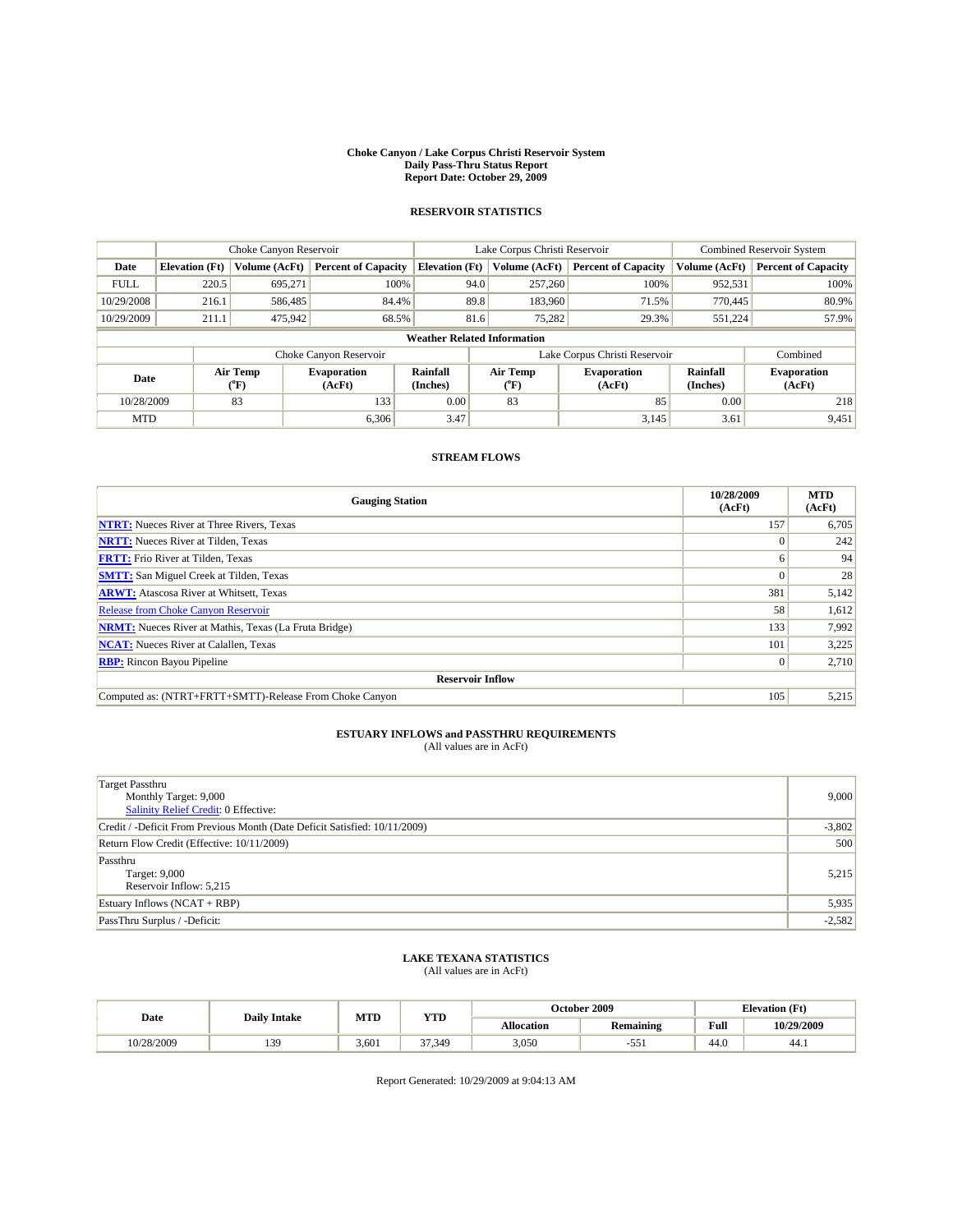#### **Choke Canyon / Lake Corpus Christi Reservoir System Daily Pass-Thru Status Report Report Date: October 30, 2009**

### **RESERVOIR STATISTICS**

|                                    | Choke Canyon Reservoir |                  |                              |                       | Lake Corpus Christi Reservoir |                                  |                               |                      | <b>Combined Reservoir System</b> |  |  |
|------------------------------------|------------------------|------------------|------------------------------|-----------------------|-------------------------------|----------------------------------|-------------------------------|----------------------|----------------------------------|--|--|
| Date                               | <b>Elevation</b> (Ft)  | Volume (AcFt)    | <b>Percent of Capacity</b>   | <b>Elevation</b> (Ft) |                               | Volume (AcFt)                    | <b>Percent of Capacity</b>    | Volume (AcFt)        | <b>Percent of Capacity</b>       |  |  |
| <b>FULL</b>                        | 220.5                  | 695.271          | 100%                         |                       | 94.0                          | 257,260                          | 100%                          | 952,531              | 100%                             |  |  |
| 10/30/2008                         | 216.1                  | 585,546          | 84.2%                        |                       | 89.8                          | 183,628                          | 71.4%                         | 769,174              | 80.8%                            |  |  |
| 10/30/2009                         | 211.2                  | 477,594          | 68.7%                        |                       | 81.7                          | 76,157                           | 29.6%                         | 553,751              | 58.1%                            |  |  |
| <b>Weather Related Information</b> |                        |                  |                              |                       |                               |                                  |                               |                      |                                  |  |  |
|                                    |                        |                  | Choke Canyon Reservoir       |                       |                               |                                  | Lake Corpus Christi Reservoir |                      | Combined                         |  |  |
| Date                               |                        | Air Temp<br>(°F) | <b>Evaporation</b><br>(AcFt) | Rainfall<br>(Inches)  |                               | <b>Air Temp</b><br>$(^{\circ}F)$ | <b>Evaporation</b><br>(AcFt)  | Rainfall<br>(Inches) | <b>Evaporation</b><br>(AcFt)     |  |  |
| 10/29/2009                         |                        | 89               | 351                          | 0.01                  |                               | 90                               | 176                           | 0.00                 | 527                              |  |  |
| <b>MTD</b>                         |                        |                  | 6,657                        | 3.48                  |                               |                                  | 3,321                         | 3.61                 | 9,978                            |  |  |

### **STREAM FLOWS**

| <b>Gauging Station</b>                                       | 10/29/2009<br>(AcFt) | <b>MTD</b><br>(AcFt) |  |  |  |  |  |
|--------------------------------------------------------------|----------------------|----------------------|--|--|--|--|--|
| <b>NTRT:</b> Nueces River at Three Rivers, Texas             | 312                  | 7,017                |  |  |  |  |  |
| <b>NRTT:</b> Nueces River at Tilden, Texas                   |                      | 242                  |  |  |  |  |  |
| <b>FRTT:</b> Frio River at Tilden, Texas                     | 28                   | 122                  |  |  |  |  |  |
| <b>SMTT:</b> San Miguel Creek at Tilden, Texas               |                      | 28                   |  |  |  |  |  |
| <b>ARWT:</b> Atascosa River at Whitsett, Texas               | 135                  | 5,277                |  |  |  |  |  |
| <b>Release from Choke Canyon Reservoir</b>                   | 58                   | 1,669                |  |  |  |  |  |
| <b>NRMT:</b> Nueces River at Mathis, Texas (La Fruta Bridge) | 115                  | 8,107                |  |  |  |  |  |
| <b>NCAT:</b> Nueces River at Calallen, Texas                 | 62                   | 3,287                |  |  |  |  |  |
| <b>RBP:</b> Rincon Bayou Pipeline                            | $\Omega$             | 2,710                |  |  |  |  |  |
| <b>Reservoir Inflow</b>                                      |                      |                      |  |  |  |  |  |
| Computed as: (NTRT+FRTT+SMTT)-Release From Choke Canyon      | 282                  | 5,497                |  |  |  |  |  |

## **ESTUARY INFLOWS and PASSTHRU REQUIREMENTS**<br>(All values are in AcFt)

| <b>Target Passthru</b><br>Monthly Target: 9,000<br>Salinity Relief Credit: 0 Effective: | 9,000    |
|-----------------------------------------------------------------------------------------|----------|
| Credit / -Deficit From Previous Month (Date Deficit Satisfied: 10/11/2009)              | $-3,802$ |
| Return Flow Credit (Effective: 10/11/2009)                                              | 500      |
| Passthru<br>Target: 9,000<br>Reservoir Inflow: 5,497                                    | 5,497    |
| Estuary Inflows $(NCAT + RBP)$                                                          | 5,996    |
| PassThru Surplus / -Deficit:                                                            | $-2,803$ |

## **LAKE TEXANA STATISTICS** (All values are in AcFt)

| Date       | <b>Daily Intake</b> | MTD   | ww              |                   | October 2009 |      | <b>Elevation</b> (Ft) |
|------------|---------------------|-------|-----------------|-------------------|--------------|------|-----------------------|
|            |                     |       | 1 I.D           | <b>Allocation</b> | Remaining    | Full | 10/30/2009            |
| 10/29/2009 | 139                 | 3.740 | $\sim$<br>7,488 | 3,050             | $-690$       | 44.0 | 44.1                  |

Report Generated: 10/30/2009 at 9:13:02 AM